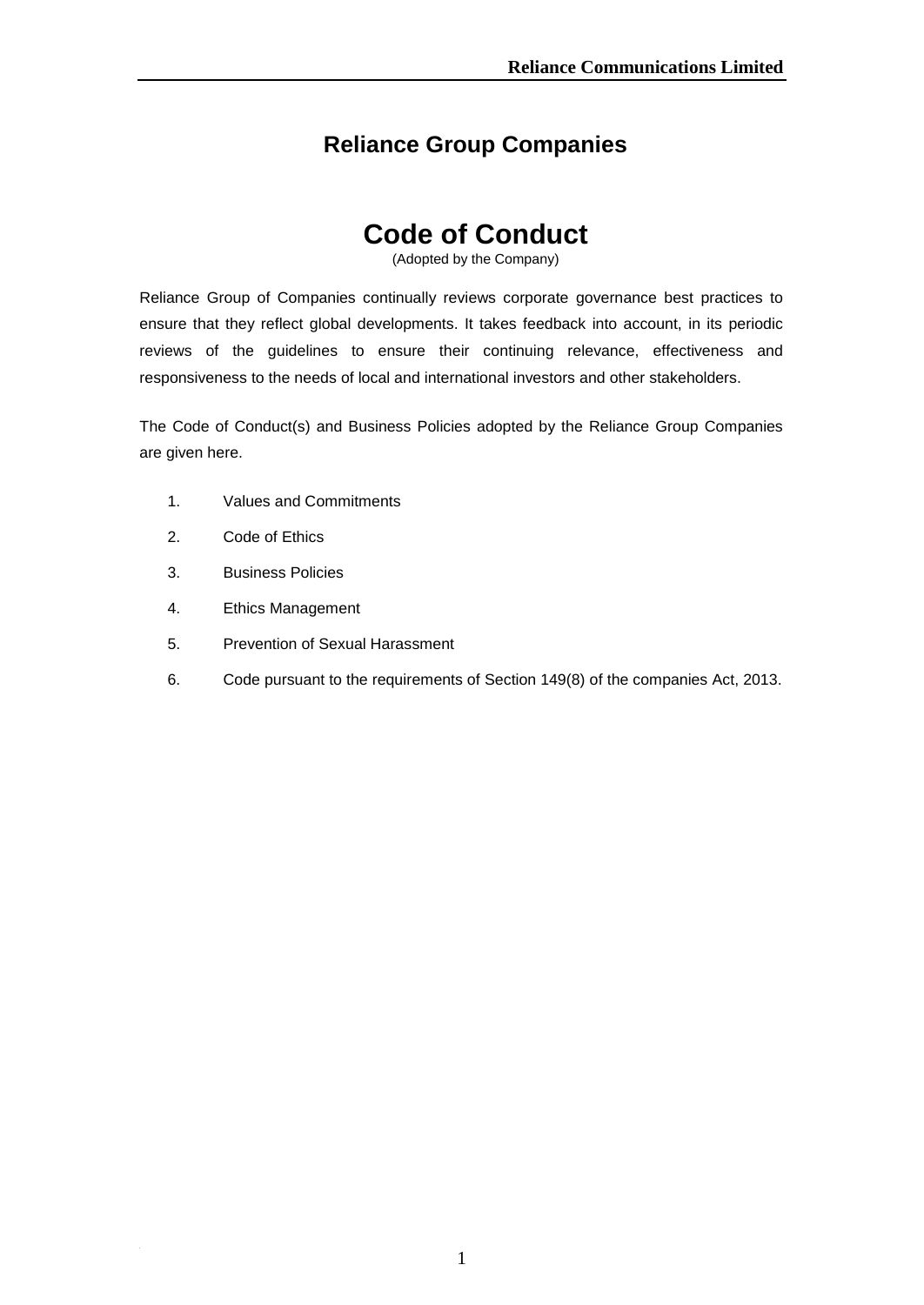# **1. Values and Commitments**

# **Introduction**

Every significant management decision has ethical value dimensions. Managing ethics is particularly relevant for Reliance Group Companies today because it is critical to understand and manage highly diverse values in the workplace.

Attention to business ethics is critical during times of fundamental change – times much like those faced now by businesses like ours. In times of such fundamental change, values that were previously taken for granted are now strongly questioned. Many of these values are no longer followed.

Consequently, there is no clear compass to guide us through complex dilemmas about what is right or wrong.

To that end, Reliance Group Companies" Values and Commitments are presented here. These should be used to guide our actions in business conduct.

# **Ethics and Values at Reliance Group Companies**

# **Background**

At Reliance Group Companies, the issue of ethics is simple: it is a simple process that involves defining what is right or wrong, and then doing the right thing. Ethics Management at Reliance Group Companies is about values and associated behaviors. It is a process of defining values and ensuring that corporate and individual employee behaviors epitomize those values.

We at Reliance Group Companies believe that any business conduct can be ethical only when it rests on the nine core values of Honesty, Integrity, Respect, Fairness, Purposefulness, Trust, Responsibility, Citizenship and Caring. Strong commitments to these high values have long been building principles for Reliance Group Companies.

These values are not to be lost sight of by anyone at Reliance Group Companies under any circumstances irrespective of the goals that are intended to be achieved. To us, means are as important as the ends.

Though the deeper significance of these values for us can not be captured in words, a brief description of what we really feel about these virtues is outlined below:

# **Honesty**

We are committed to be truthful in all our actions. We strive to be honest and forthright with one another and with all our stakeholders.

# **Integrity**

Reliance Group Companies insists on honesty, integrity and fairness in all aspects of its business and expects the same in its relationships with all those with it does business.

There exists a clear vision and picture of integrity throughout RELIANCE GROUP Companies. Our reward and promotion systems are aligned with this vision of integrity.

Upholding the Reliance Group Companies reputation is paramount. We are judged by how we act. Our reputation will be upheld if we act with integrity in all our dealings, even at a personal level, and we always do what we think is right at all times.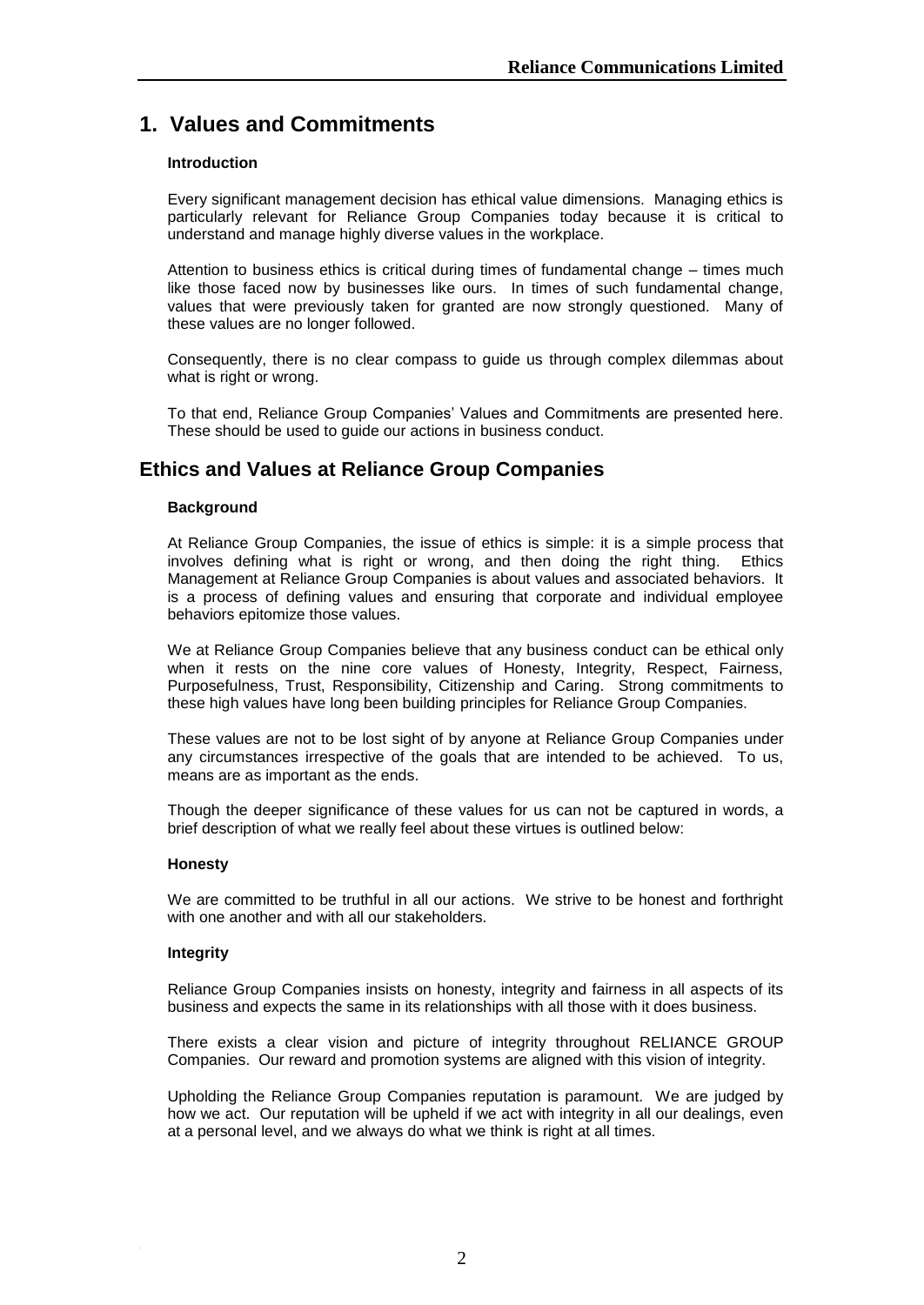We say what we mean, and deliver what we promise, and promise to stand for what is right. We always honour all our commitments. We stand for loyalty and trustworthiness.

# **Respect**

We are committed to treat everyone fairly and with respect and dignity. We appreciate and value the skills, strengths, and perspectives of our diverse workforce. We request the uniqueness of each employee. We believe that each employee makes a meaningful contribution in Reliance Group Companies' success.

#### **Fairness**

Reliance Group Companies is firmly committed to fairness and objectivity in all its action and interactions. Justice and fairness imbibed in the Organization"s fabric ensure procedural fairness, impartiality and consistency in Reliance Group Companies operations.

#### **Purposefulness**

RELIANCE GROUP Companies sees its activities in terms of higher purposes and ideals. This purposefulness is a way of operating which ties RELIANCE GROUP Companies to its environment at a mutually beneficial dimension.

#### **Trust**

We endeavor to foster a participatory work environment where trust and confidence between team members is spontaneous. We always encourage teamwork with open, candid and speedy communication.

#### **Responsibility**

Our employees are expected to demonstrate highest levels of personal responsibility and continually affirm that they are responsible to themselves for the pursuit of excellence. At Reliance Group Companies accountability is individual rather than collective. Our employees are committed and enthusiastic to assume responsibility for actions for the organization.

# **Citizenship**

We are a fiercely patriotic company, fully committed to achieving and participating in every conceivable way in the progress and integrity of India.

We are committed to obey all the laws of India and the countries in which we do business and to do our part to make the communities in which we live better.

#### **Caring**

Compassion, sharing and kindness are values that we try to inculcate in our decision making process to achieve fairness.

It is imperative that each one of us gets intensely driven from the heart towards upholding of these values in our day to day conduct. This initiative will further stimulate the creation and maintenance of a highly ethical work environment.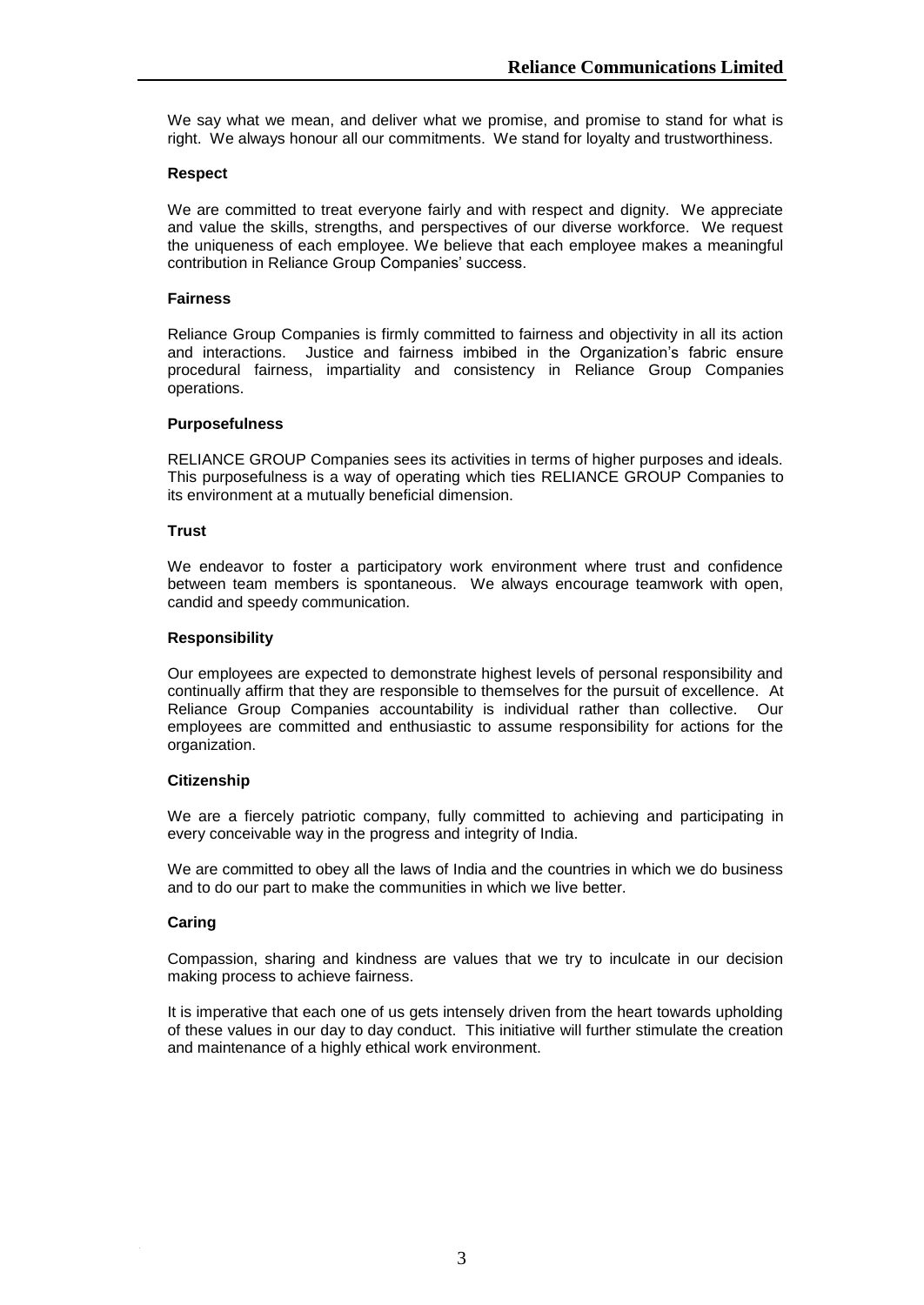# **Commitments**

# **Background**

A firm belief that every Reliance Group Companies team member holds is that the other person"s interests count as much as his / her own. It is not surprising that Reliance Group Companies has always been able to strike a mutually profitable equilibrium with ease while interacting with diverse internal and external stakeholder groups. Reliance Group Companies strives to make the good of these diverse stakeholder groups as part of its good.

Reliance Group Companies recognizes that maintaining the trust and confidence of all its stakeholders is crucial to its continued growth and success. We are aware that a company must be an integral part of the society in which it operates: that it must fulfill a number of different expectations – financial, social and environmental: and that there is no substitute to being right.

We seek success by being sensitive and alive to the interests and concerns of others in the society, and by working constructively with them to find solutions of mutual benefit.

In pursuit of these values outlines above, we are committed to the ethical treatment of all our stakeholders.

# **Commitment to Stakeholders**

In all our relationships we demonstrate our steadfast commitment to all our stakeholders:

# **Our employees**

Reliance Group Companies recognize that its commercial success depends on the full commitment of all employees.

We are committed to respect the human rights of our employees. We strive to treat our employees with honesty, just management, due dignity and fairness. We are committed to provide our employees with a good, safe and healthy environment and competitive terms and conditions of service. Reliance Group Companies promotes the development and best use of human talent. It encourages the involvement of employees in the planning, direction and fair appraisal of their work. The employees are also encouraged to participate in the application of these ethics and values within the company.

#### **Our customers**

We are committed to produce reliable, world-class quality products and services, delivered on time, at a fair price. Reliance Group Companies strives to win and maintain customers by developing and providing products and services which offer value in terms of price, quality, safety and environmental impact, which are supported by the requisite technological, environmental and commercial expertise.

#### **Our environment**

Reliance Group Companies are committed to acting as a concerned and responsible community participant reflecting all aspects of good corporate citizenship. Reliance Group Companies are committed to achieving the global standards of health, safety and environment. Reliance Group Companies works with its community by volunteering and supporting education, medical welfare and other worthy causes that lead to sustainable development.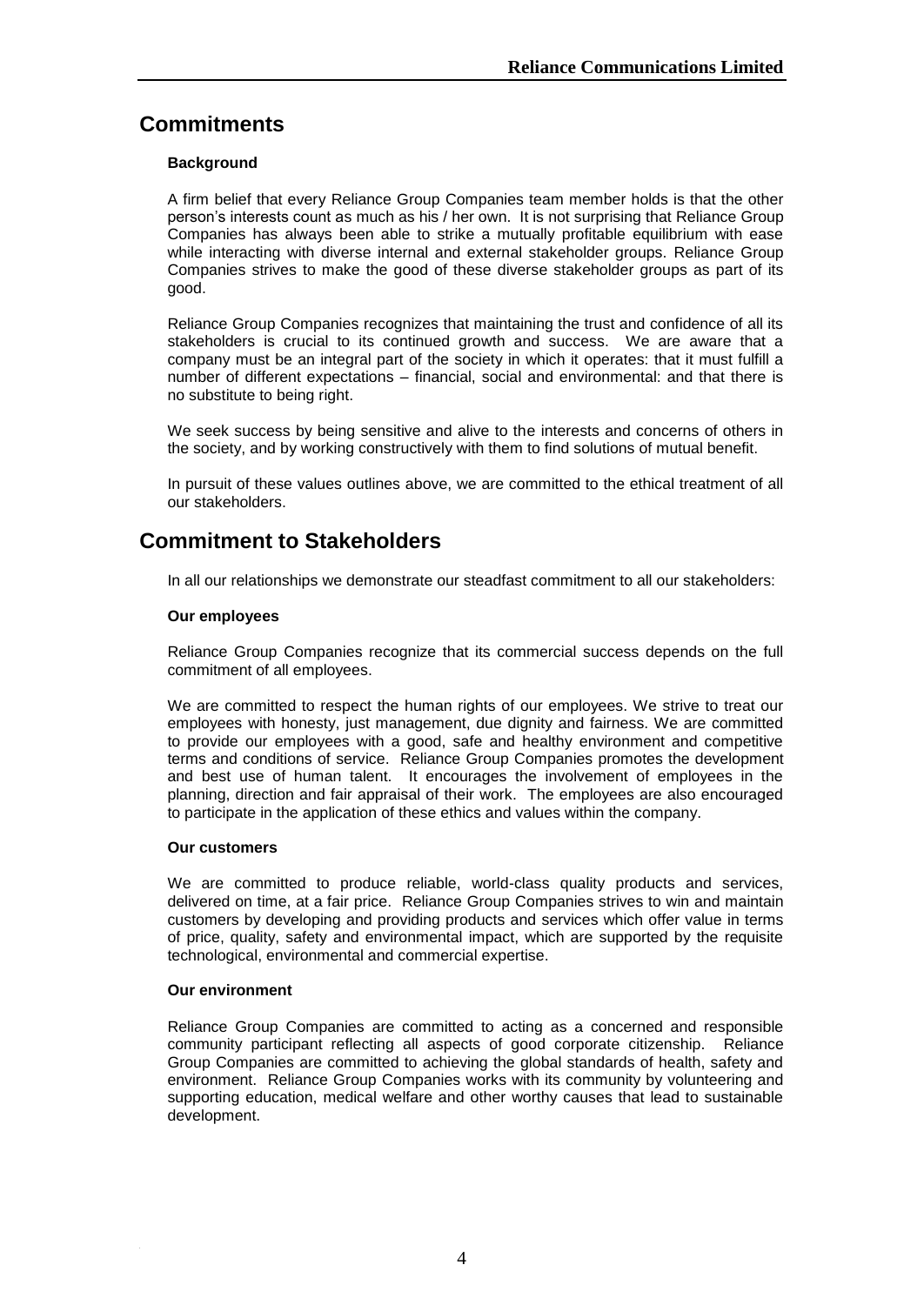### **Our shareholders**

We are committed to pursuing sound growth and earnings objectives and to exercising prudence in the use of our assets and resources. Enhancing shareholder value remains the prime driving force of Reliance Group Companies" business and financial decisions. We will ensure our success by satisfying our customers and increasing shareholder value.

# **Our lenders and other investors**

We are committed to truthful disclosure of all material facts and the regular and timely payment of all our debt service obligations.

#### **Our Suppliers and other service providers**

We are committed to fair competition and the sense of responsibility required of a good customer.

#### **The government**

Reliance Group Companies are fiercely patriotic company and is enthused and proud to be a home-grown enterprise.

We are committed to the payment of all-applicable taxes and duties and adherence to allapplicable laws and regulations.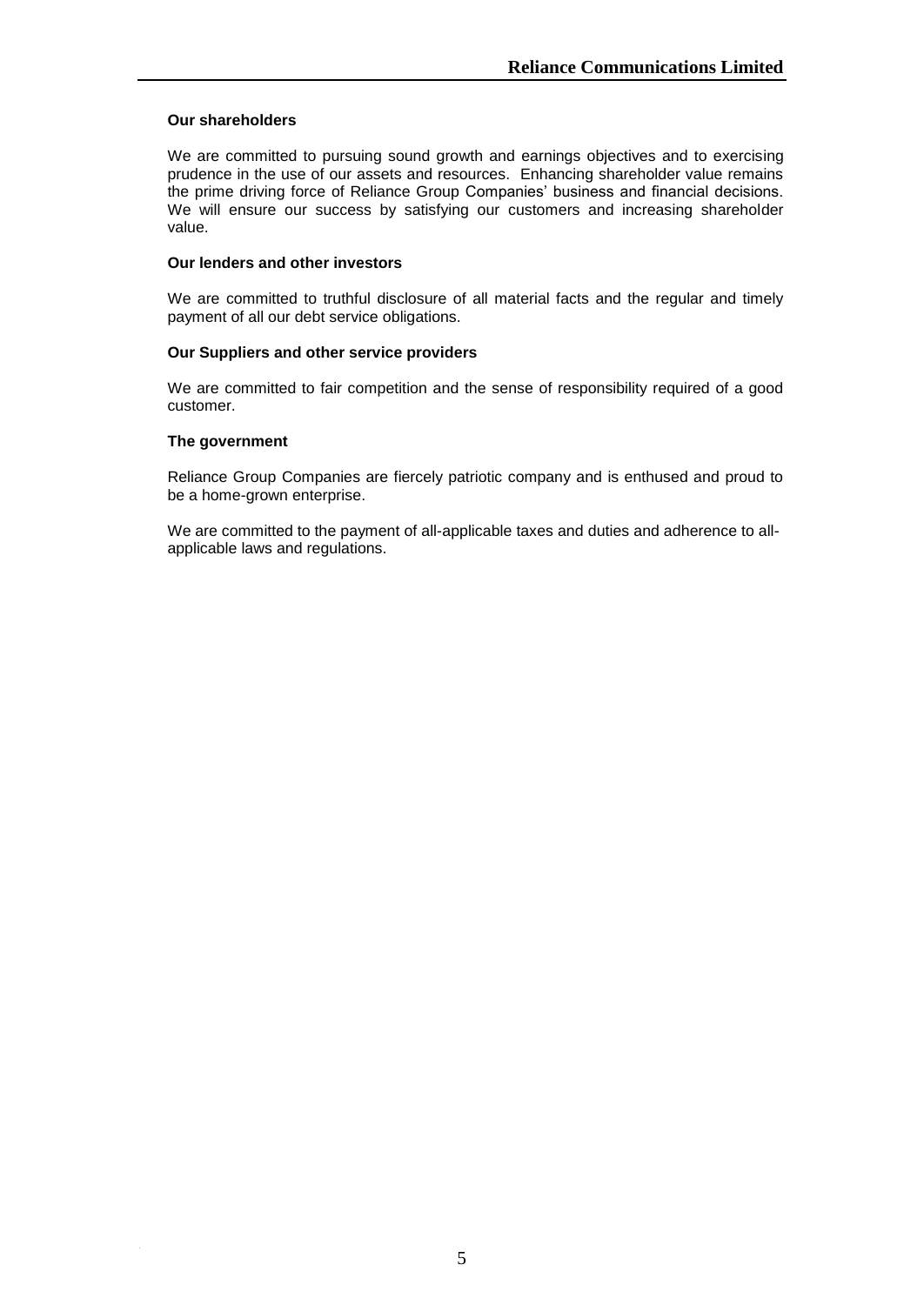# **2. Policy on Code of Ethics**

# **Background**

Reliance Group Companies" Code of Ethics is in alignment with its values and commitments. The essence of this code is that each employee should conduct the Company"s business in a way that upholds its values and commitments.

This code expects every employee to conduct business with integrity, in compliance with applicable laws, and in a manner that excludes consideration of direct or indirect personal advantage / gains.

It is the individual responsibility of each one of Reliance Group Companies" employee to ensure that all of us are aware of these values, commitments, and procedures, and behave in accordance with the spirit as well as the letter of this code.

Reliance Group Companies recognize that it is vital that the behaviour of its employees matches the high intentions and values. Hence, adherence to all the elements of this code and the accompanying principles and procedures is necessary. The principles and procedures in this Code of Ethics apply to all material transactions, large or small, and describe the conduct expected from every Reliance Group Companies' employee.

# **Issues dealt with by Reliance Group Companies" Code of Ethics**

Code of Ethics contains the policy on the following:

- I. Conflict of Interest
- II. Payments and Gifting
- III. Receipt of Gifts
- IV. Purchases through suppliers and other service providers
- V. Regarding full-time consultants, agents, representatives and others
- VI. Political Contributions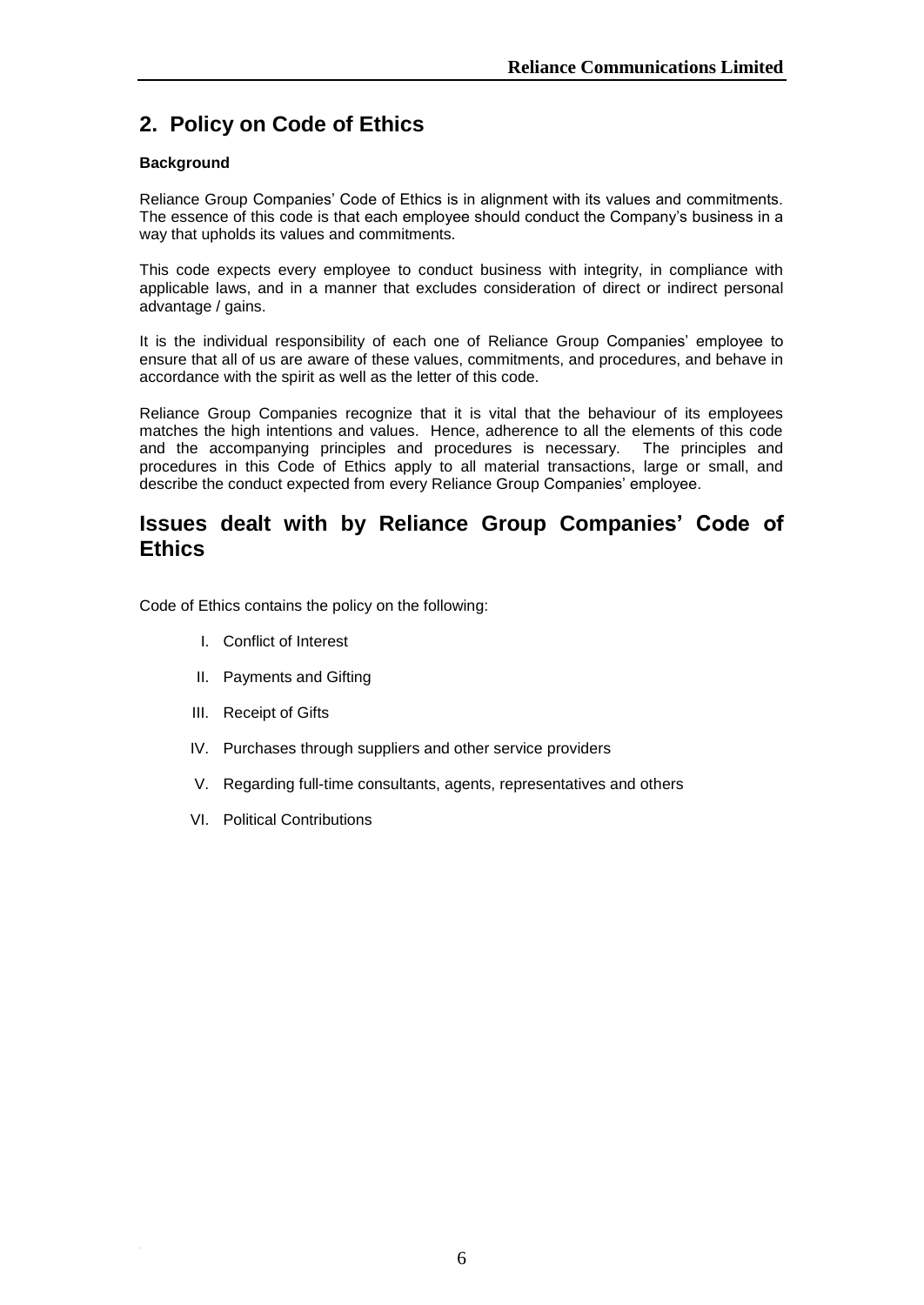# **(I) Policy on Conflict of Interest**

# **1. What is a "Conflict of Interest"?**

A conflict of interest may exist when an employee is involved in an activity or has a personal (direct or indirect, by himself or through any relative) interest that in the opinion of the company, interferes with the employee"s objectivity in performing company duties and responsibilities.

An actual conflict of interest need not be present. Also, a direct loss or disadvantage to the company need not be present / evident. Activities that create the appearance of a conflict of interest also are automatically deemed to be covered by this policy in order not to reflect negatively on the reputation of Reliance Group Companies and / or its employees.

Any "indirect" interest, held by an employee, in any property, proprietorship, concern, partnership, investment, arrangement, agreement or transaction that creates or can create direct or indirect personal advantage or gains can lead to a conflict of interest.

A conflict of interest can arise when an employee is involved in a transaction / arrangement with any person acting on his / her behalf or at his / her behest for the employee"s direct or indirect personal advantage or gains. Such activities, arrangements, transactions, agreements are not allowed and must be discontinued by the employees immediately, failing which the company will commence the contract termination process and disciplinary action.

# **2. What is the essence of this code on conflict of interest?**

Any activity or personal (direct or indirect) interest of the employee, including those of the employee"s relatives, that leads to or can lead to a conflict of interest, is prohibited.

Employees are expected to provide truthful, accurate and complete information about certain facts, transactions, and relationships that may have bearing on issues related to conflicts of interests. They are expected to provide details about these facts, transactions and relationships to provide details about these facts, transactions and relationships irrespective of their assessment of whether a conflict of interest exists. Disclosure forms seeking such information will be made available to employees for submitting it in a confidential manner to the Ethics Office.

This is a key element of the plan to implement and enforce the policy on conflict of interest as it promotes self-regulation and is built on the pillars of trust and selfresponsibility. Employees are expected to identify conflicts of interest that involve them and are further expected to discontinue activities that result in or can result in conflicts of interest.

# **3. What should employees do to avoid a conflict of interest?**

Employees should steer clear of any situation, which involves or may involve a conflict between their personal interest and the interest of the company.

Employees should avoid any relationship, influence, or activity that might impair, or even appear to impair, their ability to make objective and fair decisions when performing their job.

Employees dealing with customers, suppliers, contractors, competitors or any person doing or seeking to do business with the company are to act in the best interest of the company to exclusion of considerations of direct or indirect personal preference or advantage.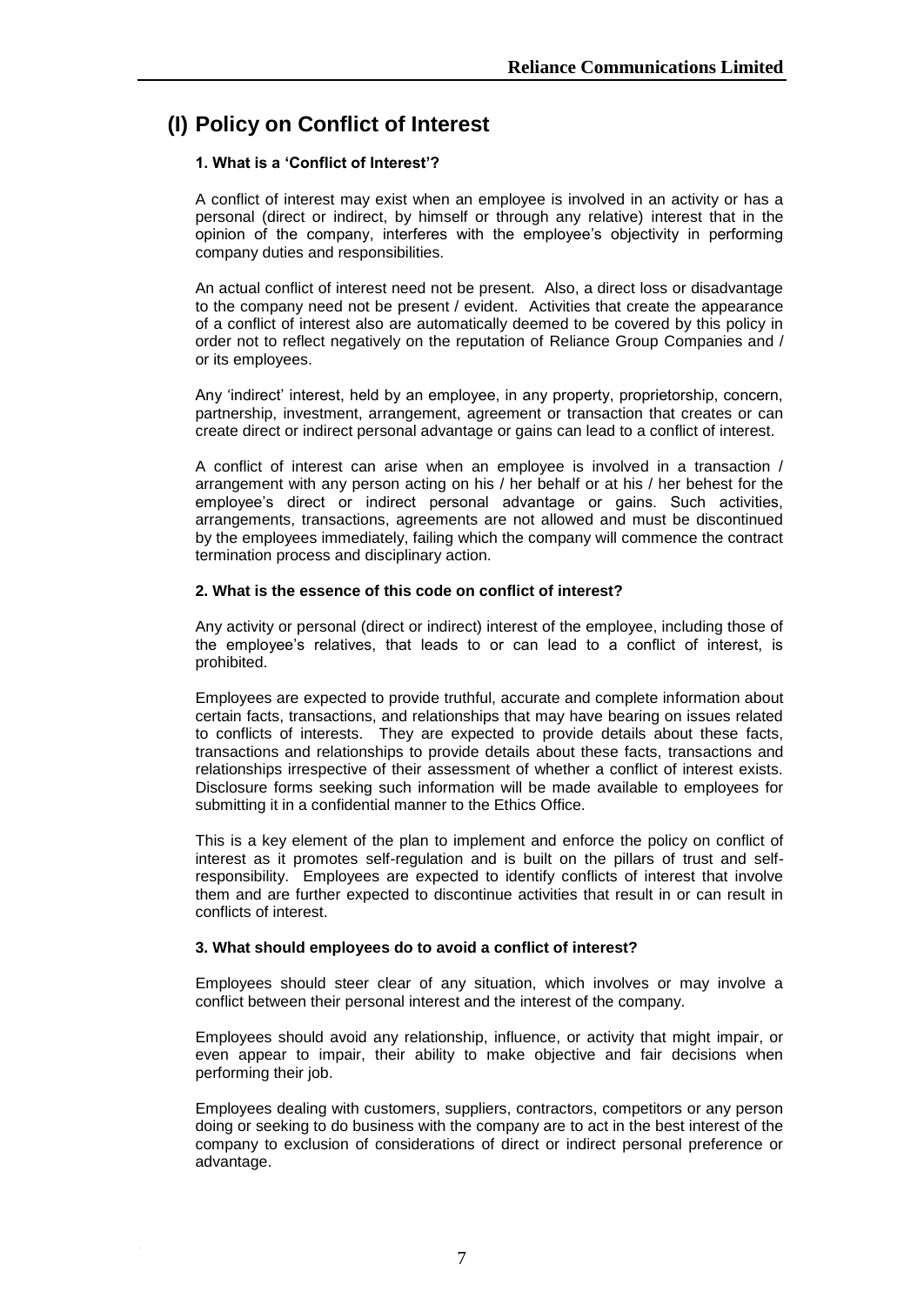Employees are obliged to place Reliance Group Companies' interest in any business transactions ahead of any direct or indirect personal interest or personal gain to the individual employee or to the employee's spouse, family member, friend or other individual.

An employee should not have an outside employment or be involved in an outside activity which is in direct / indirect conflict with the official duties of the employee. Employees are also prohibited from using their position / title / authority associated with their office or coerces or induces a benefit for themselves or others.

Any declaration by an employee which has any of the above and therefore causes conflict of interest shall be deemed as an act of misconduct and he / she may face disciplinary action.

Certain presumptions will arise against employees acting in contravention with these requirements.

#### **4. What actions are to be avoided by the employees at all times?**

Any person to whom this policy is made applicable cannot undertake any of the following activities:

- To undertake full-time employment or significant and active managerial or decision-making role in any business enterprise other than Reliance Group Companies.
- Bar on setting up, operating, advising, representing, or getting involved in any manner whatsoever with business enterprise that competes with any of Reliance Group Companies in any of our businesses.
- Holding an investment interest (either directly or indirectly through any relative\*) or any kind of financial involvement or acting as an officer, member, director, partner, consultant, representative, agent, advisor, broker, intermediary or employee or in any other capacity in any outside business enterprise would not be allowed if the outside interest does or proposes to do business with any of Reliance Group Companies (as a supplier, customer, consultant, advisor, agent, broker, intermediary, representative or in any other way).

(\*Relatives include the following Spouse, Father, Mother, Sons, Son"s Wife, Daughters, Daughters' Husband, Father's father, Father's Mother, Mother's Father, Mother's Mother, Son's son, Son's Son's wife, Son's Daughter, Son's Daughter's Husband, Daughter's son, Daughter's Son's wife, Daughter's Daughter, Daughter"s Daughter"s Husband, Brother (including step brother) Brother"s Wife, Sister (including Step-Sister) Sister"s Husband, Member"s of HUF)

- Not to participate in any activity that might lead to or give the appearance of unapproved disclosures of proprietary information or proprietary information owned by others who have entrusted such information to Reliance Group Companies.
- Employees should not use their corporate official title or position to promote a book, seminar, or any other similar activity. All employees may accept honoraria for an appearance, speech or article, provided that the activity does not relate to the employee's official duties.
- An employee cannot be involved or engaged in any other activity that could create the appearance of a conflict of interest and thereby impair Reliance Group Companies' reputation.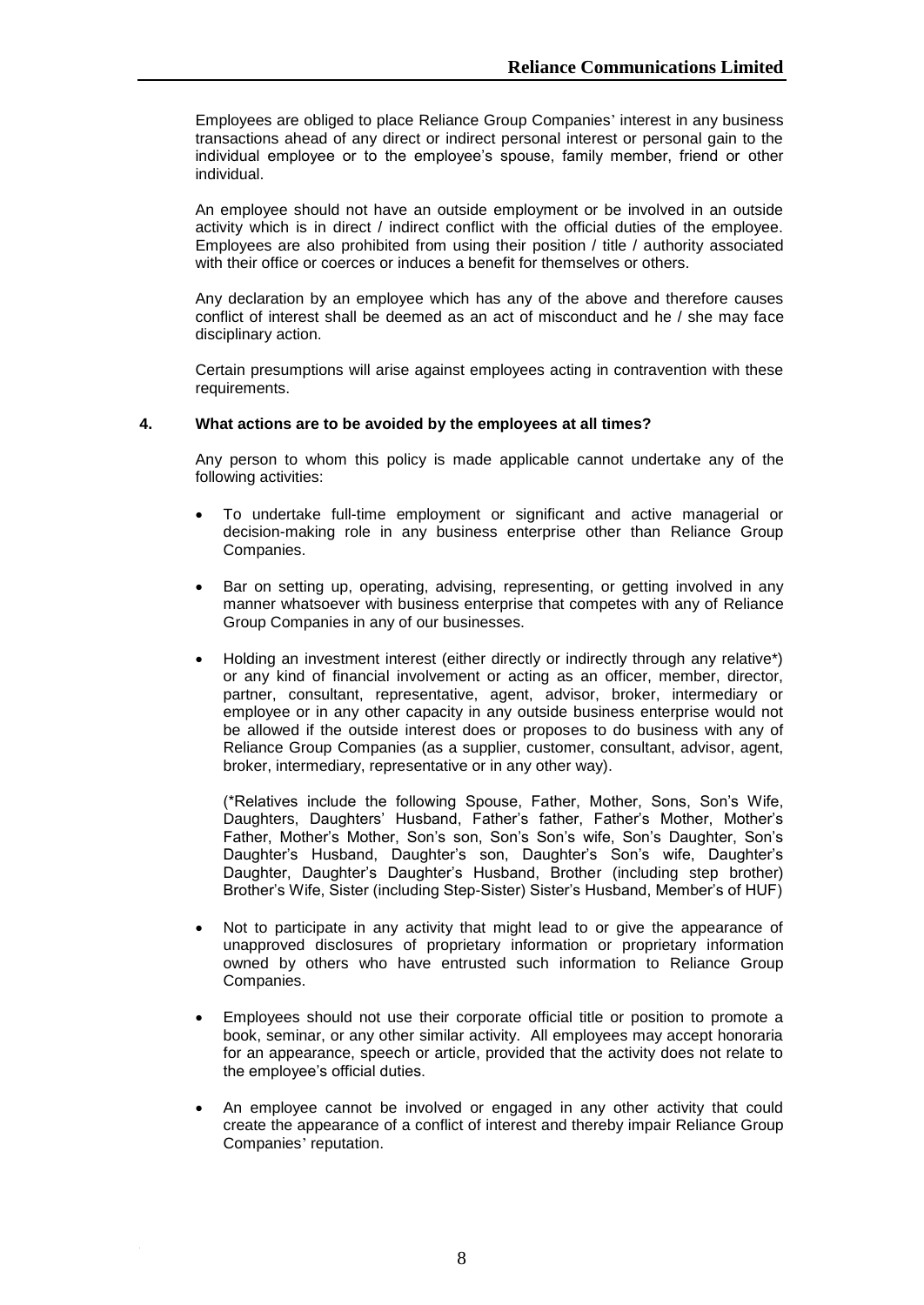# **5. What are the exceptions to the above policy?**

- An employee can accept an office in a non-profit organization if he obtains prior approval from the management.
- An employee can accept an office or hold an investment in any outside entity (which is doing or proposes to do business with any of Reliance Group Companies e.g. Joint Venture) if he has obtained approval from the management and such investment / office is held on behalf of or as a nominee of the Company.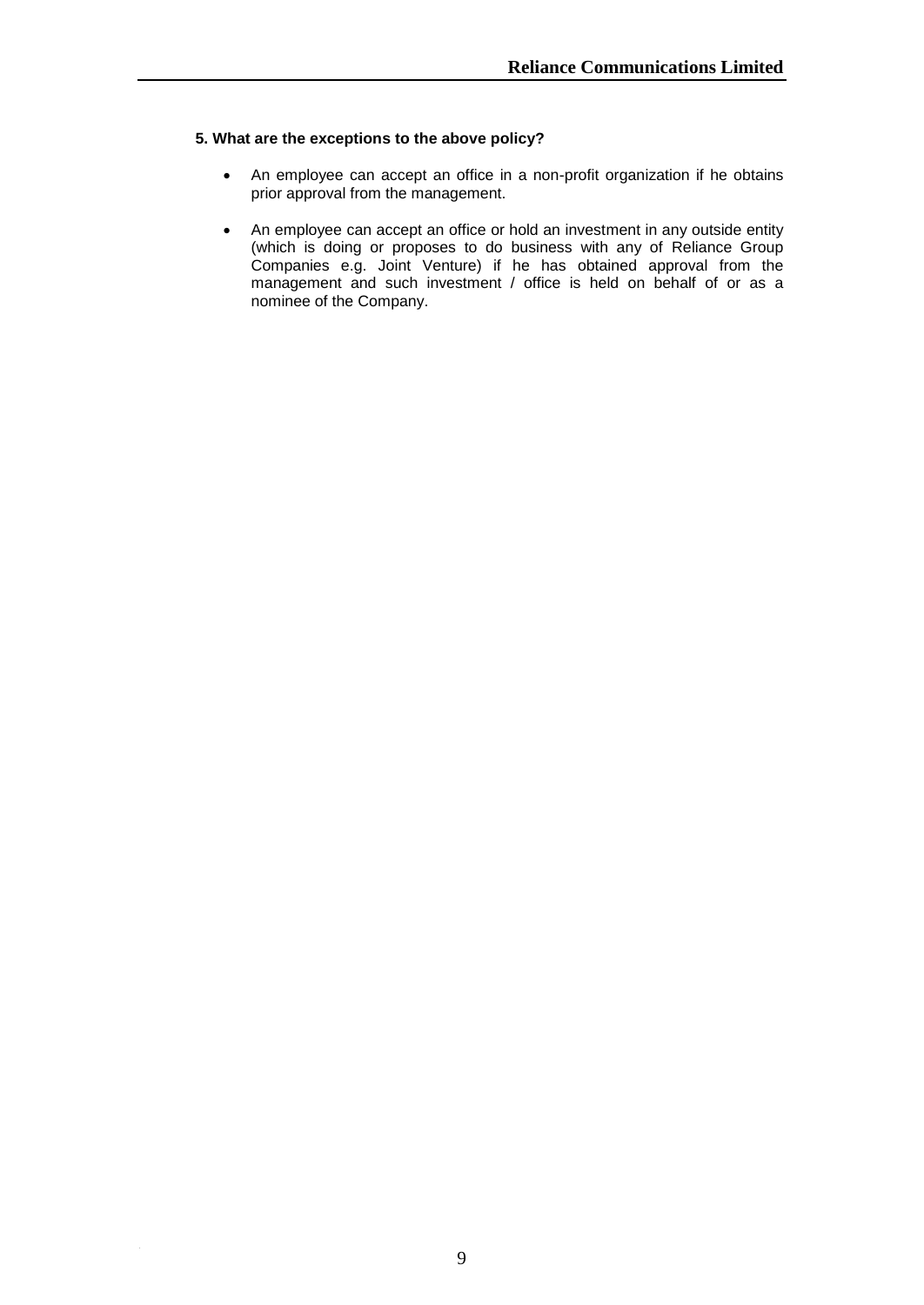# **(II)Policy on Payments and Gifting**

**1. What are the general principles that employees should bear in mind while making any payments, giving gifts on behalf of Reliance Group Companies?**

Gifts, payments, business courtesies, favours and entertainment may be given to others at company expense only if they meet all of the following criteria:

- They are consistent with customary business practices;
- They are not in contravention of applicable law; and
- Public disclosure of the facts will not create the appearance of impropriety or embarrass either the company or the employee.

Permissible exceptions include: offering Reliance Group Companies advertising or promotional items such as a calendar, or similar item displaying the Company logo and name, and providing modest hospitality connection with business activities.

The ethics office will notify from time to time a list of gifts is permissible.

An employee should never use personal funds or resources to do something that cannot be done with Reliance Group Companies' resources.

#### **2. What care should be taken while making payments or giving gifts on behalf of the Company?**

If any doubt exists as to the impact an offer of a business courtesy could have on the reputation of the company or of those involved, the business courtesy should not be offered.

# **3. What are the specific principles pertaining to gifts given to customers?**

Employees may offer business courtesies to customers, provided the following four conditions are all met:

- The business courtesy does not violate any law or regulation or known policy of the customer, and
- The business courtesy is customary and consistent with the business practices of the marketplace in which it is offered.
- Approval at an appropriate level is obtained.
- The business courtesy is properly reflected on the books and records of the Company.

#### **4. What are the specific principles pertaining to payments made or allowances given to customers?**

Commissions, rebates, discounts, credits, waivers, and allowances should be paid or granted only by the company on whose books the related sale is recorded, and such payments should:

 Bear a reasonable relationship to the value of goods delivered or service rendered.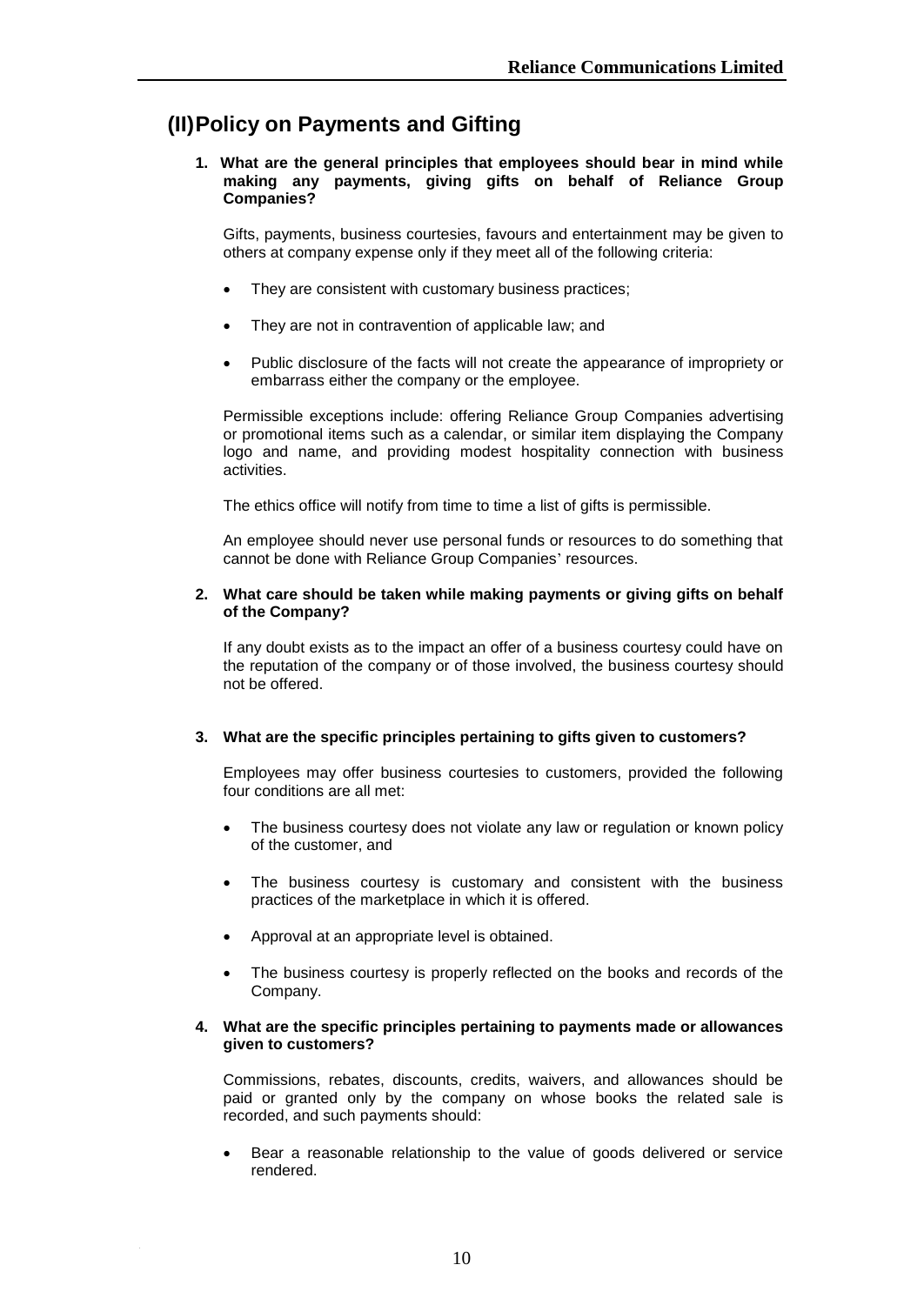- Be by cheque or bank transfer or in kind and note to individual officers, employees or agents of such entity or a related business entity: and
- Be supported by documentation that is complete and that clearly defines the nature and purpose of the transaction.

Agreements for the company to pay commissions, rebates, credits, waivers, discounts or allowances should be in writing, when this is not feasible, the payment arrangements should be supported by an explanatory memorandum for file prepared by the approving business head.

#### **5. What are the exceptions to the above policy?**

The intent of the above policy is to avoid illegal or unethical payments, or establishing an environment where these may inadvertently be made.

However, the business world is complex and there may be unusual situations in apparent conflict with one or more provisions of the above policy. Some situations may warrant exception if they form acceptable business practice.

In all cases there must be no falsification, misrepresentation or deliberate overbilling relocated in any document involved in the transaction. This includes suppression or omission of documents or of information in documents, or deliberate misdirection of documents.

Commission, rebates, credits, waivers, discounts or allowances that are paid or granted by the Company in conformity with normal standard procedures are deemed to have been established in writing and need not be documented in a written agreement or memorandum for file.

Entertainment or an exchange of gifts purchased at employee expense under circumstances which make it clear that the entertainment or gift is based solely on a family relationship or personal friendship is not considered a business courtesy and is, therefore, not governed by this procedure.

However, when both a business and personal relationship exist, management should review the circumstances. In such cases, all those involved must be sensitive to and avoid any activity or situation that could create an actual or apparent conflict of interest.

#### **6. What are the specific principles pertaining to payments made or commission paid in connection with purchases?**

All the terms and conditions pertaining to payments made or commissions paid in connection with the company"s purchases of goods and services should:

- Be supported by documentation that is complete and that clearly defines the nature and purpose of the transaction;
- Be consistent with trade practices and in line with applicable laws;
- Bear a reasonable relationship to the value of goods delivered or service rendered; and
- Be by cheque or bank transfer or in kind and not to individual officers, employees or agents of such entity or a related business entity.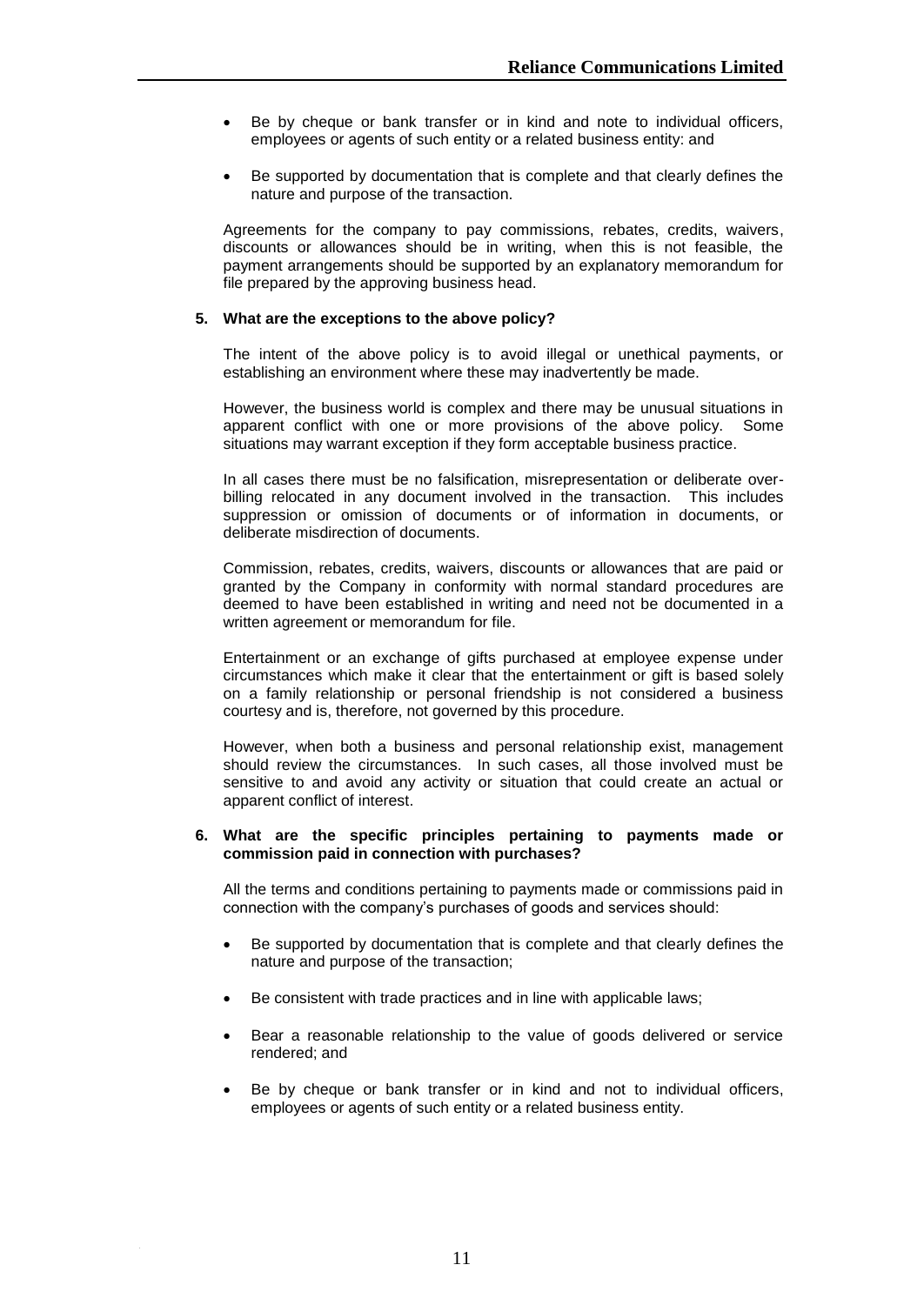# **(III) Policy on Receipt of Gifts**

#### **1. What are the general principles that any of the Reliance Group Companies employees are expected to bear in mind before accepting any gifts or business courtesies?**

All business courtesies offered to and accepted by Reliance Group Companies" employees are courtesies that belong to Reliance Group Companies. Employees do not have a right to keep a business courtesy for personal use.

When offered a business courtesy, employees should determine whether it is appropriate to accept the courtesy on behalf of Reliance Group Companies after considering why is it being extended and possible repercussions on acceptance.

Acceptance and disposal of any gift / business courtesy has to be in line with the requirements of this code.

#### **2. What gifts or business courtesies can Reliance Group Companies employees accept?**

An employee may keep a business courtesy

- When the courtesy is usually associated with customary business practices.
- Promotes successful working relationships and goodwill with persons or firms with whom Reliance Group Companies maintains or may establish a business relationship. Such courtesies include infrequent business meals and entertainment that are shared with the person who has offered to pay for the meal or entertainment. However, employees should use good judgments and decline invitation for meals and entertainment that are inappropriately lavish or excessive and are of such nature or magnitude that cannot be reciprocated.
- Conforms to the reasonable and ethical practices of the marketplace, such as flowers, fruits baskets, and other modest presents, that commemorate a special occasion.
- Does not create actual conflict of interest of divided loyalty, such as placing the interests of the person or firm that offered the courtesy above the interests of Reliance Group Companies, including the Company"s interest in conducting business fairly and impartially; and
- Does not create the appearance of an improper attempt to influence business decisions, such as accepting courtesies or entertainment from a supplier whose contract is expiring in the near future.
- Novelty, advertising, or promotional items of nominal value, such as calendars, pens, and mugs may generally be retained.

When local customs or practices make it inappropriate to decline the business courtesy at the time it is offered, employees should accept the courtesy and follow the guidelines for disposition.

#### **3. What gifts or business courtesies that any of Reliance Group Companies employees cannot accept?**

Employees shall neither seek nor accept for themselves or others any gifts, favours, business courtesies or entertainment without a legitimate business purpose, nor seek or accept loans (other than conventional loans at market rates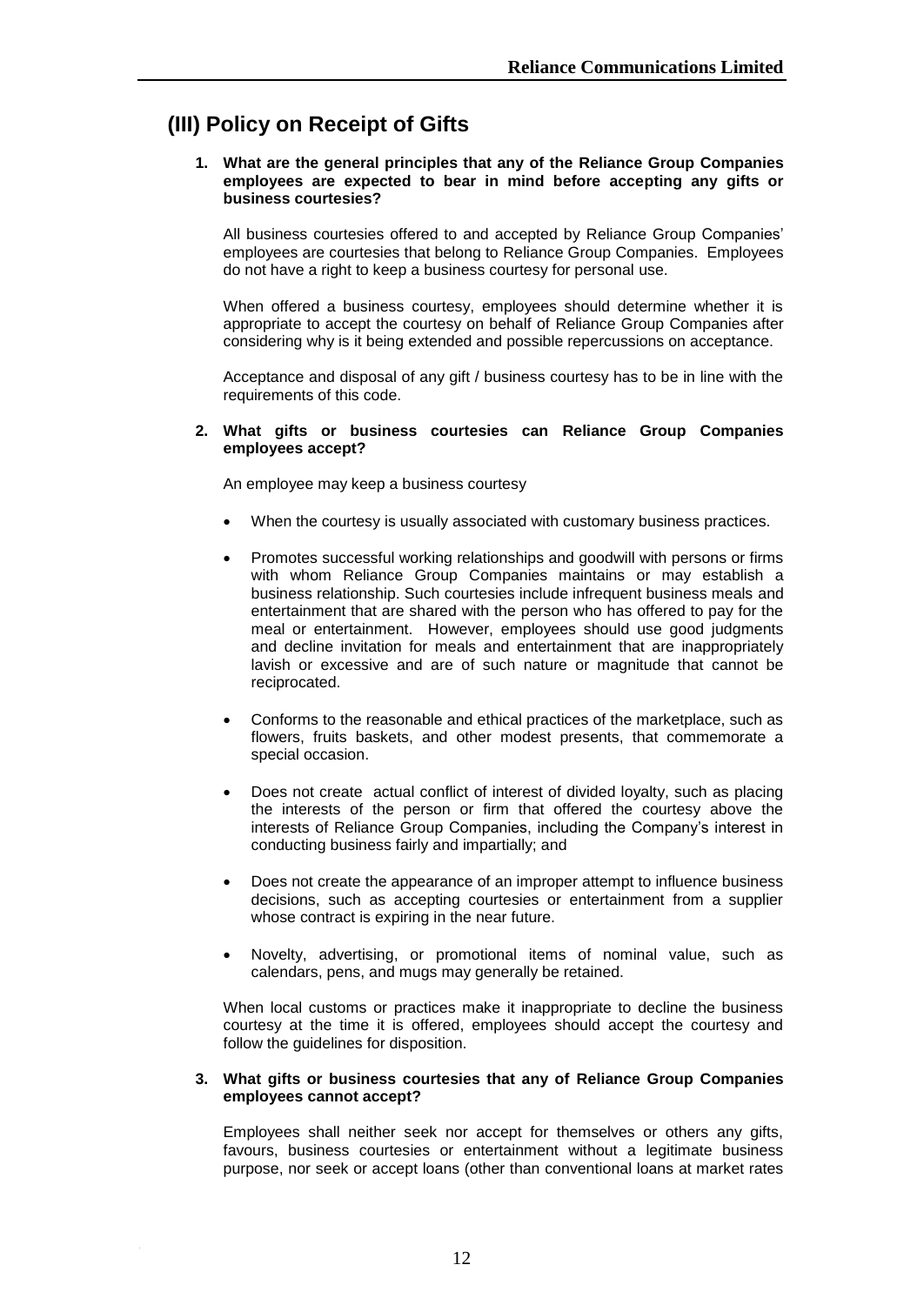from lending institutions) from any person or business organization that does or seeks to do business with, or is a competitor of the company.

Employees who award contracts or who can influence the allocation of business, who create specifications that result in the placement of business, or who participate in negotiating contracts must be particularly careful to avoid actions that create the appearance of favouritism or that may adversely affect the company's reputation.

Employees should avoid a pattern of accepting frequent courtesies from the same persons or companies.

The following actions made by employees would be completely unacceptable:

- □ Asking for a business courtesy.
- $\Box$  Accepting a business courtesy when:
	- An attempt is being made by the donor to offer the courtesy in exchange for or to influence, favourable action by Reliance Group Companies.
	- An attempt is being made to motivate an employee to do anything that is prohibited by law, regulations, or Reliance Group Companies or donor policy.
	- An attempt is being made to gain an unfair competitive advantage by improperly influencing an employee's discretionary decisions.
	- Using a company position as a means of obtaining business courtesies, such as personal discounts (on products, services, or other items). Employees may accept Reliance Group Companies -approved discounts or discounts available to all Reliance Group Companies employees.
	- Accepting offers of expense-paid trips for pleasure from persons or firms with whom Reliance Group Companies maintains or may establish a business relationship.
	- Accepting a gift in cash or cash equivalents of any amount.

#### **4. What is appropriate action in case of gifts that have been accepted but are inappropriate? What should a Reliance Group Companies employee do when the business courtesy or the gift is inappropriate or unacceptable?**

If it is not appropriate to accept or retain a courtesy, the employee should either politely refuse the business courtesy at the time it is offered or follow the following guidelines for disposition.

Whenever an employee has accepted a courtesy that does not meet the criteria for acceptance in this procedure, he or she should use one of the following alternatives:

- Return it to the donor with a polite explanation that Reliance Group Companies policy prohibits retention of the business courtesy.
- Promptly forward the courtesy to the department dealing with community welfare and charities for appropriate disposition.
- Retain the courtesy for displaying with prior approval.
- Retain the courtesy for personal use after prior approval or after paying Reliance Group Companies an amount equal to the fair value of the business courtesy.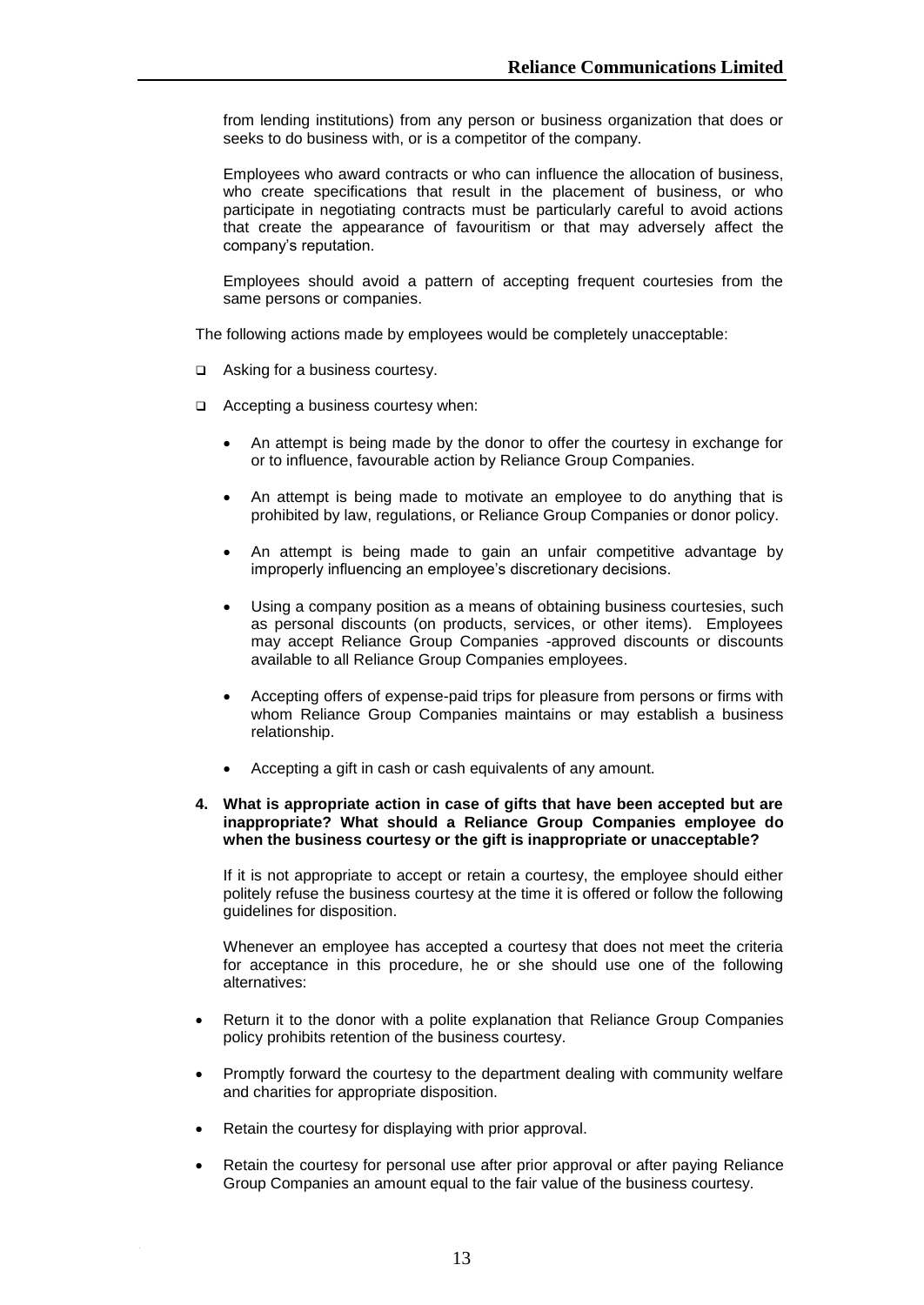If the employee is ultimately permitted to retain such gifts, the Head of Department shall record his / her approval in writing and the employee will retain the approval on file for potential audit review.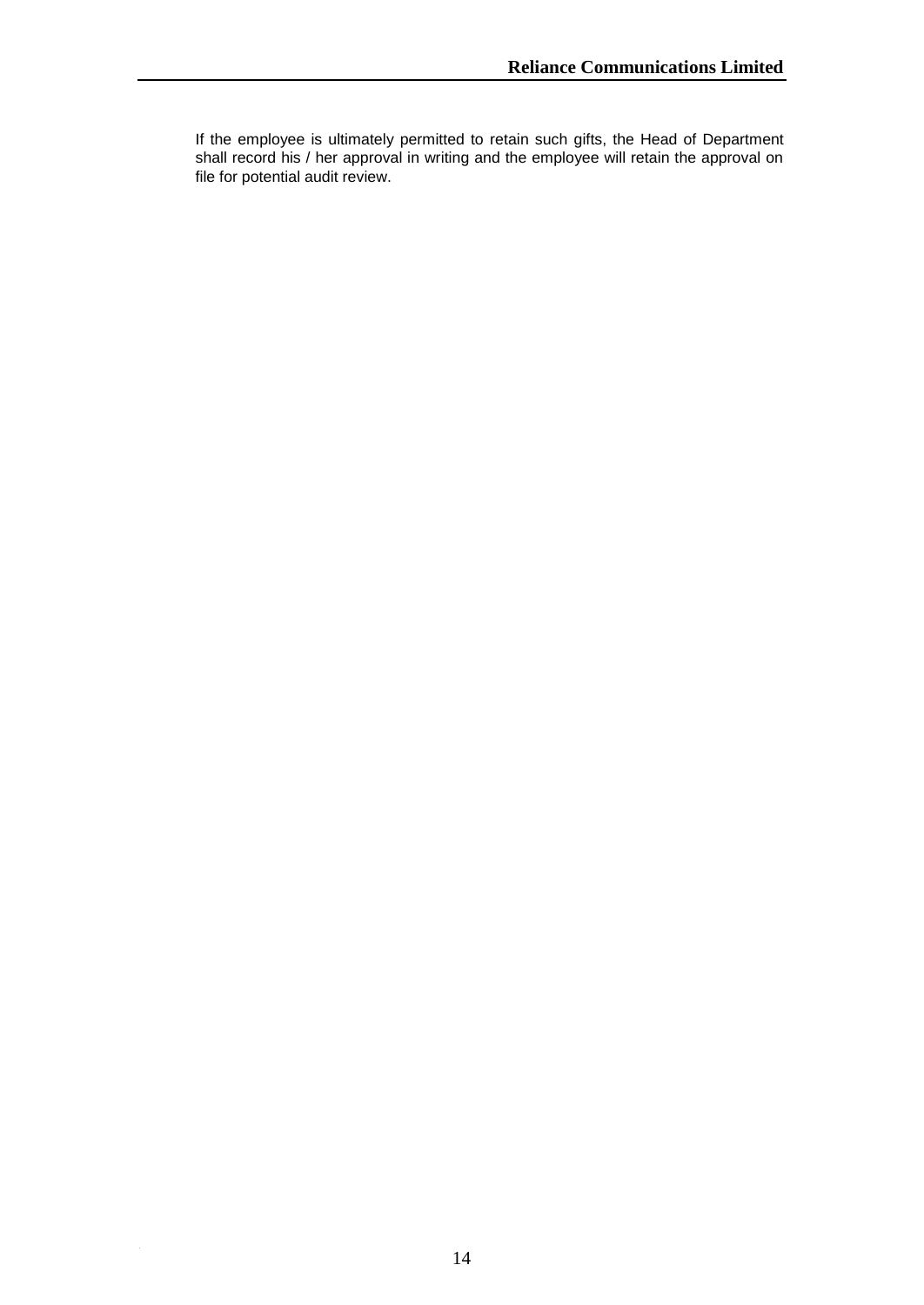# **(IV) Policy on purchases through suppliers and other service providers**

#### **1. What are the general principles of the purchase policy?**

Purchase decision must be made purely on the basis of quality, service, price, delivery, best value, or other similar factors.

Extraneous or personal interest / advantage should never be the criteria for arriving at purchase decisions.

Objective, fair, transparent and responsible criteria must be used while evaluating, passing or rejecting the quality of the goods / services supplied.

If such criteria are being followed, the employees should not have any apprehension and fears about taking any procurement decisions.

Care must be taken to avoid actual / potential conflicts of interest and the appearance of partiality regarding all business transactions with suppliers and other service providers.

#### **2. What actions should be avoided by Reliance Group Companies employees while dealing with suppliers other service providers?**

Employees may not solicit gifts or courtesies from suppliers / other service providers. However, under certain limited circumstances employees may accept gifts or business courtesies from suppliers / other service providers. Employees may receive business courtesies from suppliers / other service providers only in accordance with Policy outlined in this code.

Business and personal activities must be kept separate. Having both a personal and business involvement with a supplier or potential supplier / other service providers may create a conflict of interest or appearance of partiality. Please refer to the Policy on Conflict of Interest given in this code.

#### **3. What additional responsibilities are levied on Reliance Group Companies employees under this Code?**

A supplier"s or potential supplier"s proprietary information and resources must be protected by Reliance Group Companies employees in accordance with Inside Information policy as outlined elsewhere in this code.

Employees are responsible for complying with supplier-imposed limitations governing use of supplier information, including such items as documents and computer software.

Reliance Group Companies proprietary or sensitive information must not be disclosed to a supplier or potential supplier unless disclosure is authorized and in accordance with Inside Information policy as outlined elsewhere in this code.

All company employees, contract labour, consultants, representatives, agents and others acting for the company is prohibited from the following actions:

- Soliciting, accepting, or attempting to accept any kickback.
- Including, directly or indirectly, the amount of any kickback in the price charged under a contract, either as prime contractor or sub-contractor.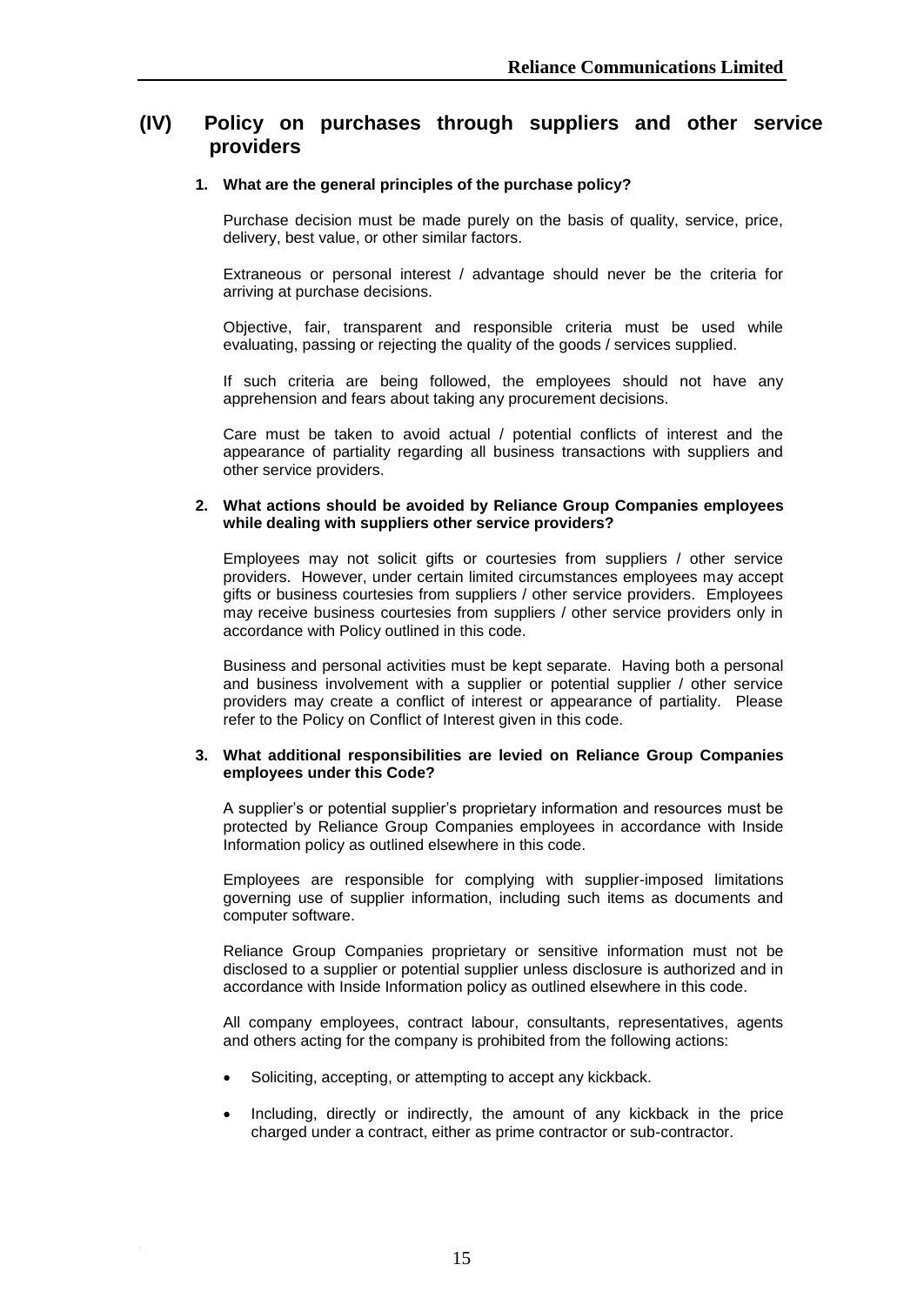The term "kickback" includes any money, fee, commission, credit, gift, gratuity, thing of value, or compensation of any kind whether in cash or kind that is provided directly or indirectly to anyone for the purpose of inappropriately or improperly obtaining or rewarding favourable treatment.

It should be noted that any action that even appears to be in violation of the above principles would be severely dealt with.

#### **4. What are the responsibilities that are levied on the suppliers / other service providers as per this policy?**

Suppliers / other service providers are required to ensure that their actions in no way contravene any provisions of Reliance Group Companies' Business Ethics Policies.

They must take special care in respect of the specific requirements of the policy on conflict of interest, payments and gifts and receipt of gifts. These specific requirements will be incorporated as additional terms of all existing and new contracts with all suppliers and vendors.

The overearching principle that the supplier ought to keep in mind is that their actions should not result in any direct or indirect personal advantage or gains for any Reliance Group Companies employee or his / her relatives. It is not relevant for the purposes of this policy whether such actions were performed at the behest of the Reliance Group Companies employee or were suo-moto actions on the part of the supplier.

Any supplier or vendor found to be violating any of these requirements will subject himself to the possibility of termination of his contract and the payment of liquidated damages.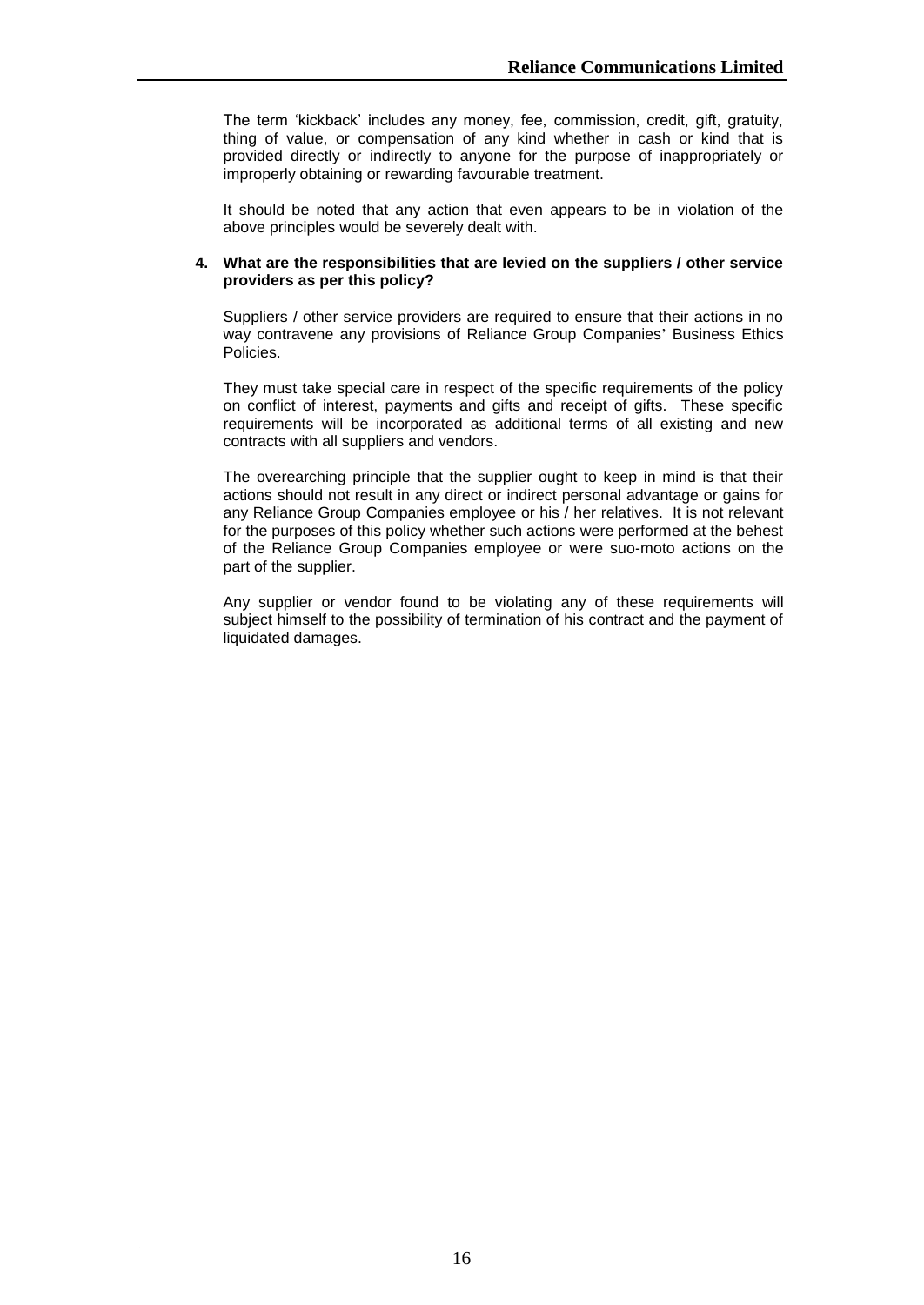# **(V) Policy regarding full-time consultants, agents, and representatives and others**

#### **1. What are the general principles regarding consultants, agents, and representatives?**

We are committed to maintaining the integrity of our full time consultants, advisors, agents, intermediaries, contractors, brokers, and representatives.

Business integrity is a key criteria for the selection and retention of those who represent Reliance Group Companies.

Appointment of consultants, advisors, agents, intermediaries, brokers, and representatives must not result in the creation of a conflict of interest. For example, when a relative of an employee acts as a consultant, advisor, agent, intermediary, broker and representative of Reliance Group Companies, a conflict of interest may arise. Such instances should be discontinued.

In this context, reference should be made to the company policy on Conflicts of Interest.

Individuals should never be appointed as consultants, advisors, agents, intermediaries, brokers, or representatives with a view to circumvent Reliance Group Companies' ethics and values. Full-time agents, representatives, or consultants who expressly represent or propose to represent Reliance Group Companies' must certify their willingness to comply with the Company"s policies and procedures.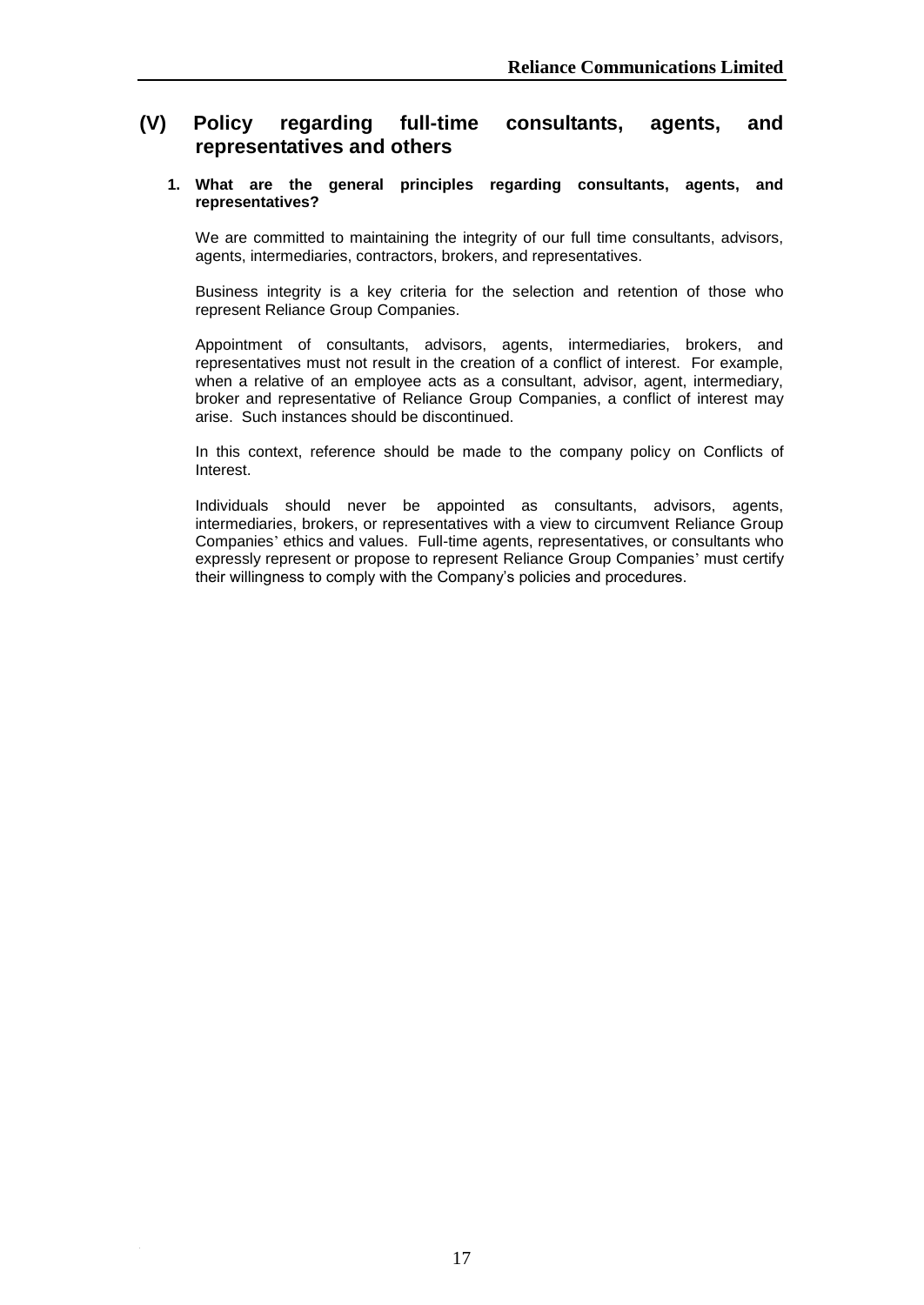# **(VI) Policy on Political contributions**

# **1. What are the general principles regarding political contributions?**

Employees shall not make any contribution of company funds to any political party or committee, domestic or foreign, or to any candidate for or holder of any office of any government –National, State, local or foreign unless it is legally permissible and is appropriately authorized.

Reliance Group Companies employees should not make illegal political contributions, either directly or indirectly, through the use of expense accounts or through payments to third parties or on their own account.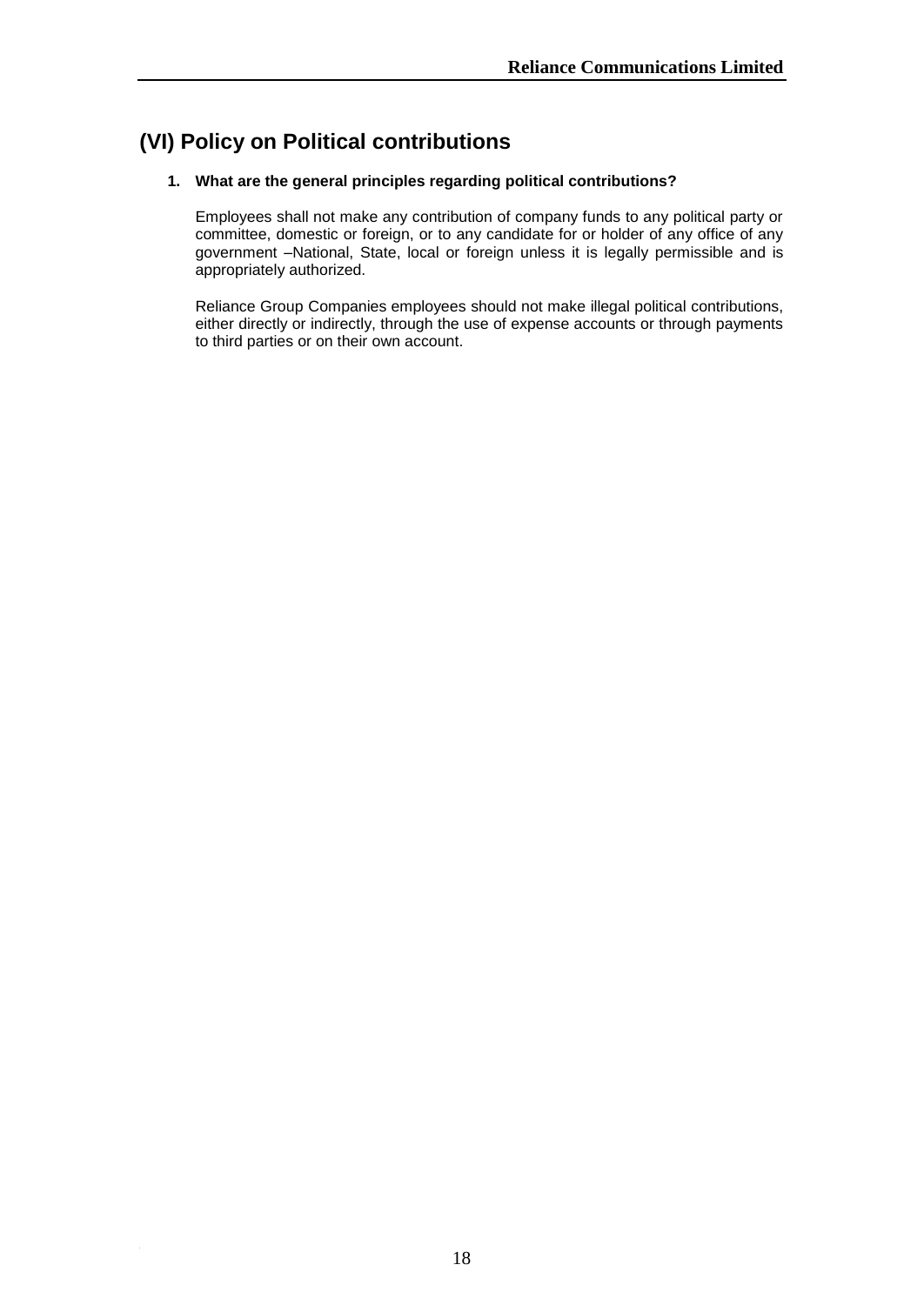# **3. Business Policies**

- I. Fair Market Practices
- II. Inside Information
- III. Financial, Records and Accounting integrity
- IV. External Communication
- V. Work Ethics
- VI. Personal Conduct
- VII. Health safety environment
- VIII. Quality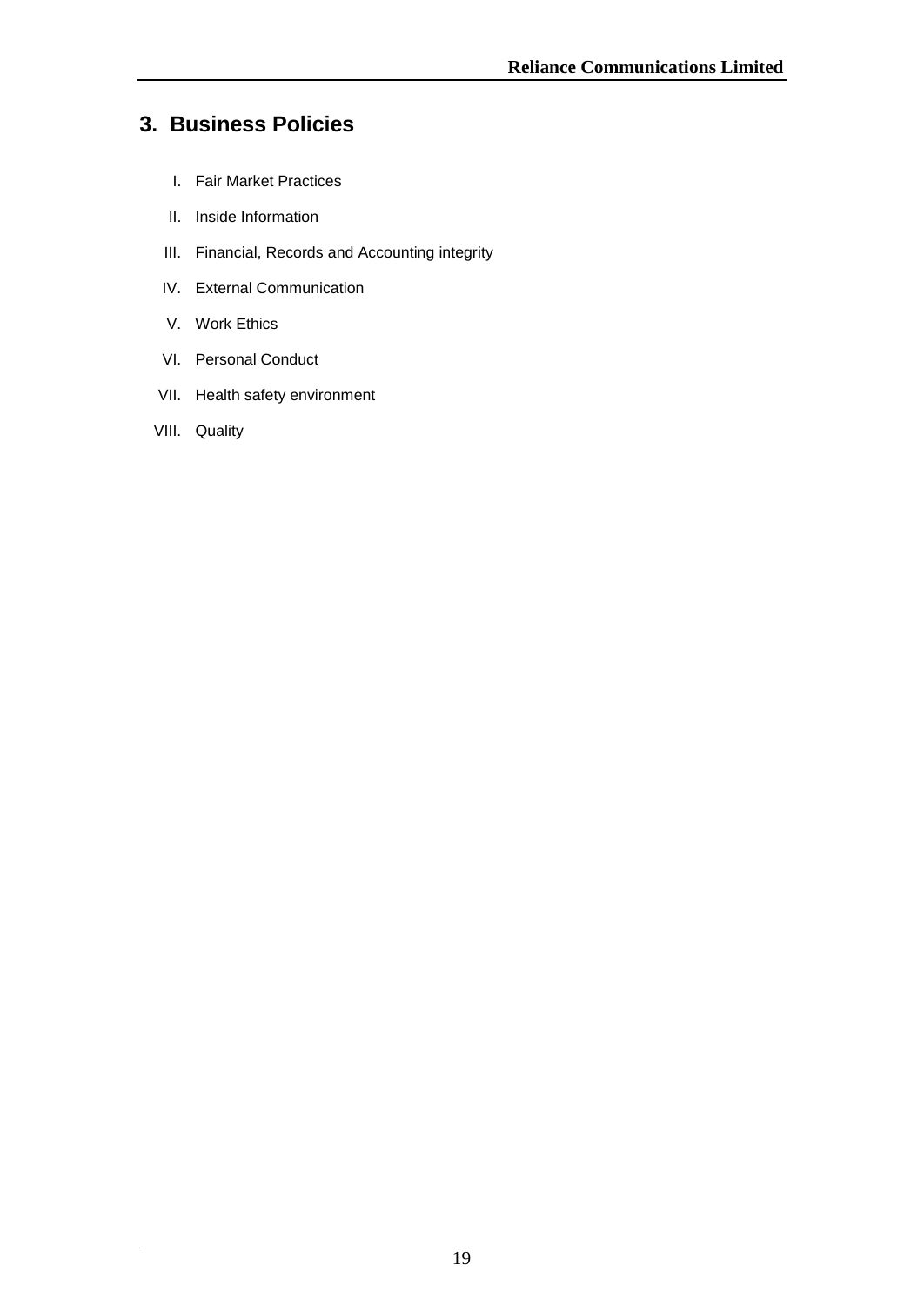#### **(I) Policy on Fair Market Practices**

#### **1. What is the essence of the fair market practices adopted by any of Reliance Group Companies ?**

Reliance Group Companies believes that the welfare of consumers is best served by economic competition.

We believe in and strive to protect the free enterprise system. We are committed to the maintenance of an efficient, free and competitive market structure. We compete fairly and ethically for all business opportunities.

#### **2. What actions should Reliance Group Companies employees refrain from performing?**

Employees should refrain from entering into agreements and practices that unreasonably restrict competition and are in restraint of free trade such as price fixing and boycotting suppliers or customers.

Any commercial strategy based on the intention to run a competitor out of business through unfair pricing or otherwise cannot be followed.

Disparaging, misrepresenting, or harassing a competitor; stealing trade secrets; bribery; and kickbacks are strongly discouraged.

Organisational conflicts in which one business unit"s activities may preclude or impede the pursuit of a related activity by another business unit should be avoided.

#### **(II) Policy on Inside Information**

#### **1. What is Inside Information ?**

Employees usually have "non-public" information about Reliance Group Companies or about a company with which Reliance Group Companies does business. Such information is termed "inside information".

Inside information includes, but is not limited to, "unpublished price sensitive information'.

Such inside information may include information about

- new products or processes;
- mergers, acquisitions or dispositions of businesses or securities;
- problems being faced by the company;
- sales:
- profitability;
- negotiations relating to significant contracts or
- business relationships with others;
- significant litigation; or
- other financial, technical, commercial, legal information
- pricing policies
- Customer negotiation details
- Business policies
- Operational discussions and decisions
- Viewpoints of individual manager that may surface in a discussion

#### **2. What is "unpublished price sensitive" information ?**

Please refer to the Policy on Insider Trading for details.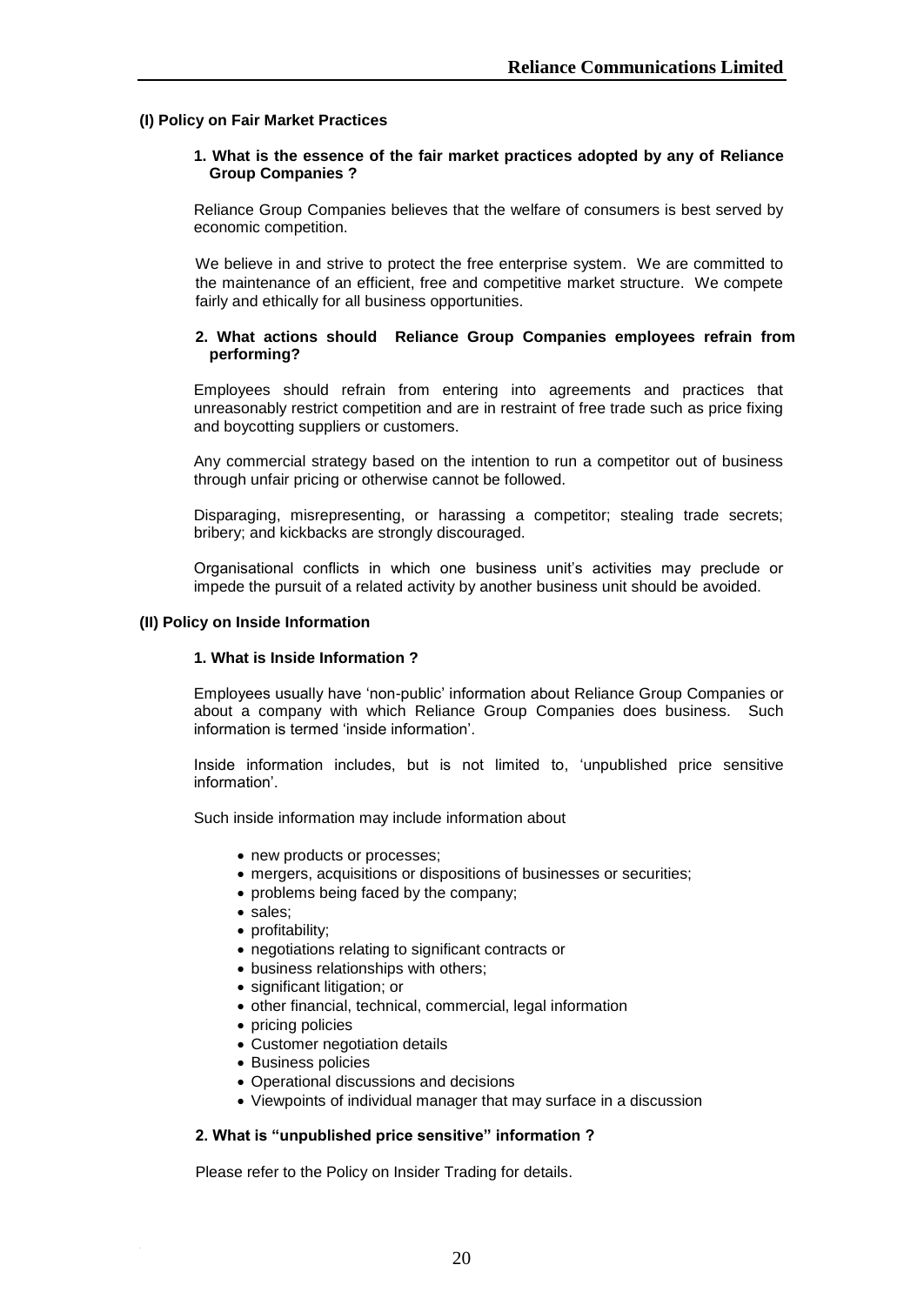### **3. What are the general principles of the Company policy about Inside Information ?**

It is important to understand that any Reliance Group Companies employee may hold inside information and be subject to the restrictions contained in this policy.

Employees should not give or release, without proper authority, to anyone not employed by the company, or to another employee who has no need or does not have the appropriate authority to receive inside information.

Careful control of and restriction of access to sensitive inside information can significantly inhibit improper use of such information.

Employees should not use inside information obtained which in company employment (including information about customers, suppliers or competitors) for the direct or indirect personal gain of the employee or anyone else.

This includes, but is not limited to, taking advantage of such information by :

- trading or providing information for others to trade in securities or
- acquiring an interest of any kind of property, including but not limited to plant or office sites or adjacent properties or
- advising or assisting or informing a customer, contractor, supplier, consultant, advisor, agents, intermediary, contractor, broker, and representative of the company in a manner which leads to direct or indirect personal gain of the employee or anyone else.

Data transmitted or stored electronically are the assets of the Company requiring protection. Each data user throughout the company is responsible for compliance with the standards and related procedures with reference to safe guarding such data.

Employees who handle particularly sensitive inside information, and who may not have the background to understand the legal and corporate implications of the misuse of such information, should periodically discuss with the Ethics Office the implications of this policy.

If during the course of employment in Reliance Group Companies employees have developed any patent, know how, invention, or process or if they have been entrusted in preparation of any market/other research report, the same is prohibited from being used outside the company.

Employees should also refer to the Insider Trading Policy contained in this policy document to further understand the company"s policy on this issue.

Employees found violating the requirements of the Policy on Insider Information would be subject to disciplinary action.

#### **(III) Policy on Financial and Accounting Integrity**

#### **1. What is our commitment?**

We are committed to the maintenance of accurate and complete corporate records.

#### **2. What is expected of employees ?**

Transactions between Reliance Group Companies and outside individuals and organisations must be promptly and accurately entered in our books and systems in accordance with generally accepted accounting practices and principles.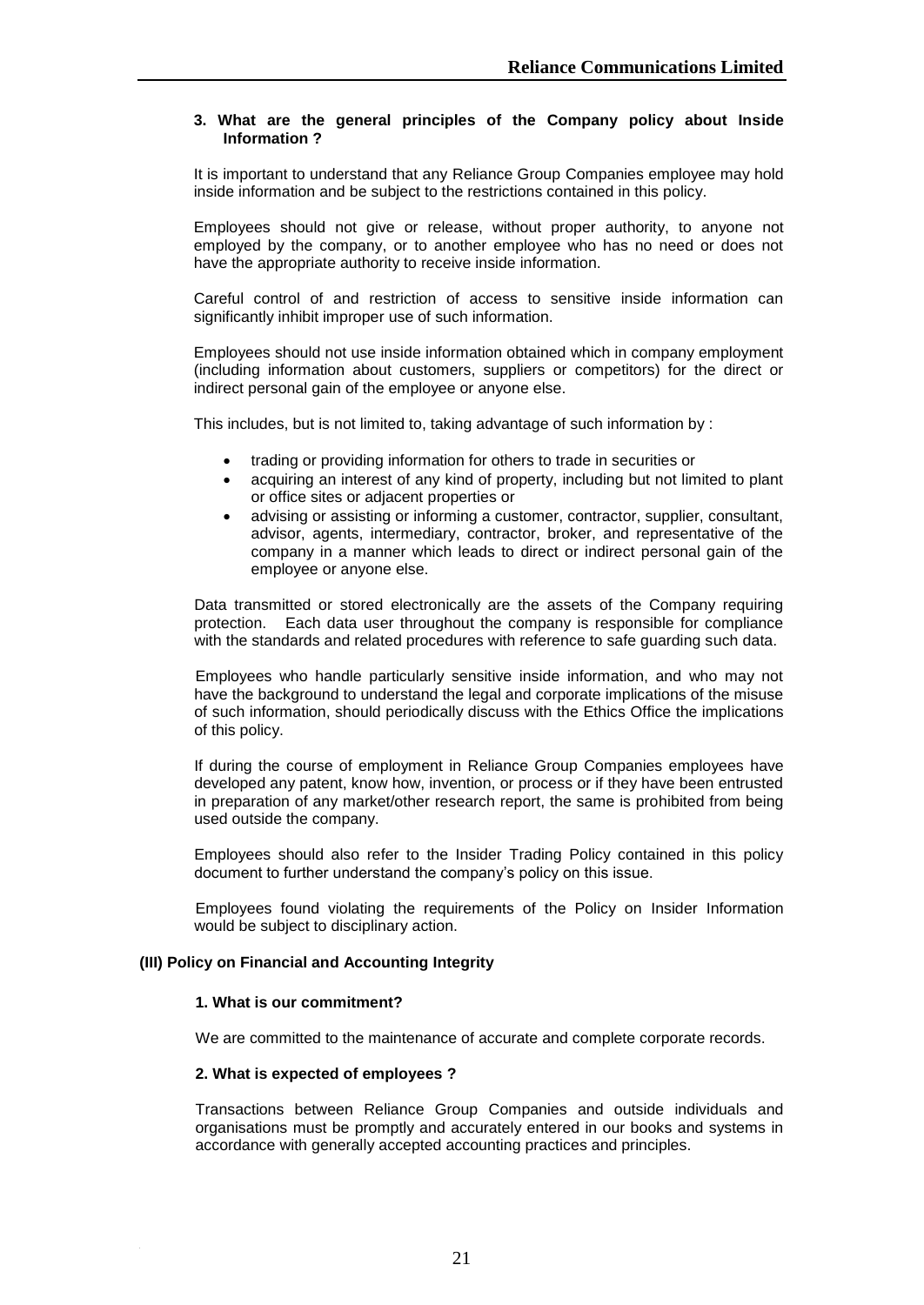# **3. What actions on the part of employees are considered unacceptable?**

Rationalising or even considering misrepresentation of facts or falsification of records is completely unacceptable. It is illegal, will not be tolerated, and will result in disciplinary action.

### **4. What is the specific policy to ensure financial and accounting integrity?**

All accounts and records shall be documented in a manner that:

- clearly describes an identifies the true nature of business transactions, assets, liability, income and expenditure and
- properly and timely classifies and records entries on the books of account in conformity with generally accepted accounting practices and principles.

No record or entry or document shall be false, distorted, misleading, misdirected, and deliberately left incomplete or suppressed.

There is no room for:

- **Improper or fraudulent accounting;**
- Documentation or financial reporting contrary to company"s policies and
- Intentional wrong accounting / misclassifications and miscalculations.

The company has established internal control standards and procedures to ensure that assets are protected and properly used and that financial records and reports are accurate and reliable.

Employees share the responsibility for maintaining and complying with required internal controls. Improper accounting and documentation and fraudulent financial reporting are not only contrary to Company policy but also may be in violation of laws and regulations.

# **(IV***)* **Policy on External Communication**

#### **What are the principles for external communication?**

Reliance Group Companies seeks to form a constructive and productive relationship with all aspects of media. Reliance Group Companies recognizes that open communication is essential. Reliance Group Companies has a comprehensive corporate information programme and provides full relevant information about its activities to legitimately interested parties, subject to any overriding considerations of business confidentiality and cost.

Only employees authorised by Reliance Group Company"s Corporate Communications Department are permitted to give an interview/or publish an article written by him/her, in various sections of media/radio/T.V. shows, etc.

The above does not apply to non- Reliance Group Companies topics. However, it will be preferred if the employee clears the same prior to the said interview/press article, radio talk or TV show with the Corporate Communications Department.

For further details, reference may be made to the detailed internal guidelines issued by Corporate Communications.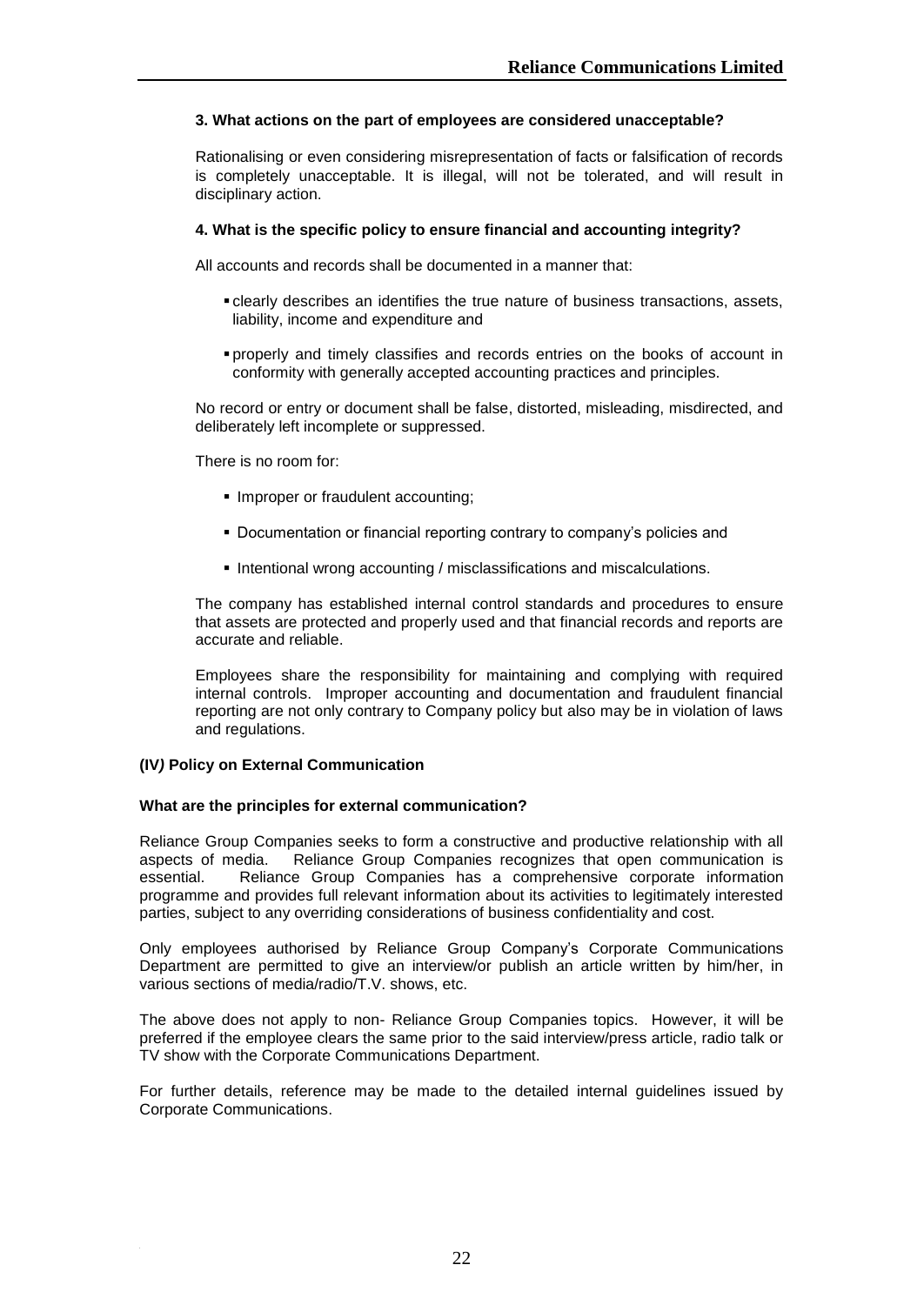# **V. Policy on Work Ethics**

# **1. Why do we need a policy on Work Ethics?**

Success in implementing a Code of Ethics is not likely to be fully achieved in a large organization like Reliance Group Companies without a positive work environment. Inter-personal relations based on the values of respect, harmony and mutual developments are key in this effort.

Managers need to take effort to maintain high standards of interpersonal behaviour to ensure continuing employee development and high levels of morale within the organization.

To that end, a defined code of work ethics can give managers a clearer direction on these issues.

2. **What are the issues that are relevant to promote better work ethics? And what are our policies?**

# **Business confidentiality**

 Employees are expected to maintain business secrecy and confidentiality by ensuring that inside information policy is implemented. For instance, employees should not share with others any information that they may come to acquire during the process of closed door discussions with other employees/outsiders.

#### **Favouritism in the workplace**

- All Departmental / Business Heads must treat each and every employee in their department equally.
- It is but natural for a manager to trust, respect and depend upon one employee most than another – a result of experience, common interests, goals or backgrounds.
- **The underlying principles is that each one of us, regardless of our position** within Reliance Group Companies, are expected to work to create an environment where people are valued as individuals and treated with respect, dignity, fairness and equality, thus leaving no room for displays of favoritism.

# *Avoid behaviours and actions that can result in a Conflict of Interest*

- For a conflict of interest to exit, direct benefit to the employee may or may not be feasible. Conflict of interest may also arise when an emotional attachment to a person by way of relation or allied interests can affect or affects the decisions made by the employee. The employee should conduct himself and arrange his affairs in way that ensures he is not involved in any arrangement or circumstance, including relations or other personal relationships that might dissuade him from acting in the best interest of the company.
- An employee should not use directly or indirectly his influence within the company on an officer of the company, or other executives, or on any outside party, that may benefit an employee and/or his family and/or his relations and/or any persons covered above.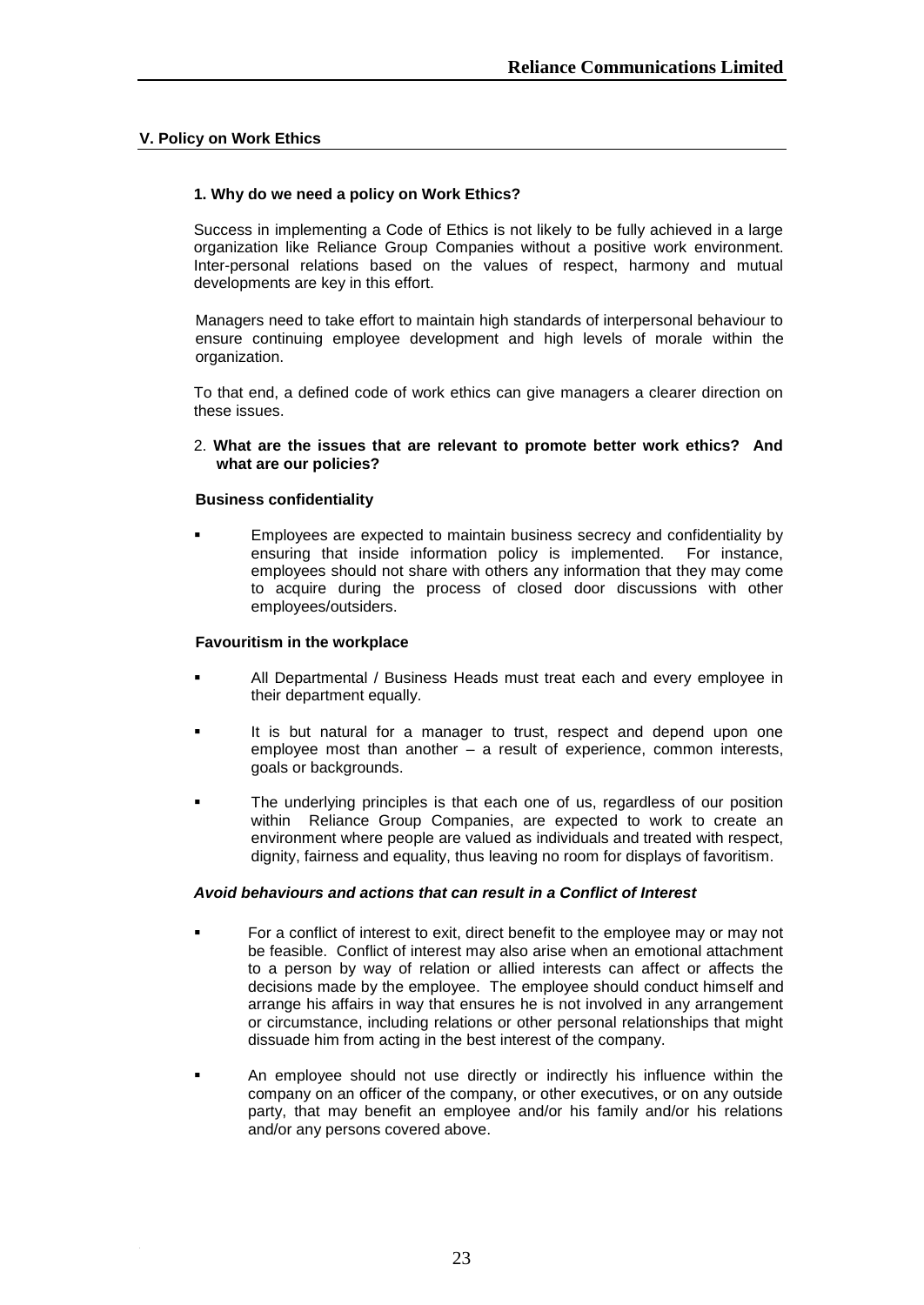# *Avoiding Intellectual Dishonesty*

- Employees should perform their actions with sincere diligence and honesty. They should strive to attain high levels of intellectual integrity and honesty. Employees should strive to be true to themselves while performing their duties. A typical example of intellectual dishonesty would be when an employee decides to present an inaccurate picture of his work/performance to his superiors even when he is consciously aware of the inaccuracy. Such behavior should be avoided.
- Intellectual integrity fosters leadership qualities in employees. Managers should strive to instill, encourage, and appreciate intellectual integrity in their colleagues.

#### *Gossiping at Work*

- There is no place for malicious rumors and gossip, both of which attack the spirit of the individual and attempt to divide us into groups.
- At Reliance Group Companies's workplace, employees should not gossip. Of course, it is only natural that we communicate with other employees, but our office is no place for rumors / gossip.
- Whenever you are communicating / passing information (casually or not), do so in a manner that ensures that the message heard by those listening, is as accurate as possible.
- Insinuations, half-truths, malicious rumors must be avoided.
- Reliance Group Companies ethical work place is based on trust, honesty, candor and teamwork.

# *Other related standards*

The following guidelines are suggested:

- To tidy up work areas.
- To organize all files, papers and documents.
- To punch in the Time-o-log attendance system each time an employee leaves / returns to office.
- Refrain from using office assets and properties for personal work.
- Maintain company property and assets with appropriate care.

#### *Other office behavioural standards*

The cost of these activities is high, especially in the areas of motivation, morale and stress, quality, turnover, productivity, pride as well as customer satisfaction – all the areas that we want to emphasize in a highly ethical company.

- Refrain from "scapegoating" blaming others for missed commitments, bad decisions or poor results.
- Allowing the boss/ colleagues to fail by withholding information or by not pointing out risks.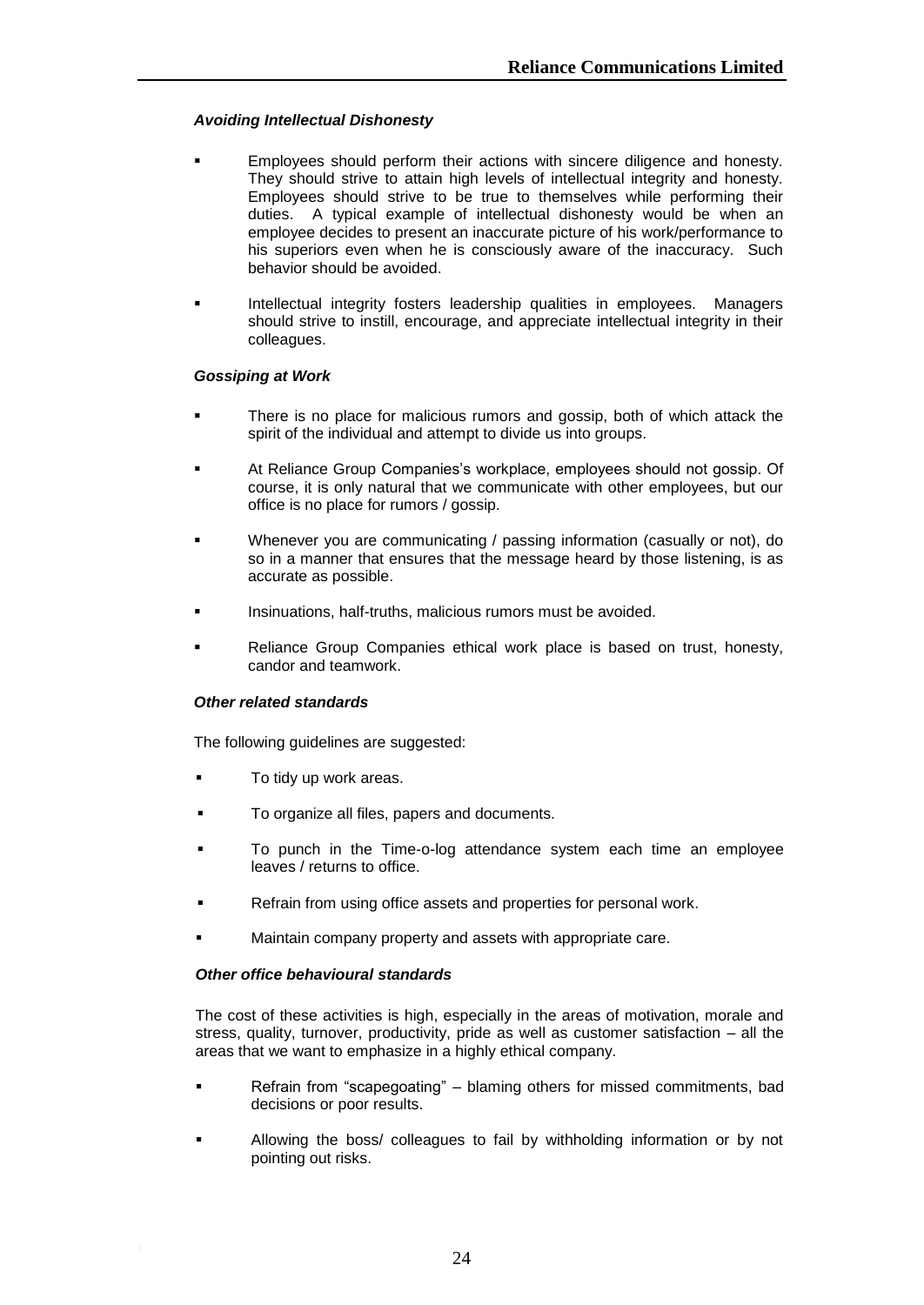- Over-promising a customer/ colleague.
- Turf-guarding / protecting yourself from losing control or power.
- Withholding / purposely delaying information required by another department/ colleague.
- Risk aversion not doing what is needed to succeed because you fear the consequences of failure more than you value the reward of success.
- Not delivering on commitments due to the fact that the other person"s priorities are not important to you or because you look good by looking better than someone else.
- Misuse of time : Time is an asset and the misuse of that asset is just as wrong as the misuse of any of our assets here at Reliance Group Companies.

#### *Examples of mischarging time :*

- Taking personal time off and not reporting it.
- Long lunches and breaks.
- Wasting time at work on computer games, personal business or reading magazines.
- Time spent on telephone on personal matters or working during office hours on personal projects.
- Calling outsiders at the work place and conducting personal/ other business appointments.

#### *Transparency*

- What is Reliance Group Companies policy on Transparency? Reliance Group Companies and all its employees undertake to conduct all the business transactions and take all decisions which are relevant to their function, in a transparent and reasoned manner keeping in mind, the established norms of confidentiality and secrecy which are necessary to protect the business and competitive interests of Reliance Group Companies.
- The employees shall conduct all their actions in a manner complying with all laws and requisite disclosures thereunder.
- The employees shall endeavour to create an internal communication network in their spheres of operation and activity, which is transparent and unhindered by levels in organizational hierarchy.

# *Protection and use of Assets*

 What is the company"s policy on protection and use of assets? It is the primary responsibility of each employee to protect and properly utilize the Company"s assets including proprietary information. Employees must safeguard company"s physical property and other assets against unauthorized use or removal, as well as against loss by criminal act or breach of trust.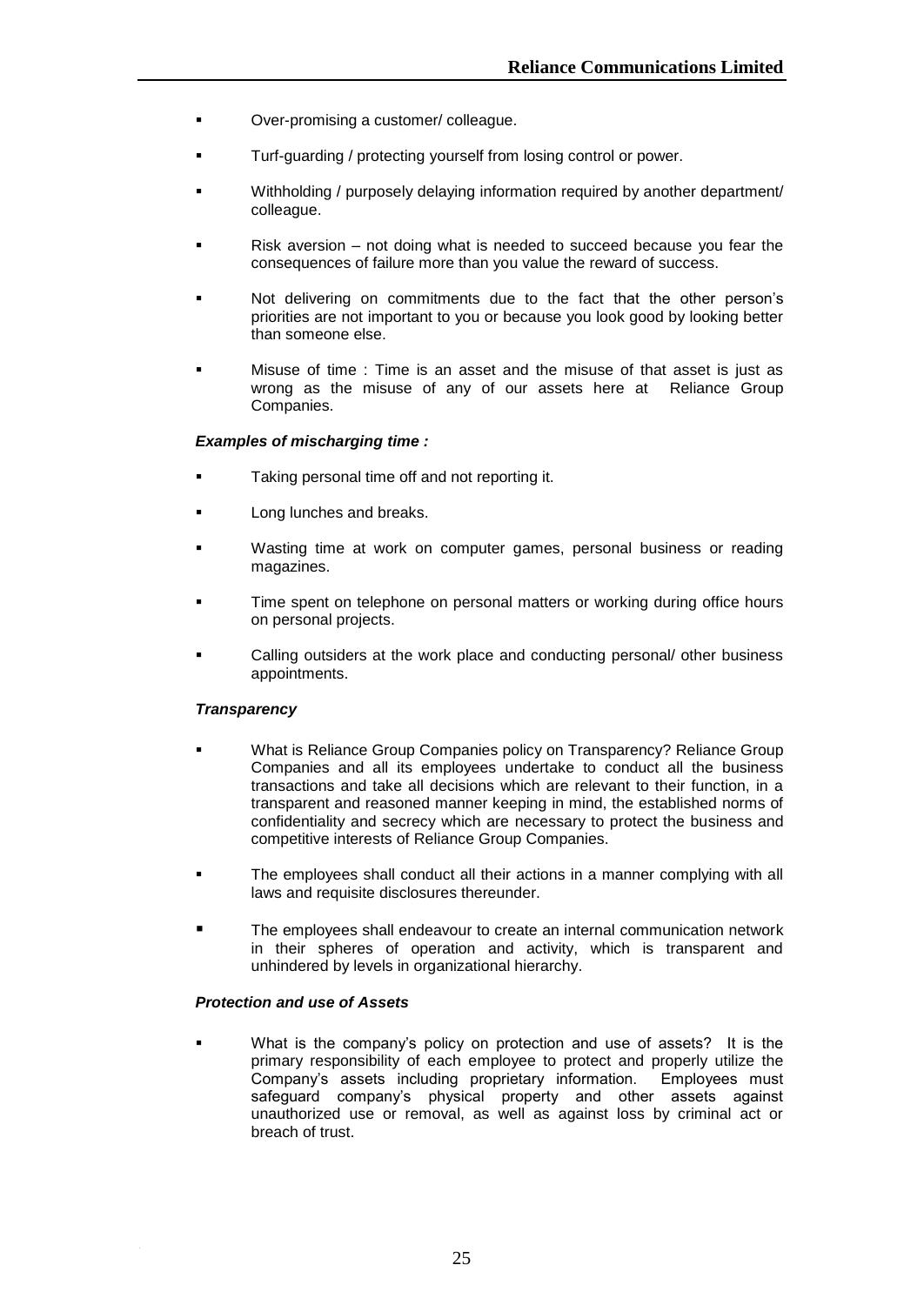# *VI. Policy on Personal Conduct*

1. What are employees expected to do?

Reliance Group Companies employees are expected to ensure that their conduct at all times, in official as well as personal capacity is such that Reliance Group Companies reputation is upheld.

They must remember that one is judged by how he or she acts and the company he or she keeps. Our reputation will be upheld if we act with integrity in all our dealings, even at a personal level, and we always do what we think is right at all times.

#### 2. What is the policy on personal conduct?

In official as well as personal capacity, employees at no times should indulge in any action / behaviour that :

- **violates any law; or**
- **IS indicative of personal indiscretion; or**
- **Is socially unacceptable.**

#### **3. What is the essence of this policy on conduct at home?**

 When judging the relevance of any personal indiscretion or socially unacceptable behaviour by an employee, whether at work or elsewhere, consideration of following questions may be helpful :

- Could the employee"s conduct leave him or her vulnerable to special pressures from others in a way that might affect his or her work?
- Could the employee"s conduct prejudice Reliance Group Companies good name?

#### **4. What are some common actions that can be considered as improper conduct?**

- Exercise of sound judgement and common sense will equip every employee to judge as to whether his / her actions can be construed as improper conduct. The key question that employees need to ask themselves at all times is whether this conduct befits a cultured, mature, and socially responsible adult?
- It also must be kept in mind that while major lapses of law and social behaviour are usually prevented very often seemingly minor mistakes can and do result in improper conduct. Even such actions need to be avoided.

#### *Indicative examples are :*

#### *Violation of law*

- Possession of liquor in excess of permissible limits is a violation of the excise laws.
- Possession of foreign exchange in excess of defined limits is in violation of forex laws.
- Holding undeclared or undisclosed assets.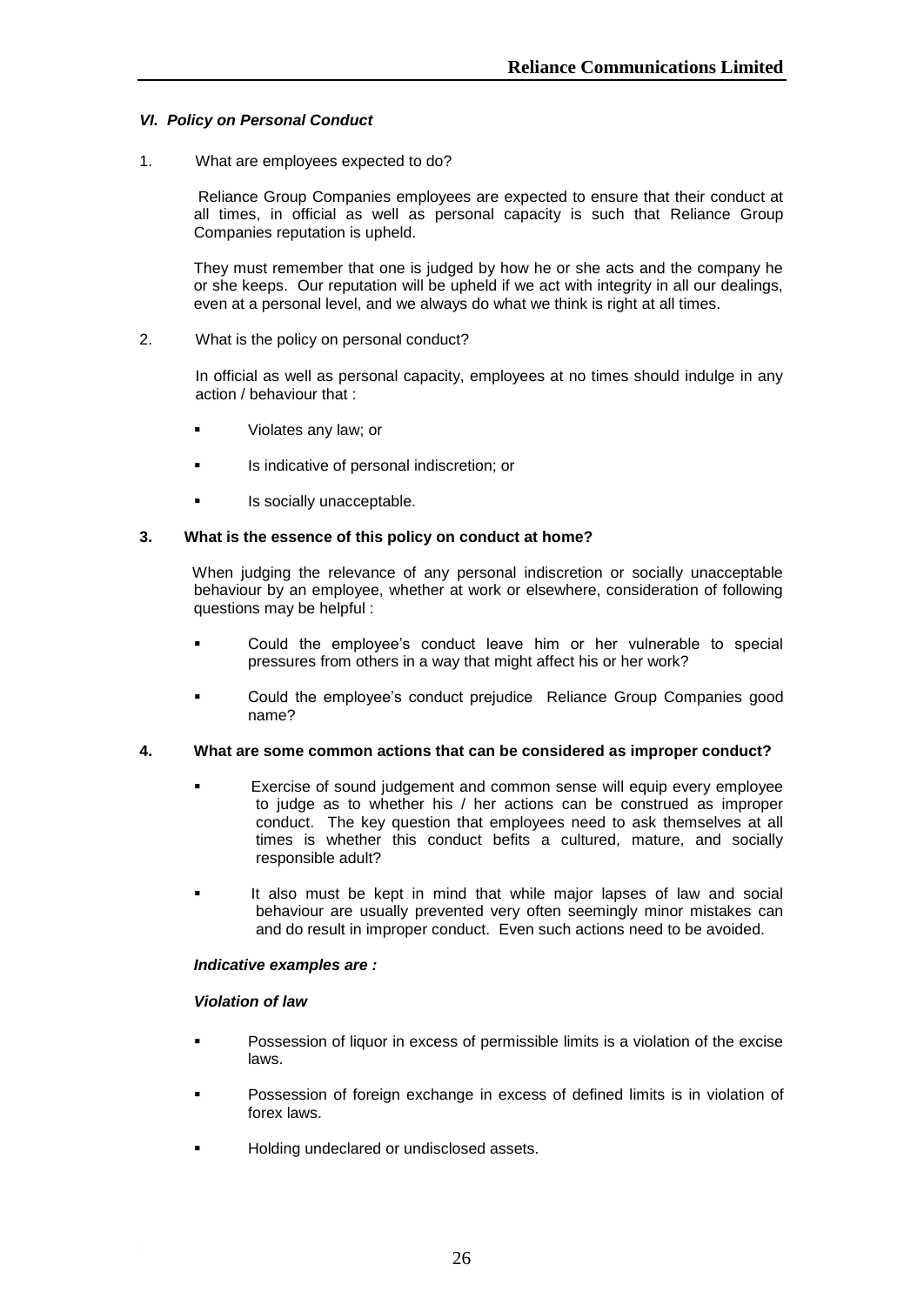# **Acts of personal indiscretion or socially unacceptable behaviour**

- Getting drunk in a party or a social function or misbehaving in public.
- To be under the influence of liquor, narcotics or any other form of intoxication while representing Reliance Group Companies or reporting to work at the Reliance Group Companies premises or at a customer"s / supplier"s premises.
- Using abusive expletive infested language
- Inflicting verbal abuse on anyone (including employees)
- Loud and irresponsible behavior in public which causes discomfort and embarrassment to surrounding people.
- **Manhandling or physical assault on any one.**
- **Unreasonable criticism**
- **Undue show of authority**
- Reporting to work in an inappropriate dress or presenting oneself in a shabby manner

The range of possibilities covered by this policy is too wide for any pre-defined guidelines. Respect for the self as well as for others has to be the guiding principle for personal conduct. However, it is imperative that employees remember to exercise sound judgement and demonstrate a serious sense of responsibility and maturity all times and in official as well as personal capacities.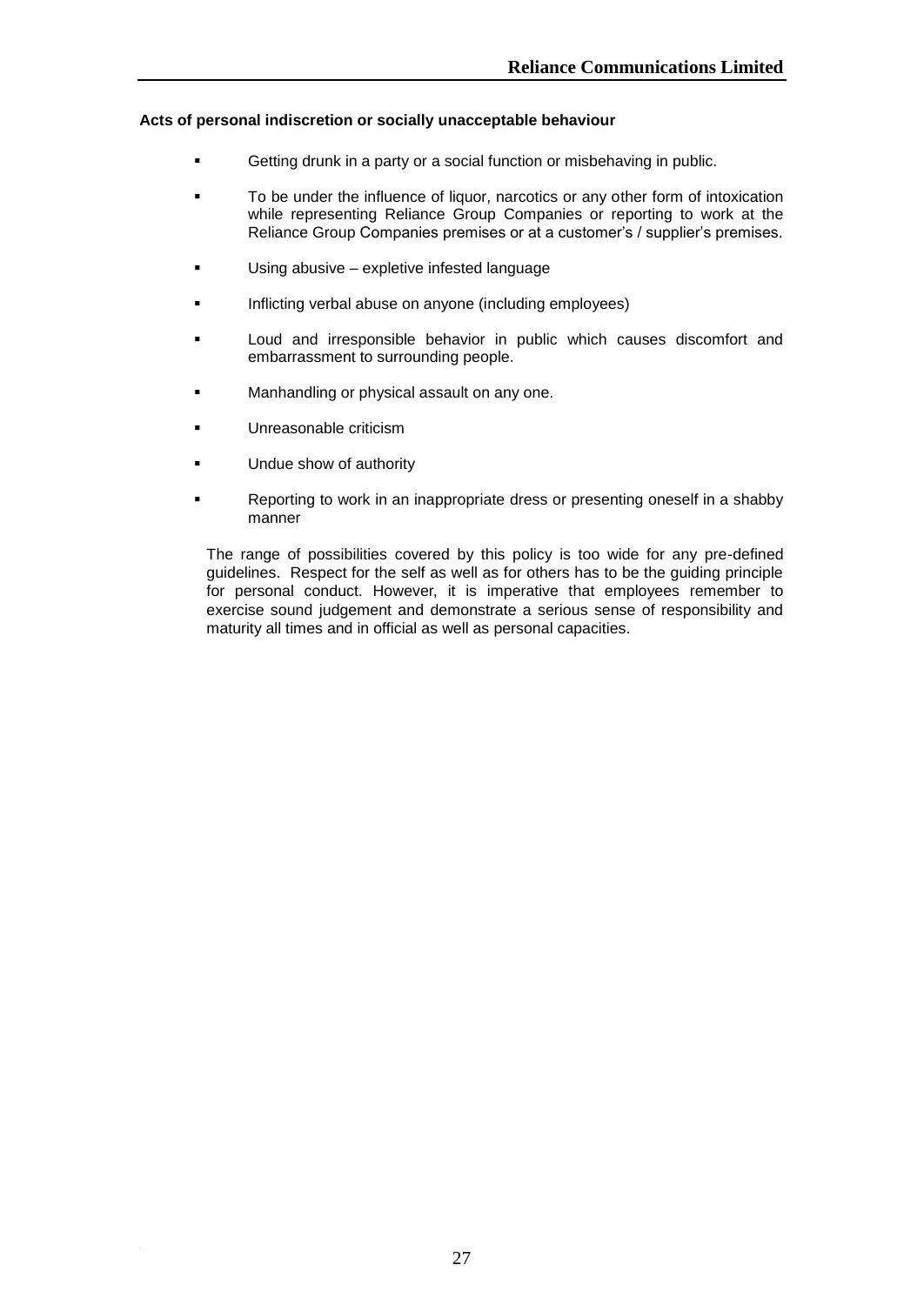# **VII Policy on Health Safety and Environment**

#### **What is Reliance Group Companies policy on Health Safety and Environment?**

"Safety of person overrides all the Production Targets" – is the Health, Safety and Environment Policy of Reliance Group Companies.

To attain this, the Health Safety and Environment in the plants are safeguarded by the provision of :-

- Properly designed plants.
- Effective use of safe working procedures and practices.
- Meeting in all respects the applicable statutory requirements.
- Clearly defined procedures for inspection, operation and emergency shut down and their updating.
- Imparting relevant training and strict validation of employees after training.
- Continuous, systematic and micro level auditing internal as well as external of work procedures and practices.
- Continuous and systematic education of Company's Contractors' and Transporters' personnel for observing safe work practices.
- A detailed investigation of all incidents including the minor ones and near-miss incidents followed by recommendations to avoid recurrence.
- Analyse the findings of investigations of accidents in similar industry and take steps to prevent such accidents in the plants.
- Keep abreast with the latest international codes, standards and practices.
- Continuous monitoring of plant and ambient environment as well as of various effluents – liquid, gas and solid – to maintain a clean and safe environment in and around the plants.
- Pre-employment and periodic medical check-ups of employees for early identification of occupational health hazards.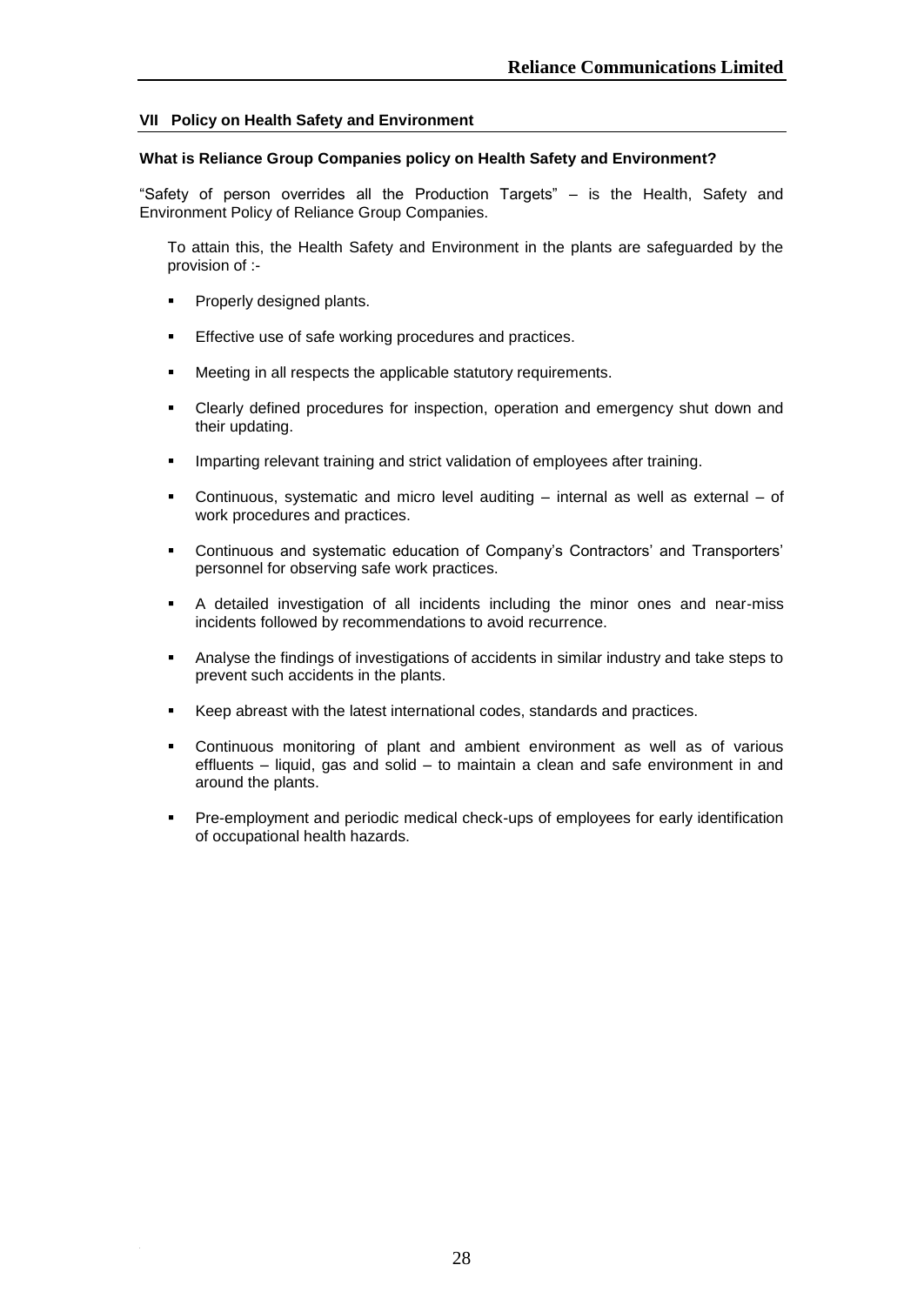# **VIII Policy on Quality**

# *What is Reliance Group Companies policy on Quality ?*

We at Reliance Group Companies are committed to total customer satisfaction in terms of quality and services for the entire range of our products.

Our continued commitment to excellence and innovative efforts help us stay ahead as market leaders.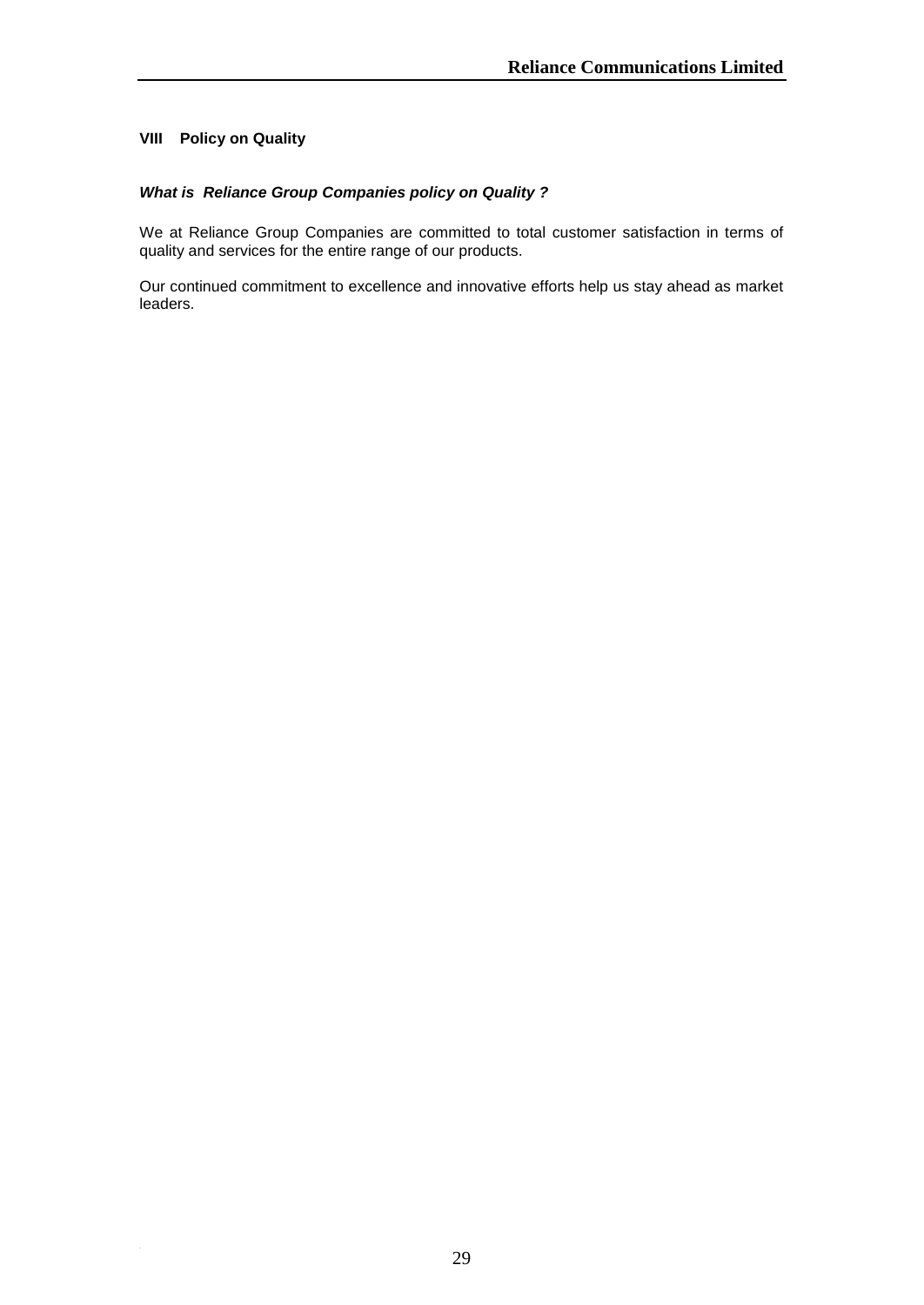# **(4) Ethics Management**

**Reliance Group Companies** have established an elaborate Ethics Management Organization to underscore our commitment to ethical conduct throughout our Company. It is a key part of vigorous corporate-wide efforts to promote a positive and ethical work environment.

Ethics Compliance Process

**Reliance Group Companies** Code of Ethics and Business Policies are applicable to:

- all personnel in the management cadre; and
- all full-time consultants, representatives, suppliers, contractors and agents

Applicability of the code and policies to other employees will be reviewed at a later date.

# **Step 1 : Adoption and Acceptance of the Code and Policies**

All employees should adopt and accept the code and policies with immediate effect. A letter containing an affirmation / undertaking to that effect will be kept on record from each employee in and above the management cadre. This will be a one-time requirement.

Such acceptance of the code and the policy will be considered as an automatic amendment of the terms and conditions of employment as outlined in the letter of appointment.

Refusal by an employee to accept this policy / code will lead to his / her dismissal. Refer annexure 1

# **Step 2 : Disclosure**

Every person covered under this code shall submit, no later than fifteen days from the date of the acceptance letter as explained in step 1, to the Ethics Office all the information required for the implementation and enforcement of the Code of Ethics. This will also be a one-time requirement

Refer annexure 2

# **Step 3 : Annual Reporting**

Every person covered under this code shall file, before each January 1, with the Ethics Office:

- an affirmation of personal compliance with Code of Ethics and Business Policies in the preceding year, and
- a statement listing all his potential conflicts of interest as defined in the Code of Ethics, or if there are none, a statement to that effect.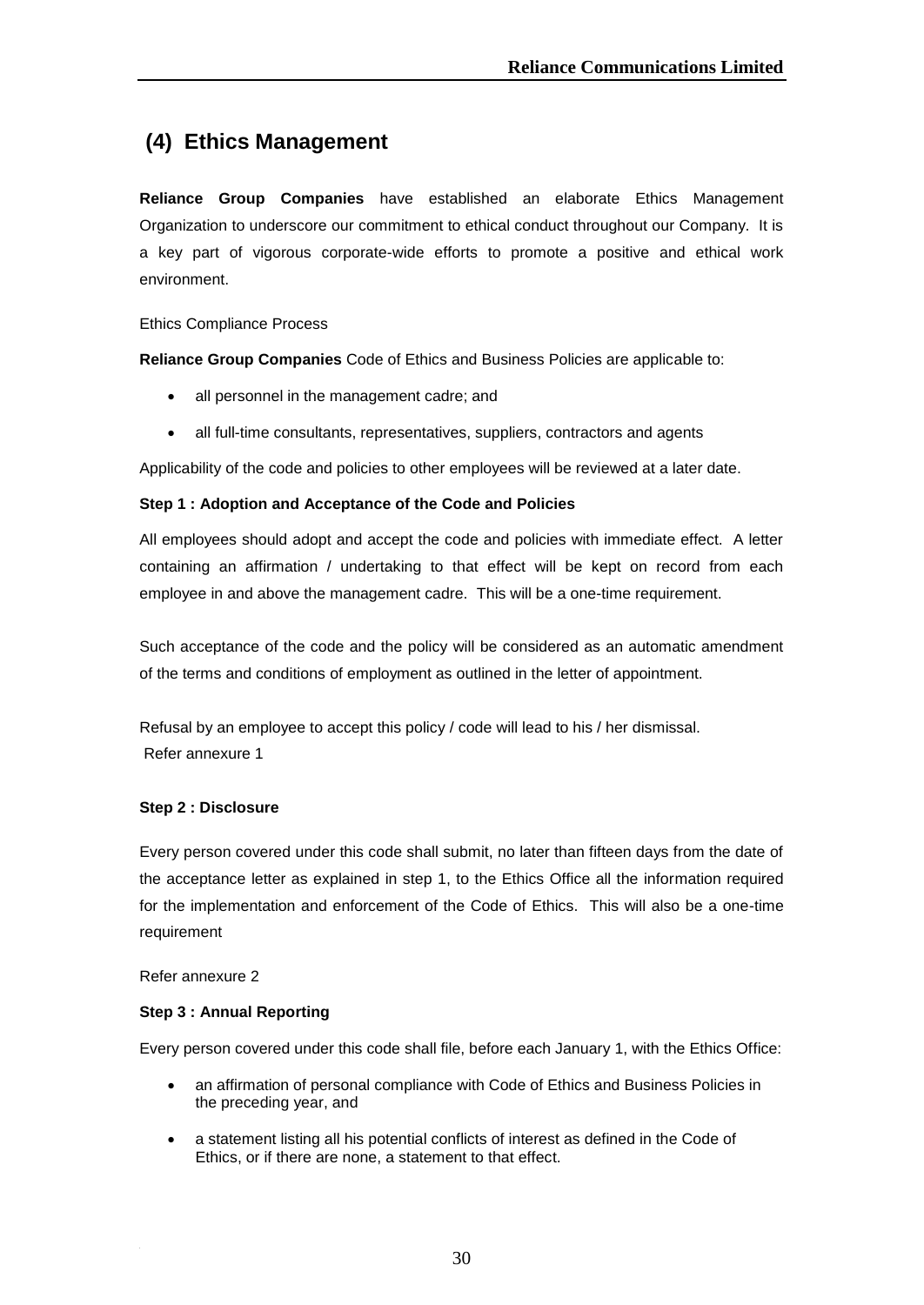- the duly filled questionnaire on ethics compliance; and
- the duly filled information disclosure forms.

# Refer Annexure 3

# **Step 4: Compliance review process**

The Ethics Compliance Process comprises of the following:

- 1. Employees are urged to resolve all conflicts of interest and violations of the policy by self-regulation.
- 2. Ethics Office will use information collected from the disclosure and annual report process and if required obtain additional information to ensure that no conflict of interest or violation of ethics policy exists.
- 3. Conflicts of interest and violation of the policy will be promptly resolved by immediate termination of relevant contracts and / or appropriate disciplinary action.
- 4. For current year (2006), all conflicts of interest and violation of the policy will be resolved by termination and / or disciplinary action within 15 days of acceptance of the policy / code.

The employee should note the following details:

All actual / existing conflicts of interest and violations of the code should be promptly resolved by the employee by the process of self-regulation involving immediate termination of relevant contracts / arrangements.

If the employee cannot for any reasons resolve conflicts and violations by self-regulation, he or she should to seek clarification of, and discuss questions about, each actual or potential conflicts and violations of the policy with the Ethics Office.

Each actual or potential conflict of interest or violation of policy should be reported promptly with full disclosures to the Ethics Office as soon as the conflict / violation arise.

Employee must also note the conflicts / violation in his / her annual business ethics report.

Requests for a conflict of interest and violation of policy determination will be reviewed on a case-by-case basis. The request should include, as a minimum, the following information:

A description of the employee"s duties and responsibilities with **Reliance Group Companies**.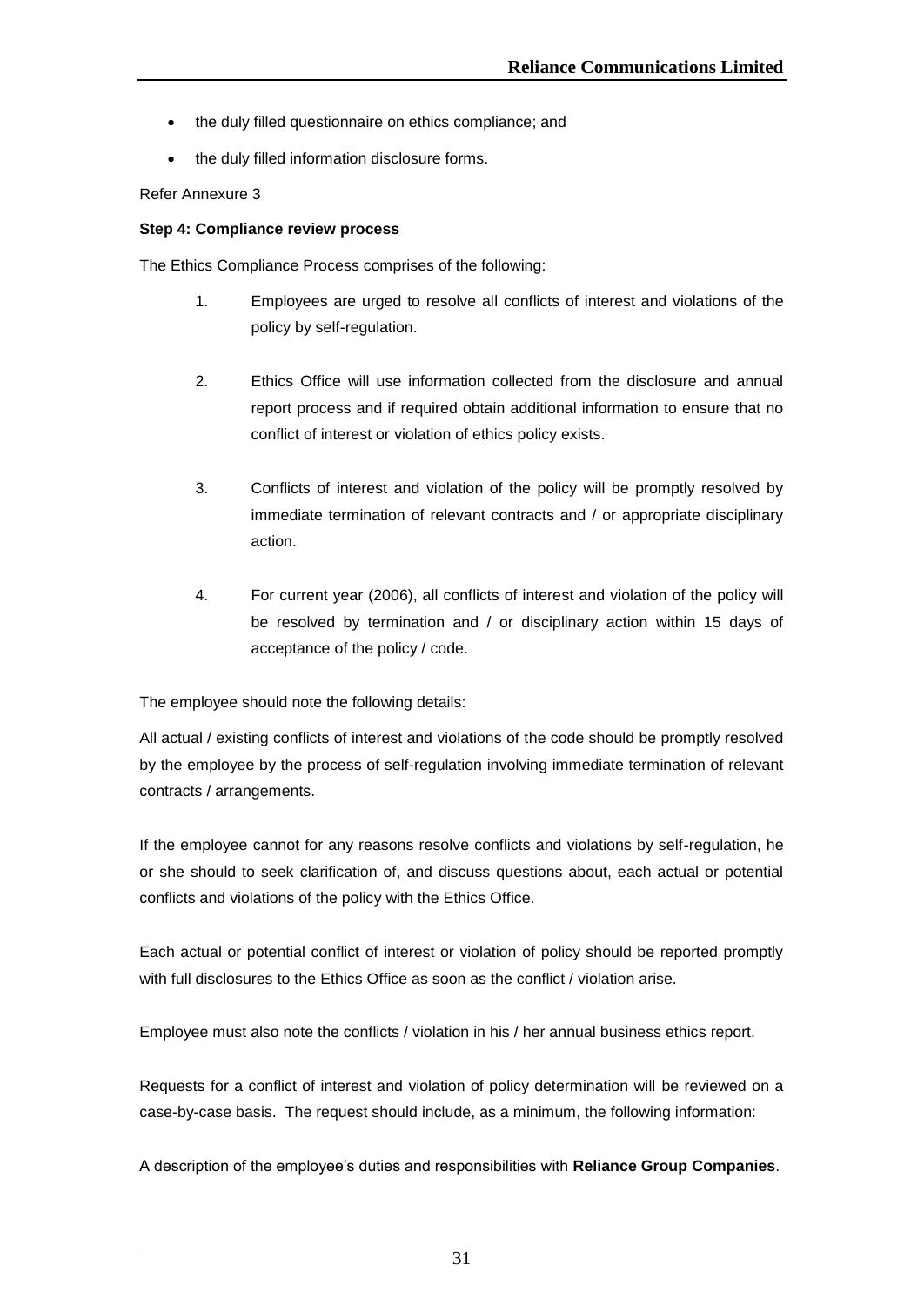In respect of actual or potential conflict of interest, a description, in general terms, of the proposed outside activities to be performed by the employee, including the name, product lines, and market of the outside company or business in which the employee proposes to become involved.

A description of the relationship of the outside company or business to **Reliance Group Companies**, if any (for example, supplier, customer, similar products or, competitor).

The proposed level of the employee"s involvement in, or proposed position to be held with, the outside company or business (for example, owner, employee, representative, consultant, advisor).

Any other details in respect of an actual or potential violation of the code.

If the situation is deemed not to be a potential conflict of interest or a violation of the code, management should notify the employee of the decision in writing. When the potential conflict of interest or a violation exists and it is considered to be unacceptable the Ethics Office should promptly resolve the matter by initiating the actions that lead to termination of relevant contracts and / or appropriate disciplinary action.

All information disclosed to management as required by this code shall be treated confidentially, except to the extent necessary to protect the Company"s interest; principles of natural justice would be applicable to the decisions and review processes of the Ethics Office.

# **Step 5: Ongoing Counseling and Ethics Education**

In order to support its ethics programme, **Reliance Group Companies** will develop a comprehensive ethics education and communication programme. These programmes will be developed to provide employees with job-specific information to raise their level of awareness and sensitivity to key ethical issues.

While strongly recommending that employees err on the side of the caution, to begin with, here are some practical ways to hone individual sensitivities towards ethical dimensions in decision making.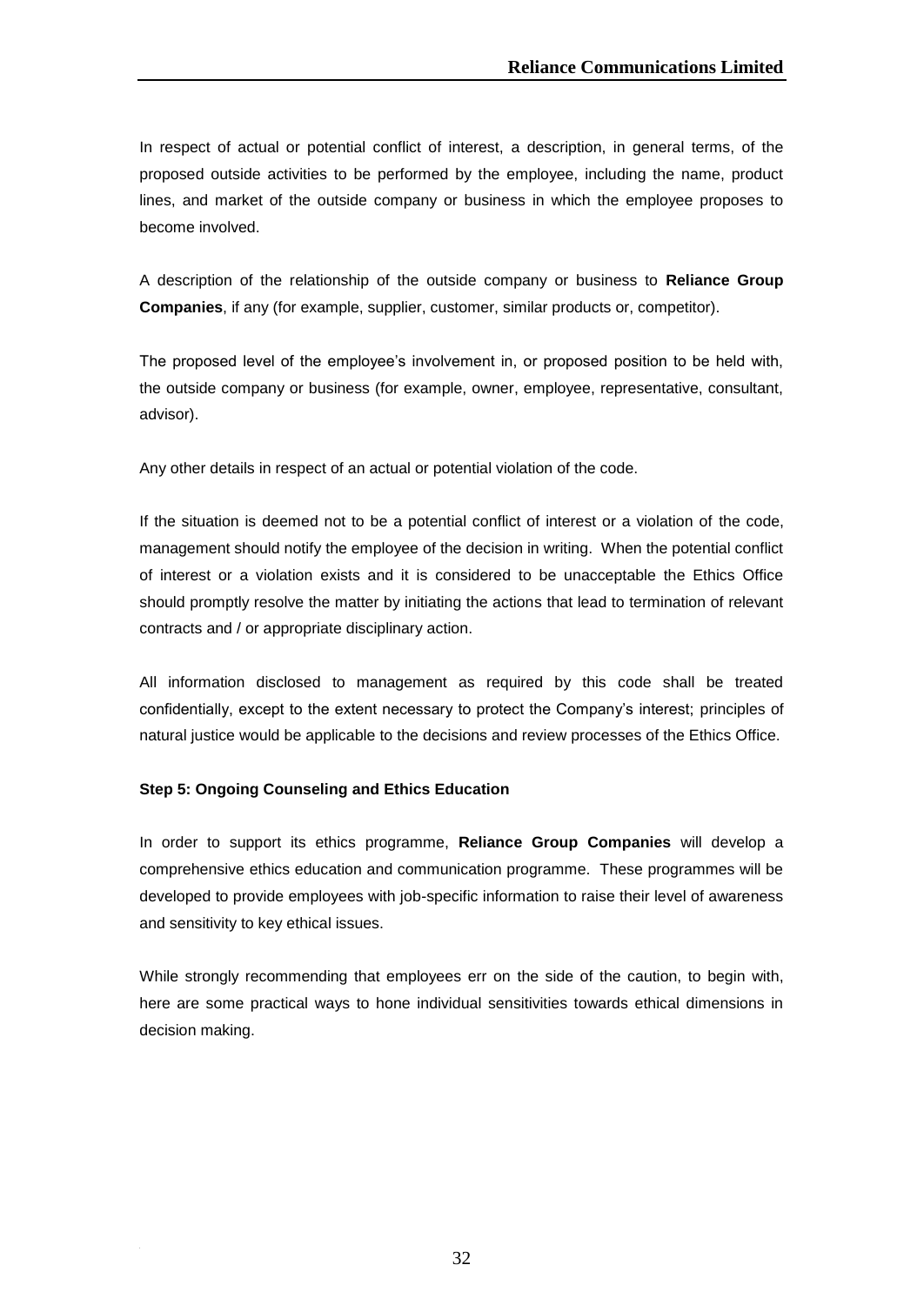Warning Signs

You"re On Thin Ethical Ice When You Hear Yourself saying….

"Well, may be just this once…" "No one will ever know…" "It doesn"t matter how it gets done as long as it gets done." "It sounds too good to be true." "Everyone does it." "Shred that document." "We can hide it." "No one will get hurt." "What"s in it for me?" "This will destroy the competition." "We didn"t have this conversation."

If you find yourself using any of these expressions, take the Quick Quiz given below and make sure you are on solid ethical ground.

Quick Quiz – When In Doubt, Ask Yourself…

- 1. Are my actions legal?
- 2. Am I being fair and honest?
- 3. Will my action stand the test of time?
- 4. How will I feel about myself afterwards?<br>5. How will it look in the newspaper?
- 5. How will it look in the newspaper?<br>6. Will I sleep soundly tonight?
- Will I sleep soundly tonight?
- 7. What would I tell my child to do?

| 1.             | Have you defined the problem accurately?                                                                                                                   |
|----------------|------------------------------------------------------------------------------------------------------------------------------------------------------------|
| 2.             | How would you define the problem if you stood on the other side of the<br>fence?                                                                           |
| 3.             | How did this situation occur in the first place?                                                                                                           |
| 4.             | To whom and to what do you give your loyalty as a person and as a member<br>of the corporation?                                                            |
| 5.             | What is your intention in making this decision?                                                                                                            |
| 6.             | How does this intention compare with the probable results?                                                                                                 |
| 7 <sub>1</sub> | Whom could your decision or action injure?                                                                                                                 |
| 8.             | Can you discuss the problem with the affected parties before you make your<br>decision?                                                                    |
| 9.             | Are you confident that your position will be as valid over a long period of time<br>as it seem now?                                                        |
| 10.            | Could you disclose without qualm your decision or action to your boss, your<br>Managing Director, the board of directors, your family, society as a whole? |
| 11.            | What is the symbolic potential of your action if understood? Misunderstood?                                                                                |
| 12.            | Under what conditions would you allow exceptions to your stand?                                                                                            |
|                | If you are still not sure what to do, ask the relevant Ethics Officer and keep asking                                                                      |
|                | until you are certain you are doing the right thing.                                                                                                       |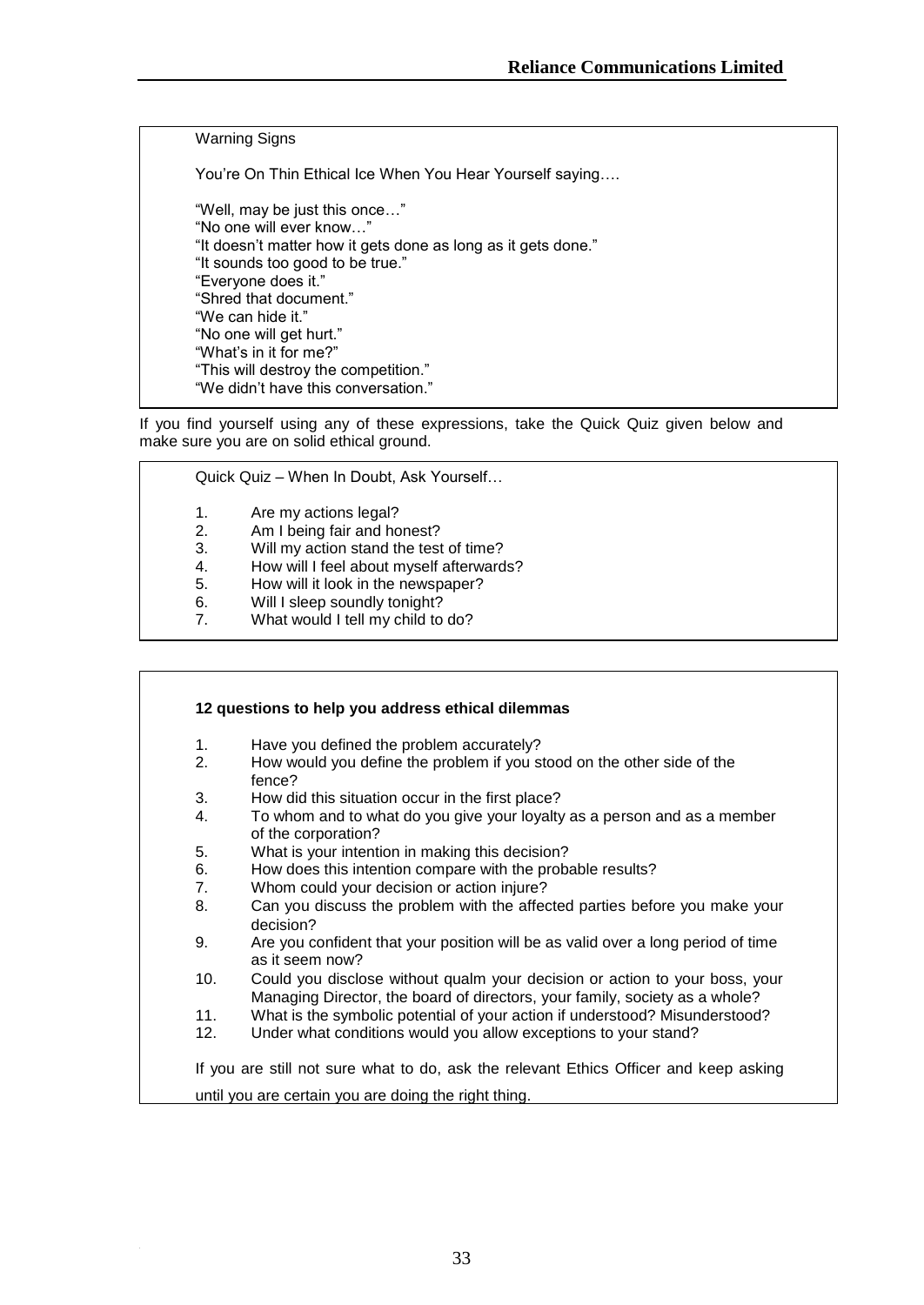Issue Based Counselling Facility

If any employee, whether covered by this Code or not, feels that any of his actions or any actions of any of his peers, superiors or colleagues, at the official or personal level, can be or is in contravention of the letter of spirit of this Code, then he can approach the office of the Chief Ethics for suitable redressal.

Employees are advised to use the following confidential means of communication (email: [ethics.office@relianceada.com\)](mailto:ethics.office@relianceada.com) if they need additional information or if they wish to discuss a matter of concern with the Ethics Office.

When anyone contracts this Office:

They will be treated with dignity and respect.

Their communication will be protected to the greatest extent possible.

Their concerns will be seriously addressed and, if not resolved at the time you call, they will be informed of the outcome.

They need not identify themselves.

There will never be a penalty for accessing the Ethics Office.

People in a position of authority can't stop anyone from accessing the Ethics Office. If they try, they"re subject to appropriate disciplinary action.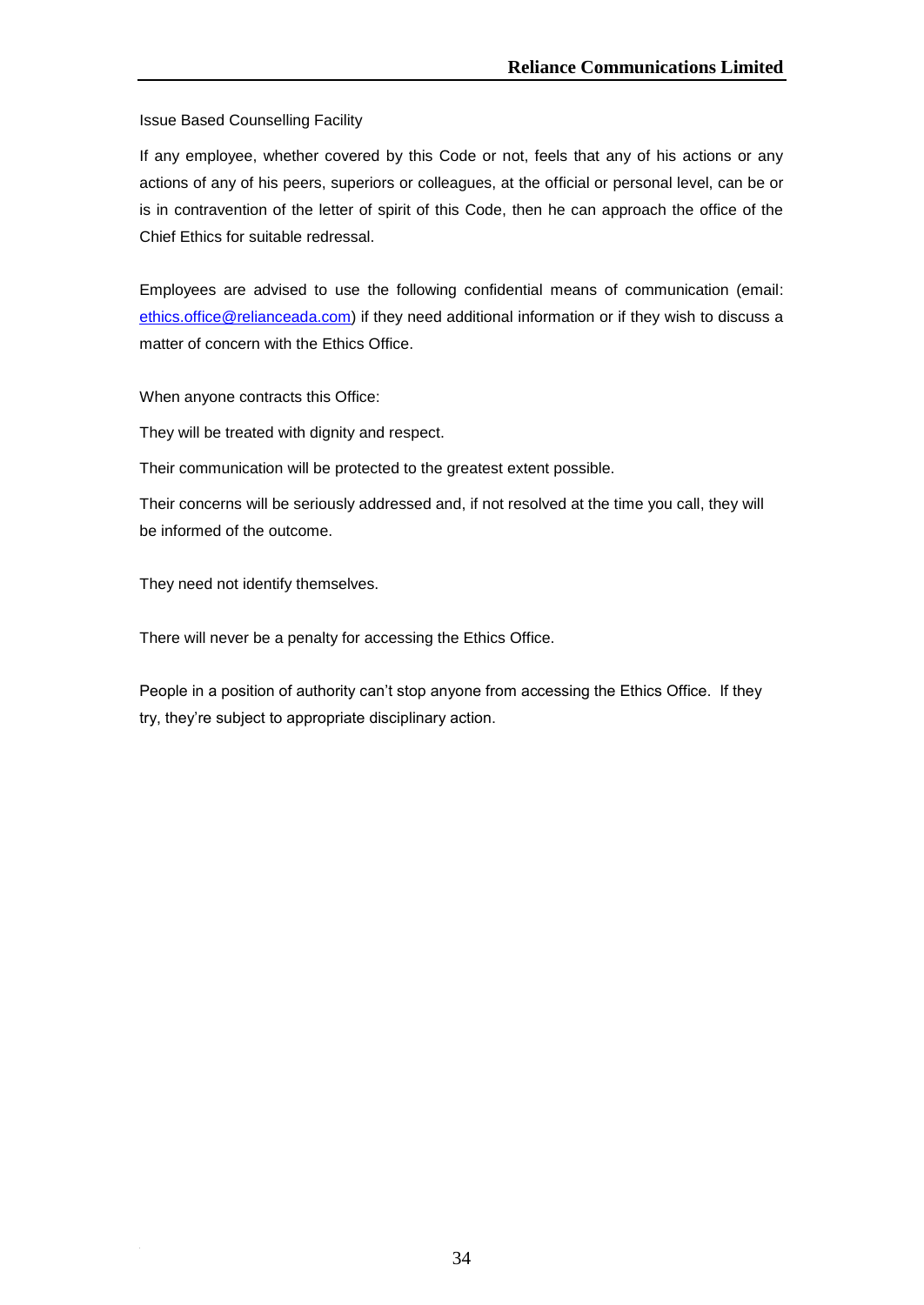# **ANNEXURE 1**

# **Acceptance Letter**

| Name                  |  |  |
|-----------------------|--|--|
| Employee Code No.     |  |  |
| Title                 |  |  |
|                       |  |  |
| Department<br>Address |  |  |
| Tel                   |  |  |
| Fax                   |  |  |
| Email                 |  |  |

Date:

To

The Ethics Office

# **Subject: My acceptance of Reliance Group Companies Code of Ethics and Business Policies**

As an employee of the **Reliance Group Companies**, I confirm that I have received, read and understood the following policy documents:

- 1. Values and Commitments;
- 2. Code of Ethics;
- 3. Business Policies;
- 4. Insider Trading Policy; and
- 5. Ethics Management

Any unclear points in these documents have been satisfactorily clarified in discussions with the Ethics Office.

I am pleased to accept and adopt the policies contained in these documents.

I assure the company that I will truthfully follow the policies and procedures outlined in the code (and amendments thereto from time to time). I will also provide the detailed information disclosures and ethics compliance reports as outlined in the Code from time to time. I understand that I have a personal duty to bring all (actual or potential) violations of these policies to your attention.

I confirm that I can carry out my day-to-day work within the spirit and letter of these policies and codes.

I am aware and fully understand that these codes and statements as outlined above will now form a part of my contract of employment and this acceptance leads to automatic amendment of the terms and conditions of my employment as outlined in the appointment letter given to me.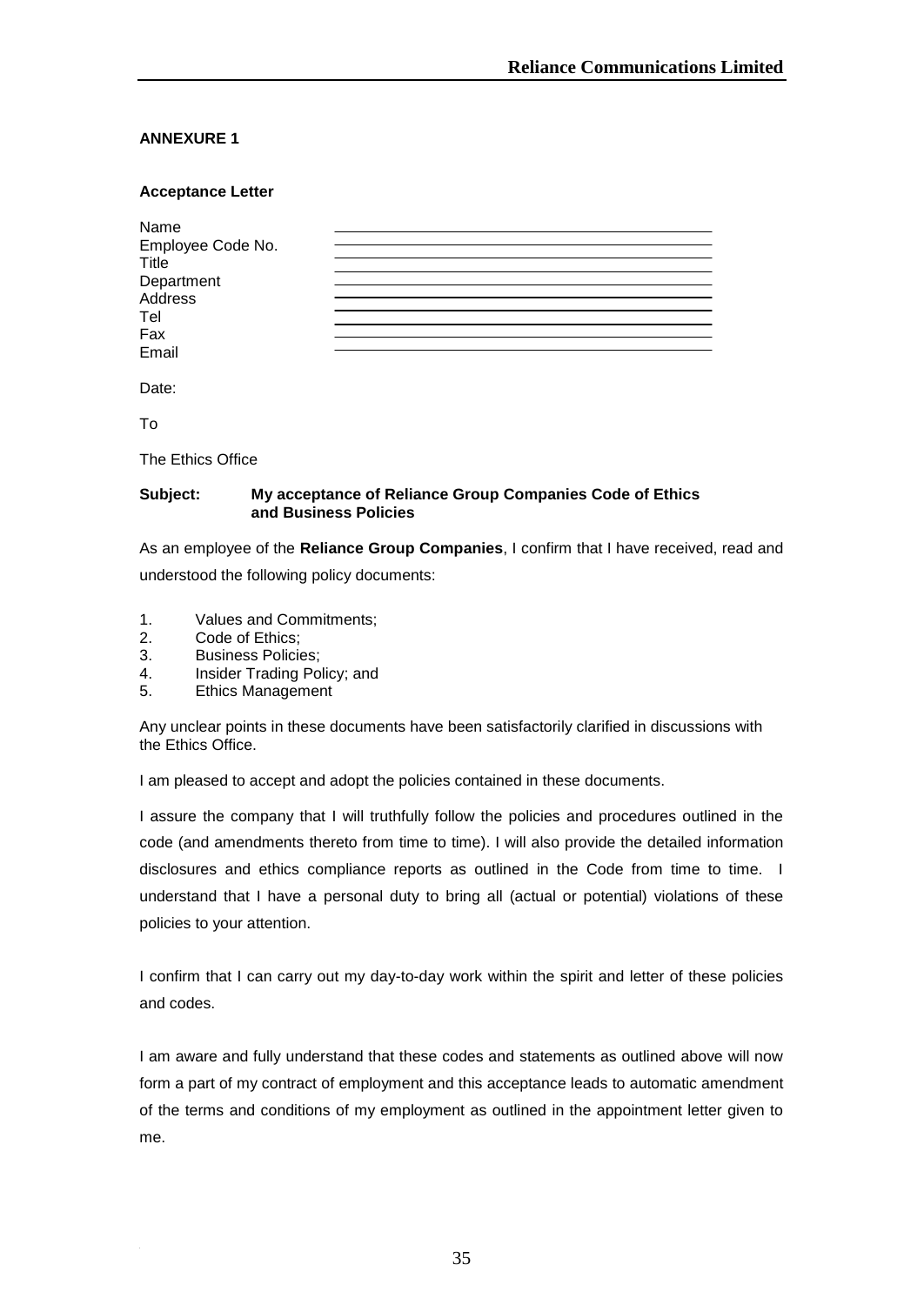I understand that I will not suffer if the business is lost as result of the observance of these policies.

I appreciate that this marks an important step in **Reliance Group Companies** corporate development and also my personal growth.

Assuring the company of my continuing commitment.

**Signature** (Name)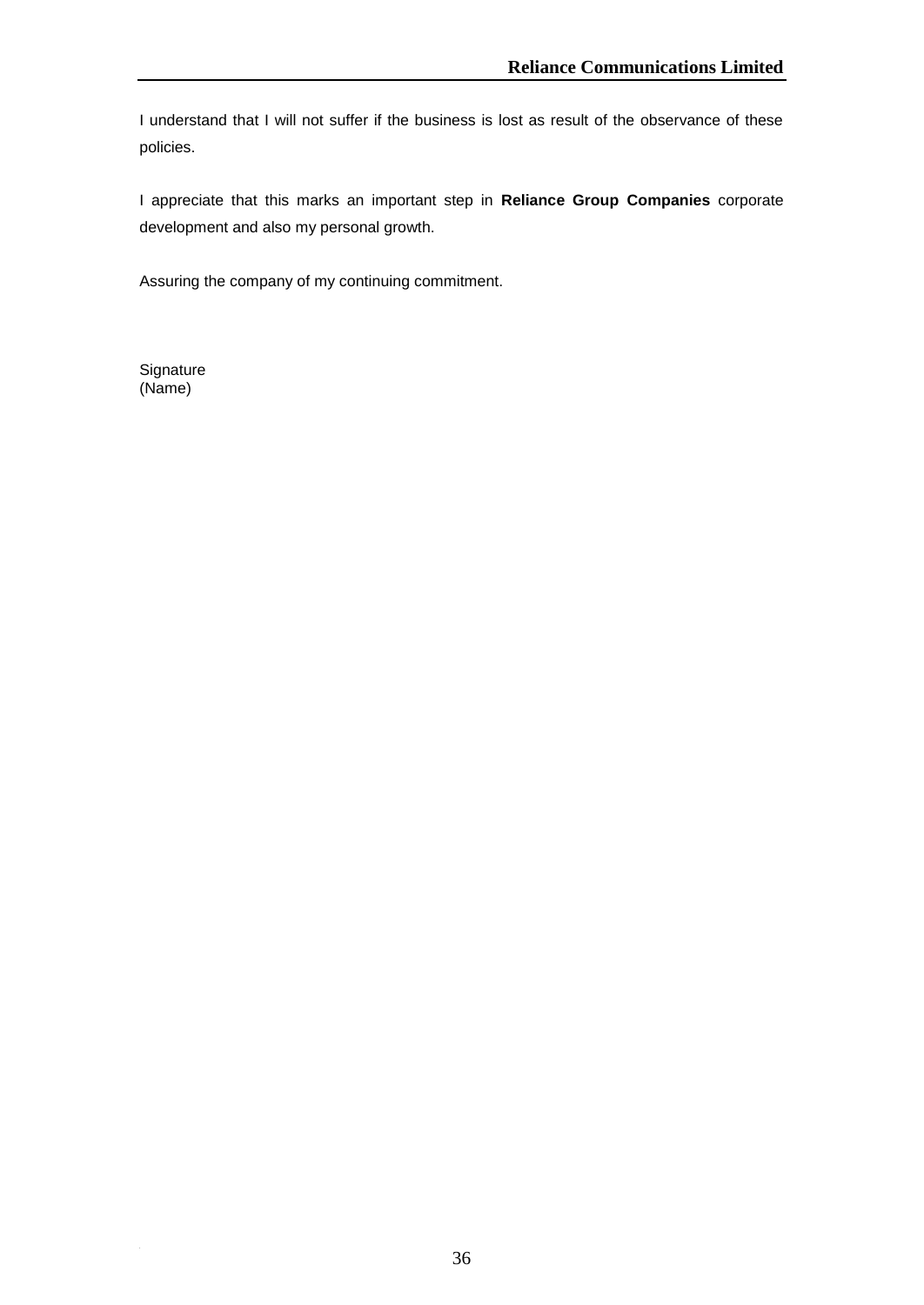# **ANNEXURE 2**

# **Disclosure under the Code of Ethics**

| Name              |  |
|-------------------|--|
| Employee Code No. |  |
| Title             |  |
| Department        |  |
| Address           |  |
| Tel               |  |
| Fax               |  |
| Email             |  |
|                   |  |

Date:

To The Ethics Office

1. Are you a director / member / partner / owner in any company / firm / sole proprietor concern?

Yes / No If yes please give the following details:

| Name of the<br>firm $/$<br>company | Name of<br>other<br>Partners /<br><b>Directors</b> | Relationship with<br>Reliance Group<br>Companies e.g.<br>its supplier /<br>customer /<br>contractor /<br>intermediary/<br>Broker /<br>consultant /<br>advisor / | Do you have<br>direct control or<br>any influence<br>over the<br>management<br>process of the<br>firm / company? | DO you have<br>direct control or<br>any influence<br>over Reliance<br>Group<br>Companies<br>decisions that<br>affect its<br>relationship with<br>the firm / |
|------------------------------------|----------------------------------------------------|-----------------------------------------------------------------------------------------------------------------------------------------------------------------|------------------------------------------------------------------------------------------------------------------|-------------------------------------------------------------------------------------------------------------------------------------------------------------|
|                                    |                                                    | competitor                                                                                                                                                      |                                                                                                                  | company?                                                                                                                                                    |
|                                    |                                                    |                                                                                                                                                                 |                                                                                                                  |                                                                                                                                                             |
|                                    |                                                    |                                                                                                                                                                 |                                                                                                                  |                                                                                                                                                             |
|                                    |                                                    |                                                                                                                                                                 |                                                                                                                  |                                                                                                                                                             |
|                                    |                                                    |                                                                                                                                                                 |                                                                                                                  |                                                                                                                                                             |
|                                    |                                                    |                                                                                                                                                                 |                                                                                                                  |                                                                                                                                                             |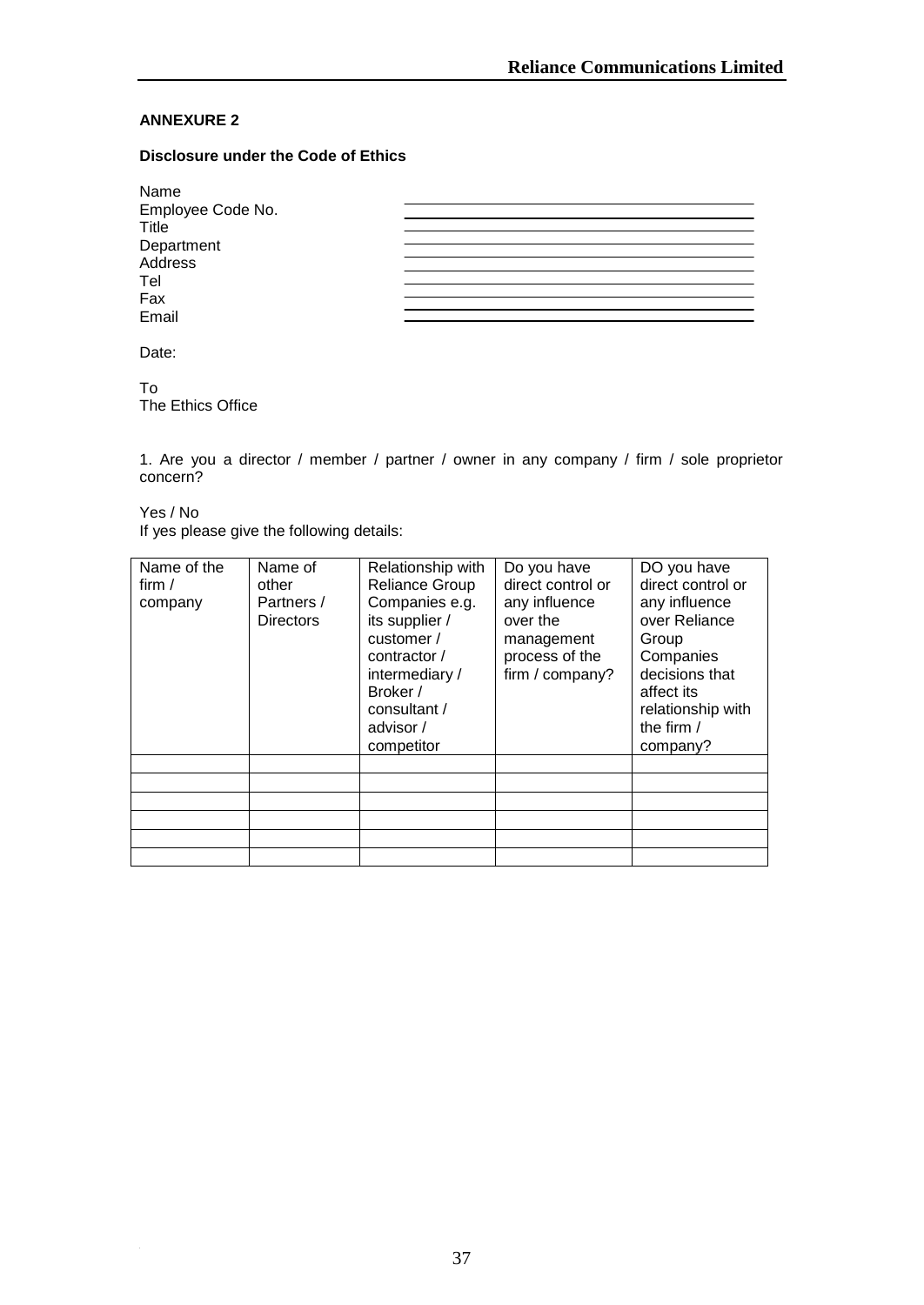2. Is any of your relative, a director / member / partner / owner in any company / firm / sole proprietor concern?

Yes / No

If yes, please give the following details:

| Name of<br>the firm $/$<br>company | Name<br>of the<br>relative | Relationship<br>with you | Name of<br>other<br>Partners<br>Directors | Relationship<br>with<br>Reliance<br>Group<br>Companies<br>e.g. its<br>supplier /<br>customer /<br>contractor /<br>intermediary<br>Broker /<br>consultant /<br>advisor / | Do you have<br>direct control<br>or any<br>influence<br>over the<br>management<br>process of<br>the firm $/$<br>company? | DO you<br>have direct<br>control or<br>any<br>influence<br>over<br>Reliance<br>Group<br>Companies<br>decisions<br>that affect<br>its<br>relationship<br>with the |
|------------------------------------|----------------------------|--------------------------|-------------------------------------------|-------------------------------------------------------------------------------------------------------------------------------------------------------------------------|--------------------------------------------------------------------------------------------------------------------------|------------------------------------------------------------------------------------------------------------------------------------------------------------------|
|                                    |                            |                          |                                           | competitor                                                                                                                                                              |                                                                                                                          | company?                                                                                                                                                         |
|                                    |                            |                          |                                           |                                                                                                                                                                         |                                                                                                                          |                                                                                                                                                                  |
|                                    |                            |                          |                                           |                                                                                                                                                                         |                                                                                                                          |                                                                                                                                                                  |
|                                    |                            |                          |                                           |                                                                                                                                                                         |                                                                                                                          |                                                                                                                                                                  |
|                                    |                            |                          |                                           |                                                                                                                                                                         |                                                                                                                          |                                                                                                                                                                  |
|                                    |                            |                          |                                           |                                                                                                                                                                         |                                                                                                                          |                                                                                                                                                                  |
|                                    |                            |                          |                                           |                                                                                                                                                                         |                                                                                                                          |                                                                                                                                                                  |

(\*Relatives include the following Spouse, Father, Mother, Sons, Son"s Wife, Daughters, Daughters' Husband, Father's father, Father's Mother, Mother's Father, Mother's Mother, Son's son, Son's son's wife, Son's Daughter, Son's Daughter's Husband, Daughter's Son, Daughter's Son's wife, Daughter's Daughter, Daughter's Daughter's Husband, Brother (including step brother), Brother"s wife, Sister (including step-sister) Sister's Husband, Member's of HUF)

3.Source of my income

| Source                       | Yes | N٥ |
|------------------------------|-----|----|
| Income from Salary           |     |    |
| <b>Profits from Business</b> |     |    |
| Income from Profession       |     |    |
| <b>Capital Gains</b>         |     |    |
| Income from House Property   |     |    |
| Interest Income              |     |    |
| Dividend Income              |     |    |
| <b>Other Sources</b>         |     |    |
|                              |     |    |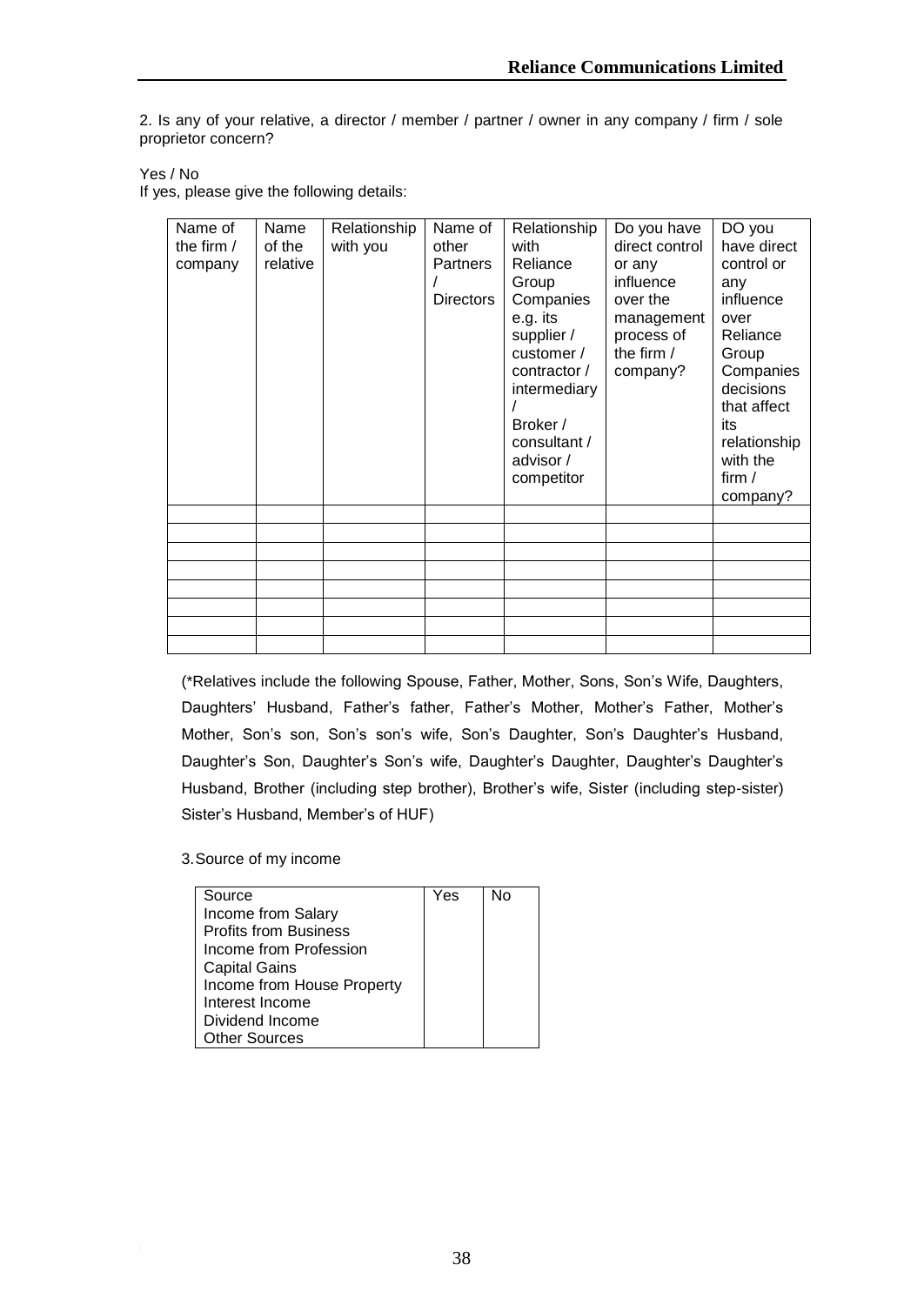4. Details of Reliance Group companies Shares held by my relatives and me (Relatives include the following Spouse, Father, Mother, Sons, Son"s Wife, Unmarried Daughters) as of \_\_\_\_\_\_\_\_\_\_\_\_.

| Name | Relationship | Nature of<br>the<br>security | Reliance<br>Group<br>Companies<br>(nos) |  |  |
|------|--------------|------------------------------|-----------------------------------------|--|--|
|      |              |                              |                                         |  |  |
|      |              |                              |                                         |  |  |
|      |              |                              |                                         |  |  |
|      |              |                              |                                         |  |  |
|      |              |                              |                                         |  |  |

I hereby confirm that all information as mentioned above is true to the best of my knowledge and belief.

I hereby indemnify the company from the impact of any consequences that may arise on account of incorrect / wrong disclosure or misstatement on my part in the above form.

Thanking you,

**Signature** (Name)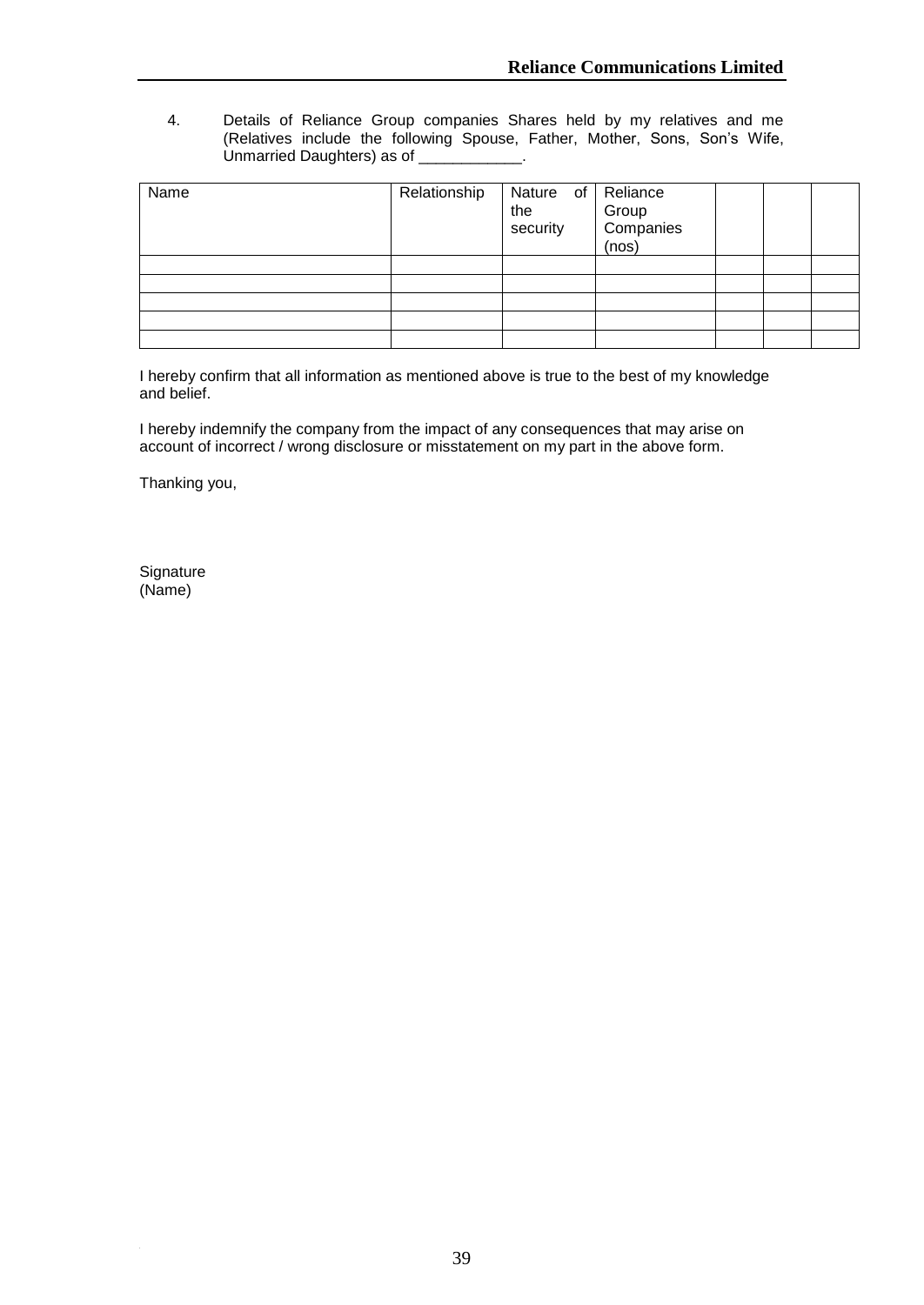# **ANNEXURE 3**

# **Annual Compliance**

| Name              |  |
|-------------------|--|
|                   |  |
| Employee Code No. |  |
| <b>Title</b>      |  |
| Department        |  |
|                   |  |
| Address           |  |
| Tel               |  |
| Fax               |  |
|                   |  |
| Email             |  |
|                   |  |

| Date:             |  |
|-------------------|--|
| Το                |  |
| The Ethics Office |  |

This is to confirm that I have read and understood fully, Reliance Group Companies Business Policies and Code of Ethics as adopted and as amended from time to time by the Company.

As desired by the said code I hereby confirm that, during the reporting period, I have complied with all the provisions of the Policies / Codes.

I further confirm that I have taken care that none of my actions violate any of the Policies / Code.

I further confirm that none of may actions or that of my relatives / associates / friends" actions have resulted into any unaccepted conflict of interest or spoiled the image of the company (with the exceptions, if any, as stated in the Enclosure 1 hereto\*\*). The annual compliance questionnaire and information disclosure is given in the attached forms.

I am aware that the management of the Company is at liberty to take any action which it may deem fit in case the above declaration is found false at a latter date. I hereby agree to indemnify and keep the company indemnified from the impact of any such consequences that may arise on account of incorrect and wrong disclosure or misstatement on my part in the above form.

I hereby confirm that all information as mentioned above is true to the best of my knowledge and belief.

Thanking you,

**Signature** Name **Title** 

Encl:

1. Description of conflicts of interest / violations of the policy. (For guidance on what details should be given here please refer to "Chapter 5. Ethics Management and Compliance" "Section title Step 4: Compliance review process"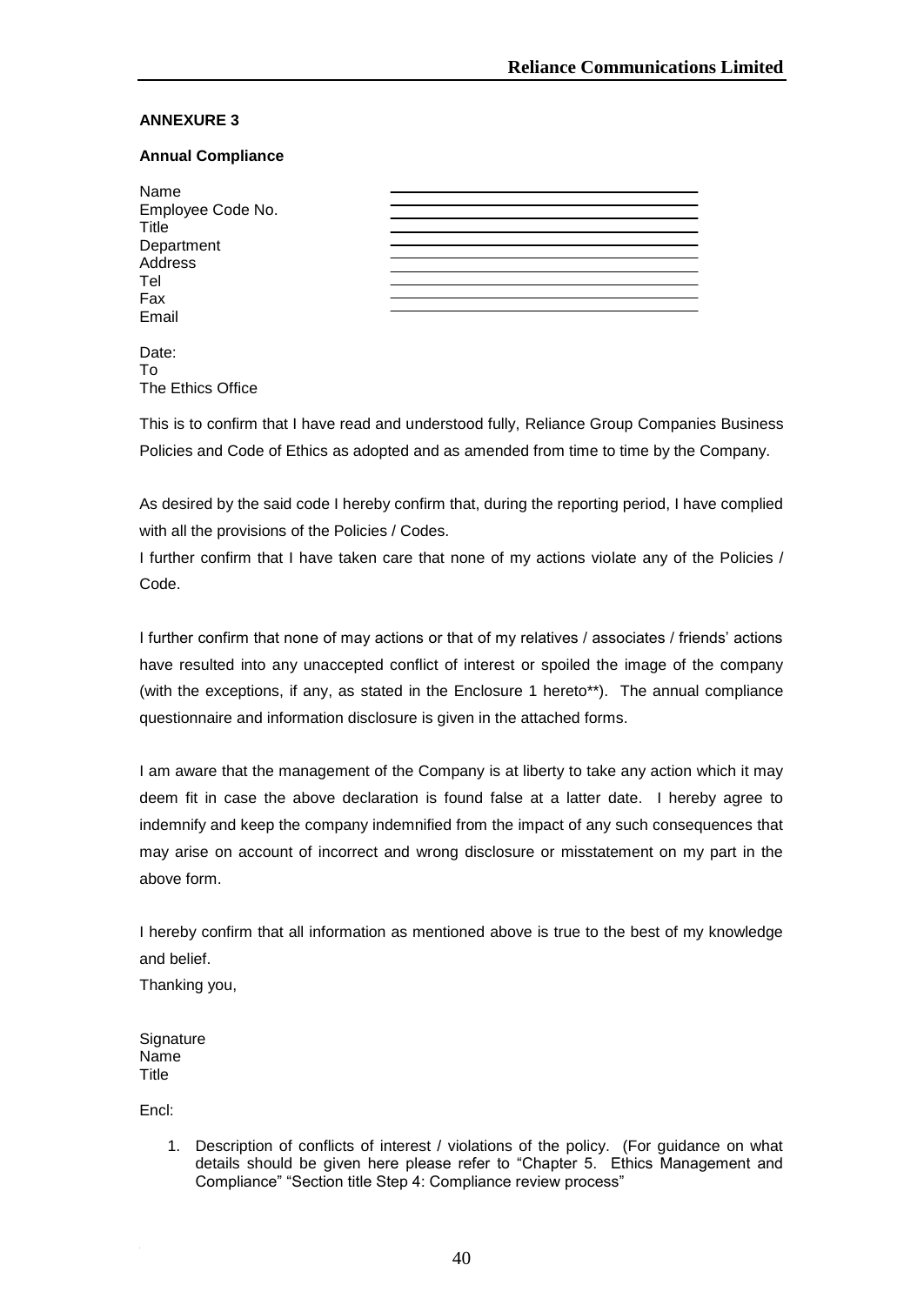- 2. Questionnaire for Annual Reporting on Ethics Compliance.
- 3. Information Disclosure required for implementing the Code of Ethics.

# **Questionnaire for Annual Reporting on Ethics Compliance**

[For clarification on each question in this Annual Report-Ethics Compliance Questionnaire, reference may be made to the detailed document containing the Policies or assistance may be sought from the Ethics Office].

| Question                                                                                                                                                                                                                                                       | Y | N | <b>NA</b> |
|----------------------------------------------------------------------------------------------------------------------------------------------------------------------------------------------------------------------------------------------------------------|---|---|-----------|
| Awareness                                                                                                                                                                                                                                                      |   |   |           |
| 1. Have you read Reliance Group Companies Business Ethics Policies<br>contained in :<br><b>Values and Commitments;</b><br>Code of Ethics;<br><b>Business Policies;</b><br>Insider Trading Policy; and<br><b>Ethics Management?</b>                             |   |   |           |
| <b>Overall compliance with Values and Commitments</b>                                                                                                                                                                                                          |   |   |           |
| 2. Have you ensured that your business and personal conduct reflects the nine<br>core values of Honesty, Integrity, Respect, Fairness, Purposefulness, Trust,<br>Responsibility, Citizenship and Caring?                                                       |   |   |           |
| Overall compliance with commitments to our stakeholders                                                                                                                                                                                                        |   |   |           |
| 3. Do your actions reflect and uphold the company's commitment to the ethical<br>treatment of all our stakeholders - our employees, our customers, our<br>environment, our shareholders, our lenders and other investors, our suppliers<br>and the Government? |   |   |           |
| 3.1 In any of your interactions with our stakeholders, have you violated our<br>strongly held belief that the other person's interests count as much as our<br>own?                                                                                            |   |   |           |
| <b>Overall Compliance with the Code of Ethics</b>                                                                                                                                                                                                              |   |   |           |
| 4. Has your business conduct been in alignment with the values described in<br>our Code of Ethics and Values?                                                                                                                                                  |   |   |           |
| 4.1 Have you conducted the company's business with integrity, in compliance<br>with applicable laws, and in a manner that excluded considerations of any<br>direct or indirect personal advantage / gains to you?                                              |   |   |           |
| <b>Compliance with the policy on Conflict of Interest</b>                                                                                                                                                                                                      |   |   |           |
| Do any of your activities or personal (direct or indirect) interests, including<br>5.<br>those of your relative's, lead to or can lead to a conflict of interest?<br>If the reply is 'Yes', please provide details.                                            |   |   |           |
|                                                                                                                                                                                                                                                                |   |   |           |
|                                                                                                                                                                                                                                                                |   |   |           |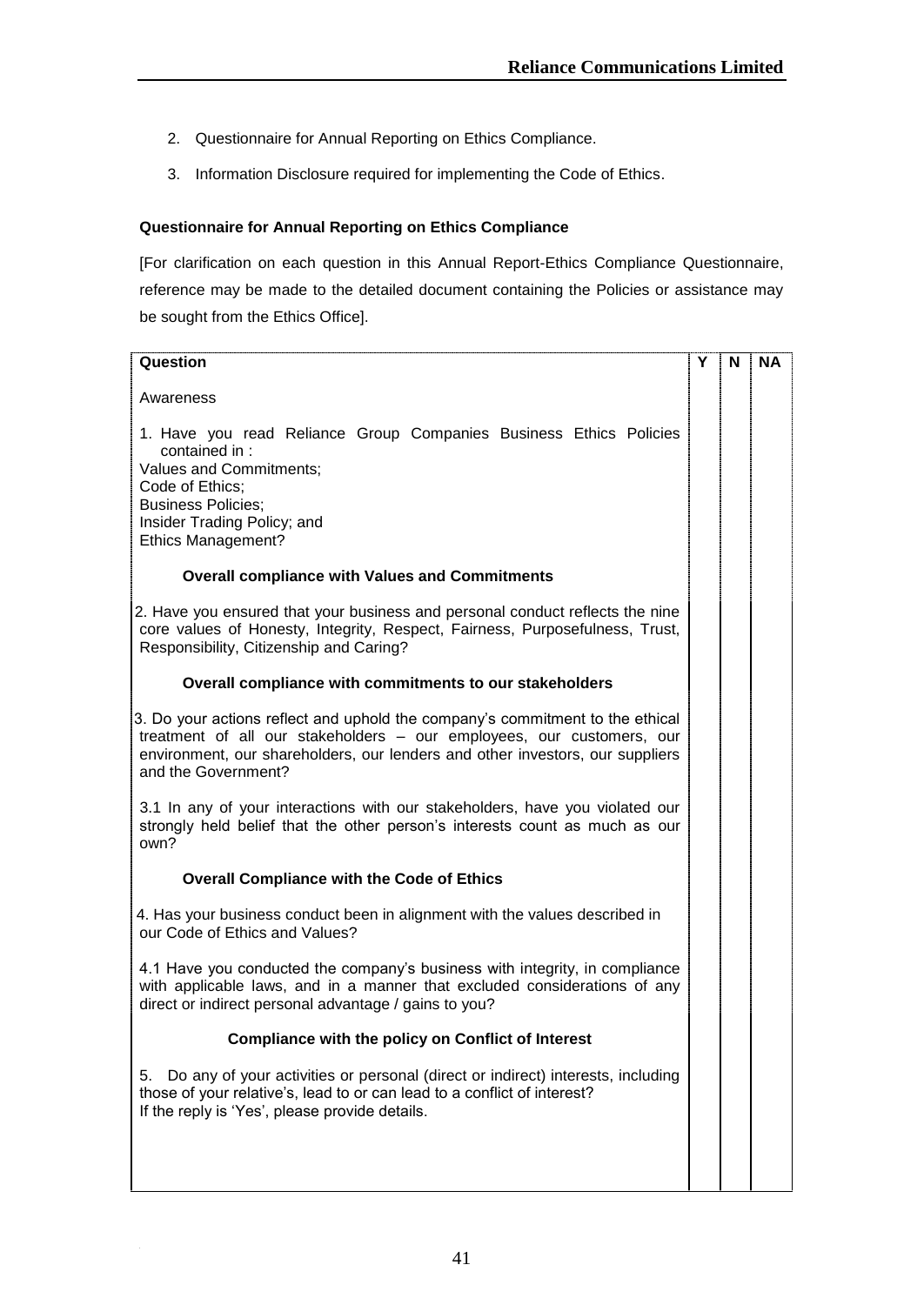| <b>Compliance with the policy on Payments and Gifting:</b>                                                                                                                                                                                                                                                                                      |  |
|-------------------------------------------------------------------------------------------------------------------------------------------------------------------------------------------------------------------------------------------------------------------------------------------------------------------------------------------------|--|
| 6. Have you ensured that before extending any gifts, business courtesies,<br>favours and entertainment on behalf of the Company that                                                                                                                                                                                                            |  |
| They are consistent with customary business practices;<br>They are not in contravention of applicable law; and<br>Public disclosure of the facts will not create the appearance of impropriety or<br>embarrass neither the company nor the employee?<br>If the reply is 'No', please provide details.                                           |  |
| <b>Compliance with the policy on Receipt of Gifts</b>                                                                                                                                                                                                                                                                                           |  |
| 7. In respects of business courtesies / gifts offered to you and / or accepted by<br>you have you ensured that principles enshrined in the policy were adhered to?                                                                                                                                                                              |  |
| If the reply is 'No', please provide details.                                                                                                                                                                                                                                                                                                   |  |
| <b>Compliance with the policy on Fair Market Practices:</b>                                                                                                                                                                                                                                                                                     |  |
| 8. Have you at any time in the previous year entered into agreements and or<br>engaged in practices that unreasonably restrict competition and are in restraint<br>of free trade?                                                                                                                                                               |  |
| If the reply is 'Yes', please provide details.                                                                                                                                                                                                                                                                                                  |  |
| Compliance with the policy on Procurement / purchases through<br>suppliers:                                                                                                                                                                                                                                                                     |  |
| 9. If you made any procurement decisions did you ensure that they were<br>made purely on the basis or quality, service, price, delivery, best value, or<br>other similar factors?<br>If the reply is 'No', please provide details.                                                                                                              |  |
| 9.1 Did you take care to avoid conflicts and the appearance if partiality<br>regarding all business transactions with suppliers?                                                                                                                                                                                                                |  |
| If the reply is 'No', please provide details.                                                                                                                                                                                                                                                                                                   |  |
| Compliance with the policy on Insider Information:                                                                                                                                                                                                                                                                                              |  |
| 10. If you were in possession of 'insider information' have you ensured that it<br>was not given on released, without proper authority, to anyone not employed<br>by the company, or to another employee who has no need for information or is<br>not authorized to receive such information?<br>If the reply is 'No', please provide details.  |  |
| <b>Compliance with policy on Insider Trading:</b>                                                                                                                                                                                                                                                                                               |  |
| 11. Have you at any time in the previous year had access to "unpublished price<br>sensitive' information about Reliance Group Companies or any other firm?<br>If yes,                                                                                                                                                                           |  |
| 12.1. Have you ensured that you (and your relatives*) have, at no time in the<br>previous year traded (brought or sold) the securities of Reliance Group<br>Companies or the other firm when you had access to and were in possession<br>of such "unpublished price sensitive" information about Reliance Group<br>companies or any other firm? |  |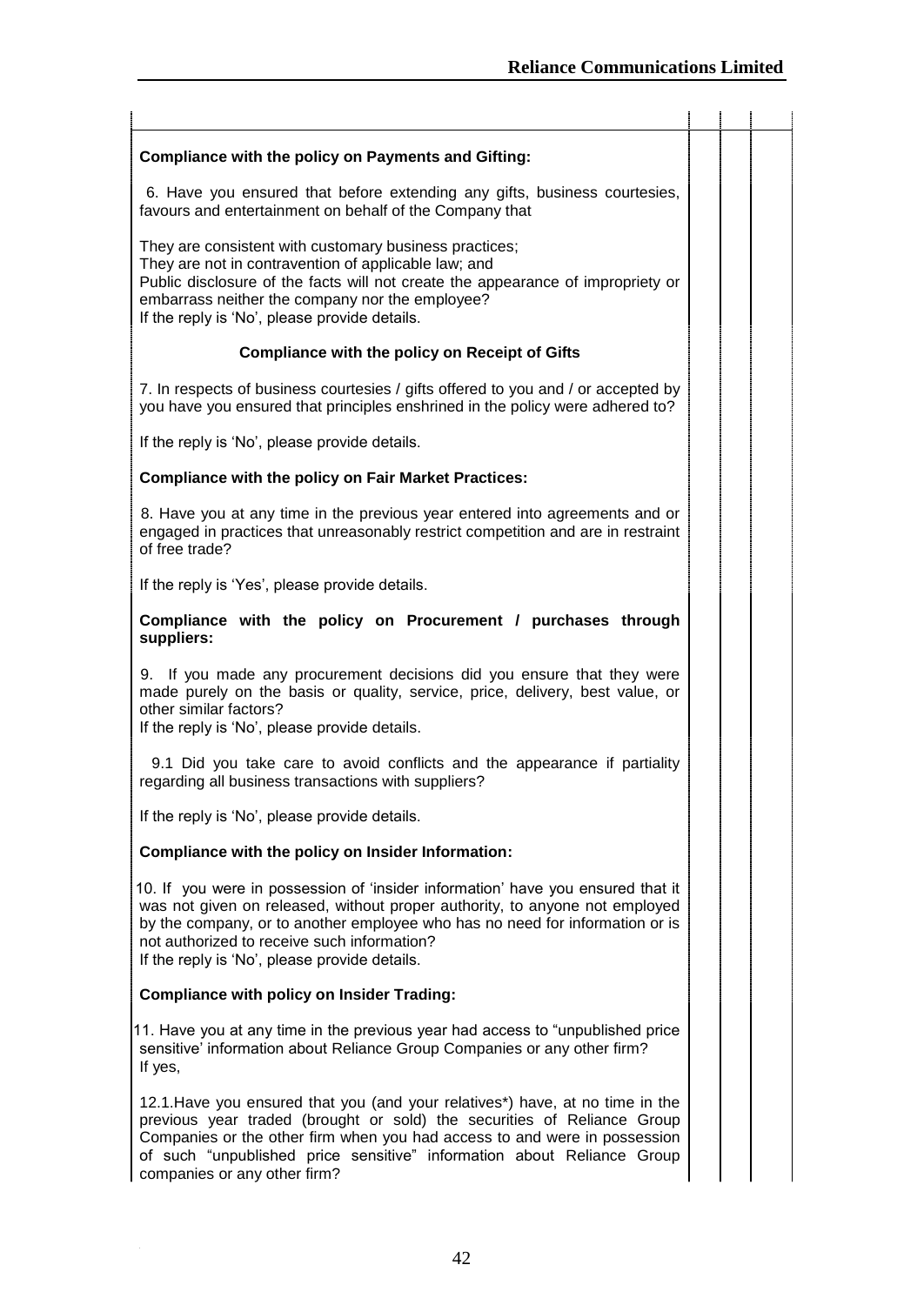12.2 Have you ensured that you (and your relatives\*) traded (bought or sold) securities of Reliance Group Companies or the other firm only after Reliance Group Companies or the other firm made the announcement / action that caused the unpublished price sensitive information to reach public domain?

12.3 If you had been designated as specified employee under this policy have you restrained yourself / your relatives\* from trading in the Reliance Group Companies securities during the "ban" period (period commencing on the date of intimation given to the Stock Exchange about the meeting to the date of release of a quarterly or annual statement earnings and ending at the time of the announcement / action by Reliance Group Companies that caused the unpublished price sensitive information / financial results to reach public domain?)

(\*Relatives include the following Spouse, Father, Mother, Sons, Son"s Wife, Unmarried Daughters)

**Compliance with the policy on Financial, Records and Accounting integrity:**

13. Are involved in the finance, record keeping or accounting functions?

If the reply is 'Yes', please answer the following

13.1 Have you ensured that accurate and complete corporate records have been maintained?

13.2 Have you ensured that transactions between Reliance Group Companies and outside individuals and organizations have been promptly and accurately entered in our books and systems in accordance with generally accepted accounting practices and principles?

13.3 Have you at any time been involved in falsification of records, misrepresentation / mis-statement of details in respect of any transactions?

#### **Compliance with the policy on appointment of agents, consultants and representatives:**

14. Have you appointed / or approved the appointment of / are aware of any appointment of any full-time consultant, advisor, agent, intermediary, broker, or representative of Reliance Group Companies that leads to or can lead to a Conflict of Interest?

13.2 14.1 If the reply to above is "Yes", have you ensured that such instances of conflict of interest have been discontinued?

If the reply is 'No', please give details.

14.2 If you have appointed / or approved the appointment of any full-time consultant, advisor, agent, intermediary, broker, or representative of Reliance Group Companies have you ensured that such person(s) have certified their willingness to comply with the Company's Business Ethics Policies?

If the reply is 'No', please give details.

# **Compliance with the policy on external communication**

15. Have you given any interview to the media or published an article in newspapers / magazines without appropriate authorization?

If the reply is 'Yes', please give details.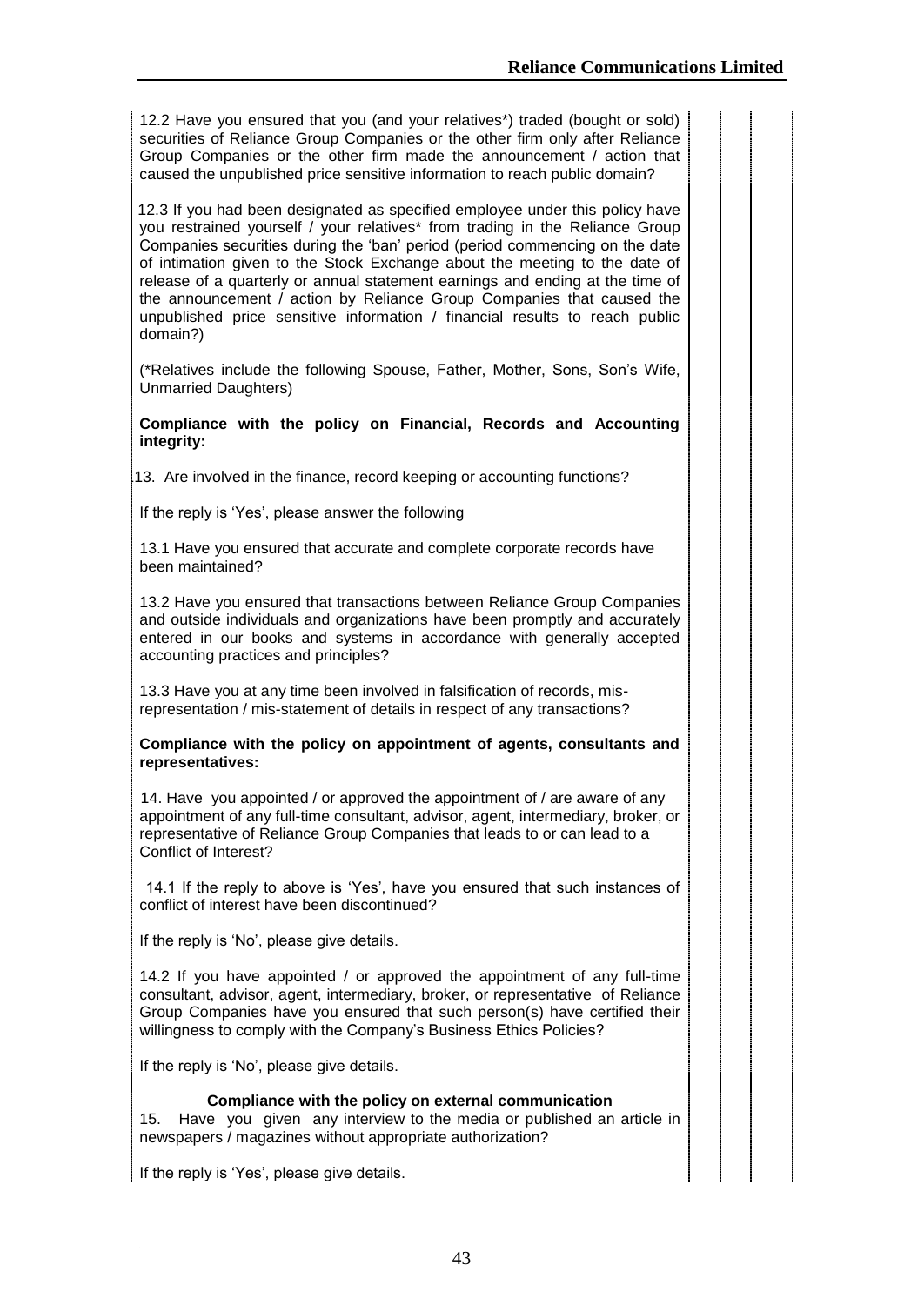| <b>Compliance with the policy on Political Contributions</b>                                                                                                                                                         |
|----------------------------------------------------------------------------------------------------------------------------------------------------------------------------------------------------------------------|
| Have you have made / authorized the payment of any political<br>15.1<br>contribution out of company funds?                                                                                                           |
| 15.2<br>If yes, have you ensured that it was legally permissible and was<br>appropriately authorized?                                                                                                                |
| If the reply is 'No', please give details.                                                                                                                                                                           |
| Compliance with the policy on work ethics                                                                                                                                                                            |
| 16.<br>Have you complied with the policy on work ethics pertaining to the<br>following issues: Business confidentiality, favouritism, gossiping, office<br>behaviour, transparency and protection and use of assets? |
| <b>Compliance with the policy on Personal Conduct:</b>                                                                                                                                                               |
| 17<br>Have you ensured that your conduct all times, in official as well as<br>personal capacity is such that Reliance Group Companies reputation is<br>upheld?                                                       |
| 17.1 Have you at any time indulged in any action / behaviour that                                                                                                                                                    |
| Violates any law; or<br>Is indicative of personal indiscretion; or<br>Is socially unacceptable?                                                                                                                      |
| 17.2 Have you ensured that your conduct at all times befits a cultured,<br>mature and socially responsible adult?                                                                                                    |
| Compliance with the policy on health safety environment                                                                                                                                                              |
| 18. Do any of your actions violate the company's policy on health safety<br>environment?                                                                                                                             |
| If the reply is 'Yes', please give details.                                                                                                                                                                          |
| Compliance with the policy on quality                                                                                                                                                                                |
| 19. Do any of your actions violate the company's policy on quality?                                                                                                                                                  |
| If the reply is 'yes', please give details<br>Additional details, if any:                                                                                                                                            |

I hereby confirm that all information as mentioned above is true to the best of my knowledge and belief.

I hereby confirm that all information as mentioned above is true to the best of my knowledge and belief. I hereby indemnify the company from the impact of any consequences that may arise on account of incorrect and wrong disclosure or misstatement on my part in the above form.

Thanking you

**Signature** Date: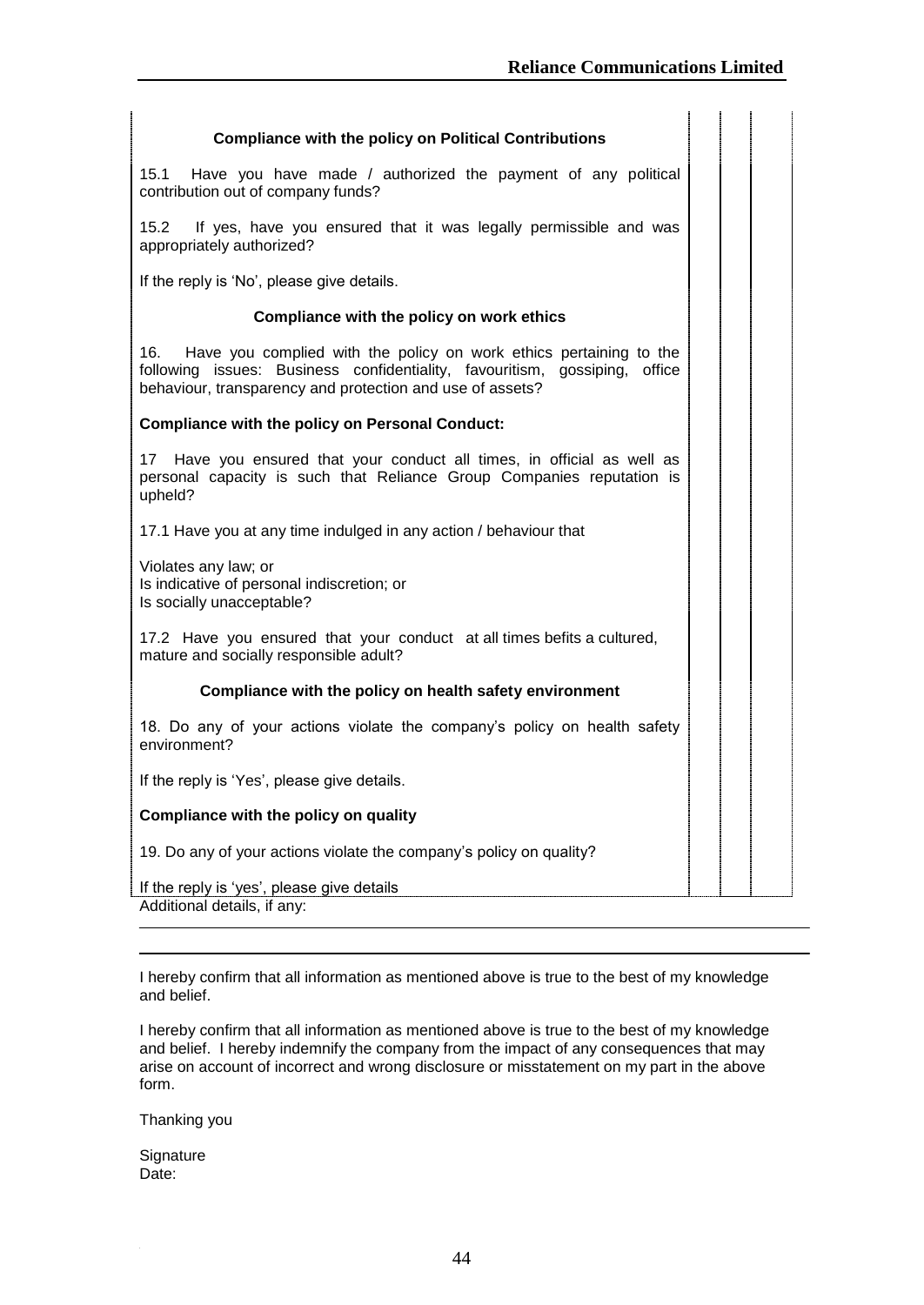# **(5) Policy on Prevention of Sexual Harassment**

# 1.1. **Objective**

to promote a productive work environment;

1.2 not to tolerate verbal or physical conduct of a sexual nature by any employee that harasses, disrupts, or interferes with another"s work performance or that creates an intimidating, offensive, or hostile environment.

Harassment that is unchecked has the potential to hurt the employer's operations through decreased productivity and increased employee turnover.

# 2. **Scope**

This policy is applicable to all allegations made against an employee, irrespective of whether sexual harassment is alleged to have taken place within or outside Company premises.

# 3. **What constitutes Sexual Harassment?**

- 3.1 Sexual harassment can be defined as unwelcome sexual advances, requests for sexual favours, and other verbal and physical conduct of a sexual nature by any person(s) when:
	- submission to that conduct is made either explicitly or implicitly a term or condition of an individual"s employment;
	- submission to or rejection of that conduct by an individual is used as the basis of employment decisions affecting the individual or denying equal opportunity in pursuit of career development; or
	- the conduct has the purpose or effect of unreasonably interfering with an individual"s work performance or creating an intimidating, hostile, or offensive working environment.

# 3.2 This conduct includes:

a. Unwanted physical contact or conduct of any kind, including sexual flirtations, touching, molestation, advances, or propositions;

Verbal harassment of a sexual nature, such as lewd comments, sexual jokes or references, and offensive personal references;

Demeaning, insulting, intimidating, or sexually suggestive comments (oral or written) about an individual's personal appearance or electronically transmitted messages;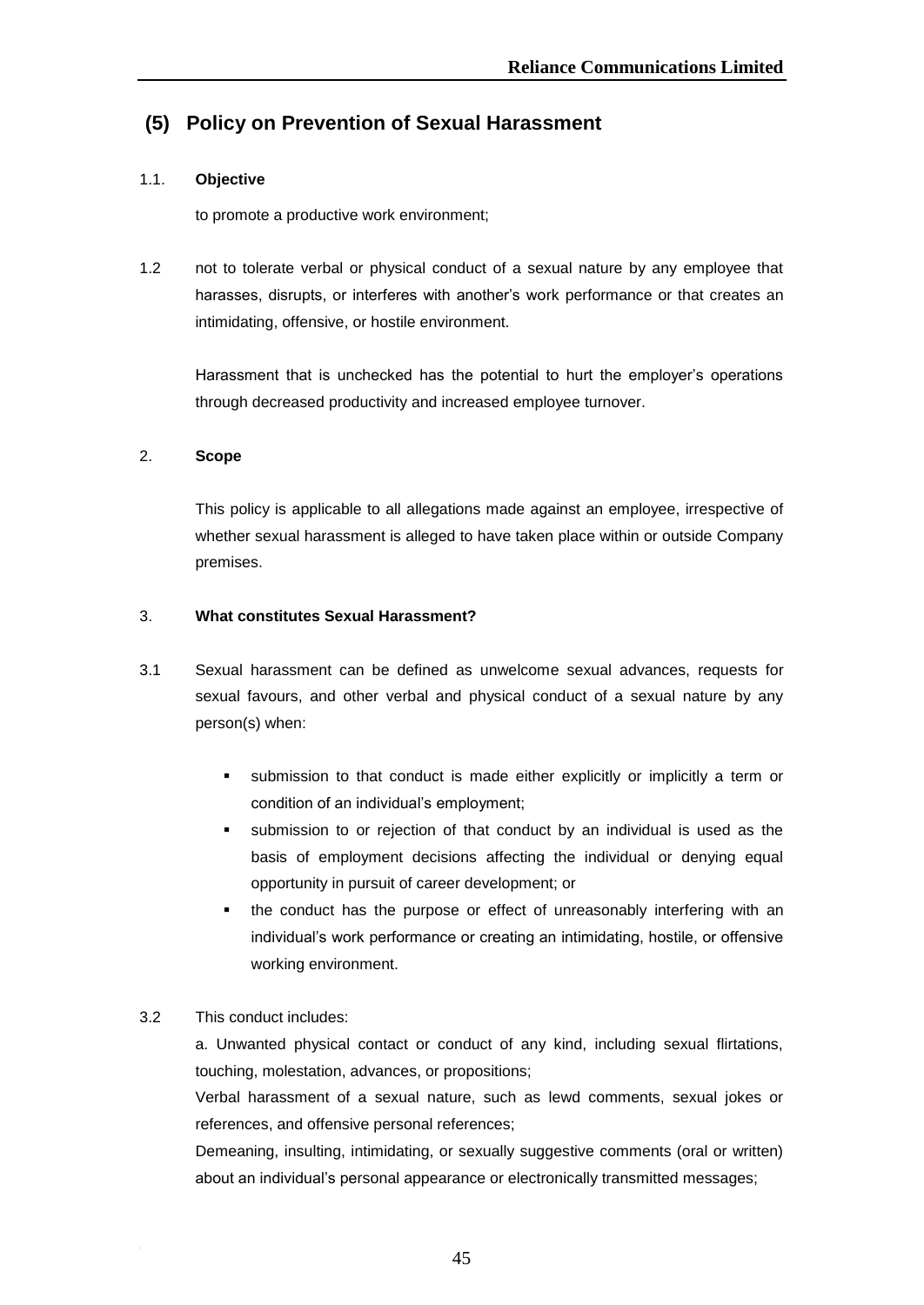The display in the workplace of demeaning, insulting, intimidating, pornographic or other offensive or derogatory or sexually suggestive objects, pictures, photographs;.

- 3.3 Based on these criteria, sexual harassment typically is categorized into two types:
- a. **"Quid Pro Quo (this for that) Harassment"**: Sexual harassment by managers and supervisors generally is considered "quid pro quo" harassment when it involves the solicitation of sexual favours in exchange for some type of employment decision. To prove quid pro quo harassment, a complaining employee must show that he/she was subject to an unwelcome request for sexual favours by a supervisory employee and that his/her acquiescence to, or rejection of, the request was used as the basis for decisions affecting his/her compensation, terms, conditions, or other privileges of employment. Preferential Treatment also may constitute quid pro quo harassment.
- b. **"Hostile Work Environment Harassment":** Harassment by nonsupervisory employees generally falls into the category of "hostile environment" sexual harassment rather than "quid pro quo" harassment. Typically, there is no direct link between the offensive conduct and a tangible job benefit or detriment in hostile environment cases. An employer is responsible for hostile environment harassment by nonsupervisory employees only if the employer knew or should have known of the harassment and failed to take immediate and appropriate remedial action.
- 3.4 Sexually harassing or offensive conduct in the workplace, whether committed by supervisors, managers, nonsupervisory employees, or non-employees, is prohibited.
- 3.5 Any of the above conduct, or other offensive conduct, directed at individuals because of their race, caste, creed, religion, physical disability, family background, pregnancy or age is also prohibited.

# 4. **Responsibility of the Employee**

Any employee who believes that a supervisor's, manager's or other employee's actions or words constitute unwelcome harassment has a responsibility to report or complain about the situation as soon as possible. The report or complaint should be made to the department head or Personnel Manager.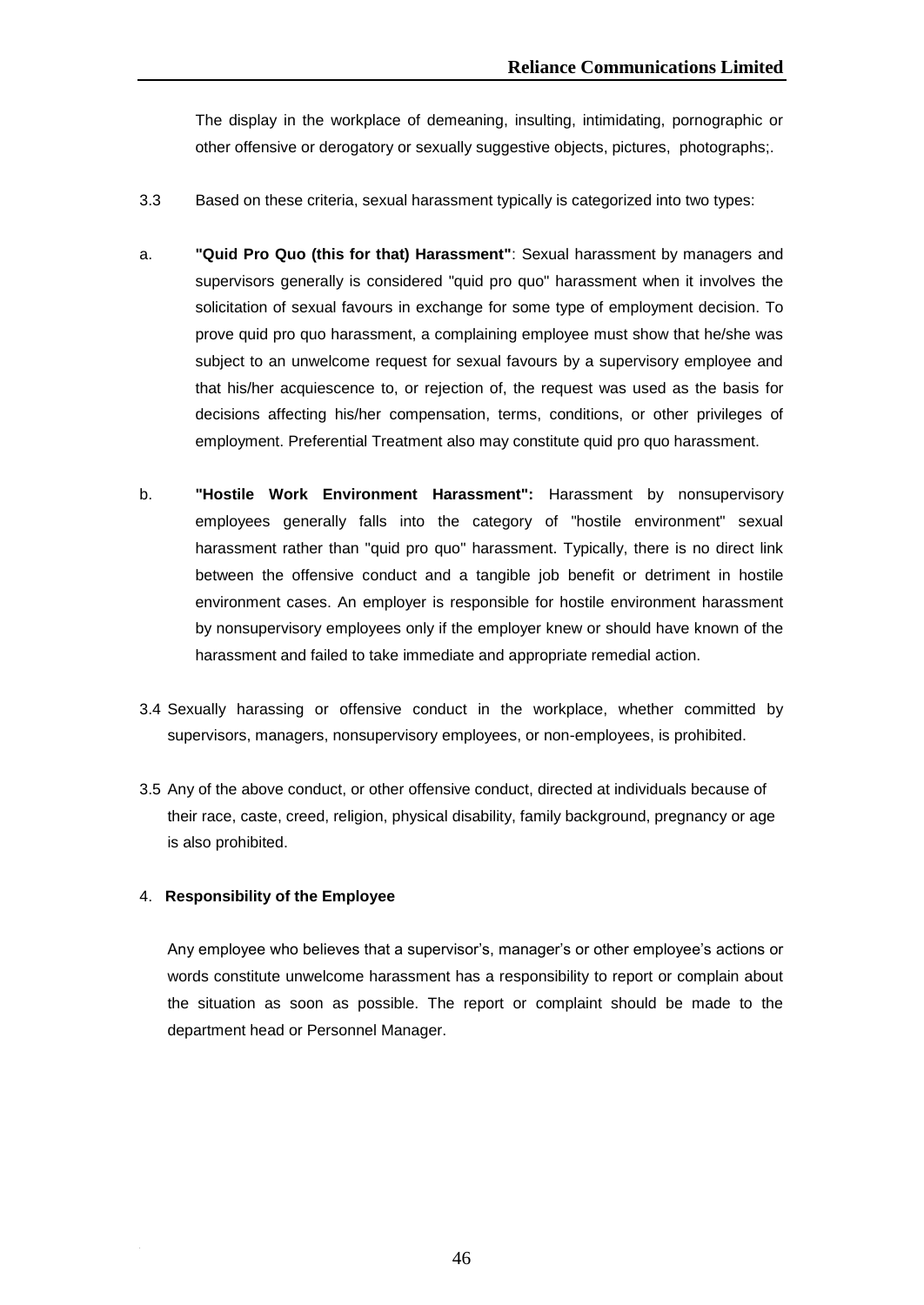# 5. **Compliant Procedure**

- 5.1 The report or complaint should be made to the employee"s supervisor or to the department head or Personnel Manager if the complaint involves the supervisor or manager.
- 5.2 Complaints of harassment will be handled and investigated under the Company"s grievance policy, unless special procedures are considered appropriate.
- 5.3 All complaints of harassment will be investigated promptly as per the Investigation Procedure and in as impartial and confidential a manner as possible.
- 5.4 Employees are required to cooperate in any investigation.
- 5.5 Each complaint should be resolved within a period of 2 months from the complaint and communicated to the parties involved.
- 5.6 Any employee utilizing the compliant procedure will be treated courteously.
- 5.7 A person knowingly making a false claim shall also be subject to disciplinary action.

#### 6. **Investigation Procedure**

6.1 A timely investigation of allegations of sexual harassment is important. A complaining employee or unjustly accused individual also may suffer increasing emotional distress the longer any resolution is delayed.

#### 6.2 **The investigator**

The supervisor or other person receiving the complaint should refer the complaint to the personnel department without delay. The personnel department should choose an investigator. Typically, the investigator should be a human resources professional who is specially trained to conduct sexual harassment investigations. The investigator should be sensitive to the emotional nature of this type of investigation. He/She should also understand what constitutes sexual harassment under both the employer"s policy and the law in order to evaluate the complaint properly. Apart from business relationship, investigators should not have any involvement with the complainant or the alleged harasser.

#### 6.3 **The investigation process**

The process should provide a fair method for both sides to be heard and to receive information. The employer and its investigator should not prejudge the alleged harasser"s guilt. Witnesses should be interviewed as soon as possible. All responses should be documented and, if possible, statements should be written and signed by the person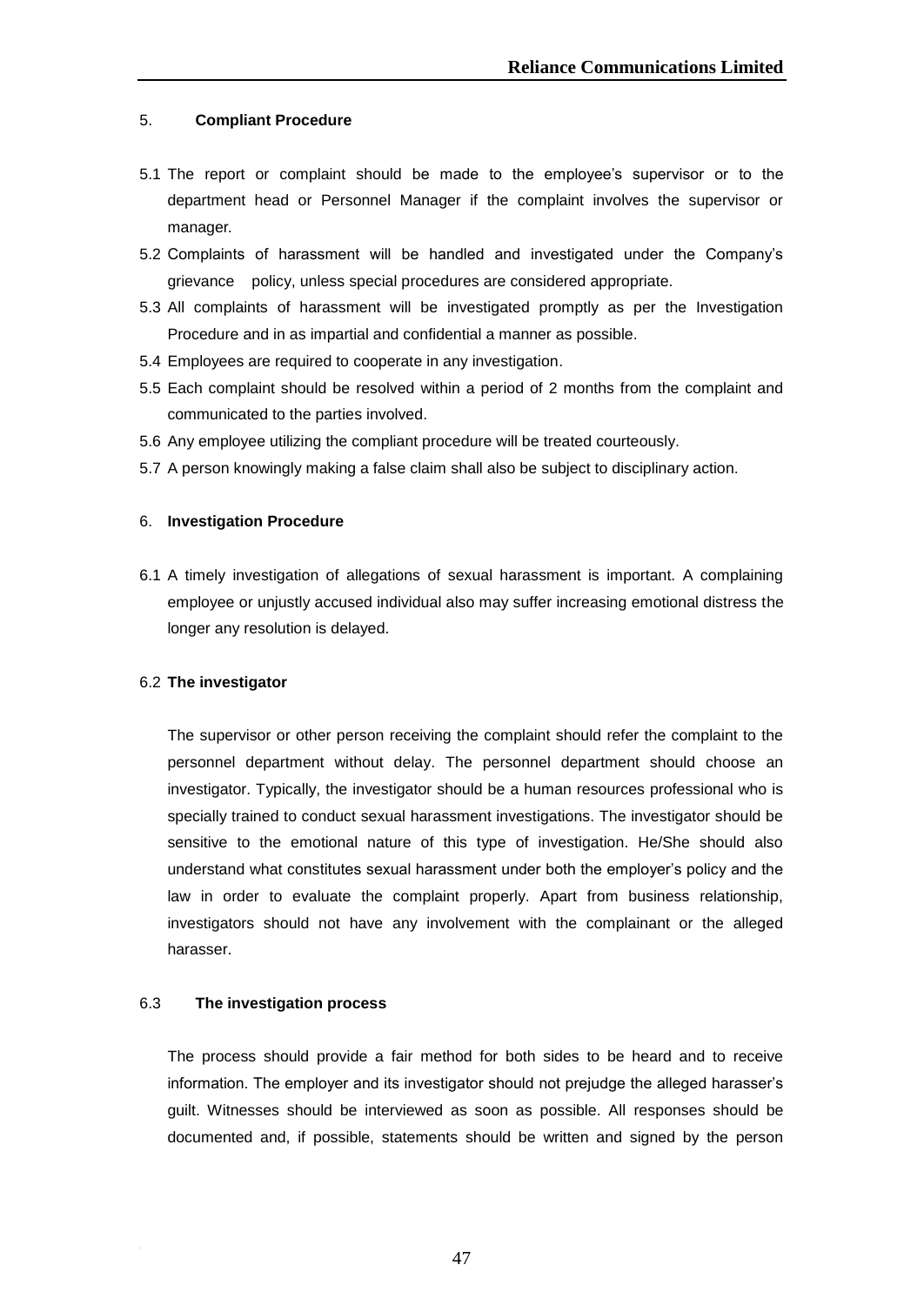providing the information. In addition, all participants in the investigation should be reminded that their cooperation and confidentiality are required.

# 6.4 **Interviewing the involved parties**

The investigator should be prepared to deal with the complaining employee"s embarrassment and anger by patiently, but firmly, explaining that details are needed for an accurate investigation.

The complaining party should be interviewed first, to ensure that all important details and witnesses are identified promptly.

It is important for interviewers to be objective and nonjudgmental and allow the alleged harasser to respond to each allegation. The investigator also should inform him of the type of disciplinary action that may be taken if the allegations are found to be true. Both parties should be told to avoid contact with one another, and ways to minimize contact should be implemented.

The complaining employee should be encouraged to report any further incidents of harassment or retaliation.

Witnesses should be told as little as possible about the details of the complaint in order to reduce the employer"s exposure to later claims of defamation.

The investigator should recognize that there might be no eyewitnesses. Thus, the employer may have to resolve a sexual harassment claim based on the credibility of the parties.

# 7. **Training for Supervisors and Employees**

- 7.1 To be effective, a policy against sexual and other harassment must be implemented carefully and should include training for all personnel. The training should identify the types of behaviours that are offensive or prohibited and educate all employees to respond appropriately to harassing situations.
- 7.2 Training for all employees should include:
	- a. a statement that the employer condemns harassment of any kind, even if it is not explicitly prohibited by the employer's policy or by law;
	- b. the definition of harassment, with particular attention paid to the legal definitions of sexual harassment;
	- c. a description of prohibited conduct, as is provided in the Policy;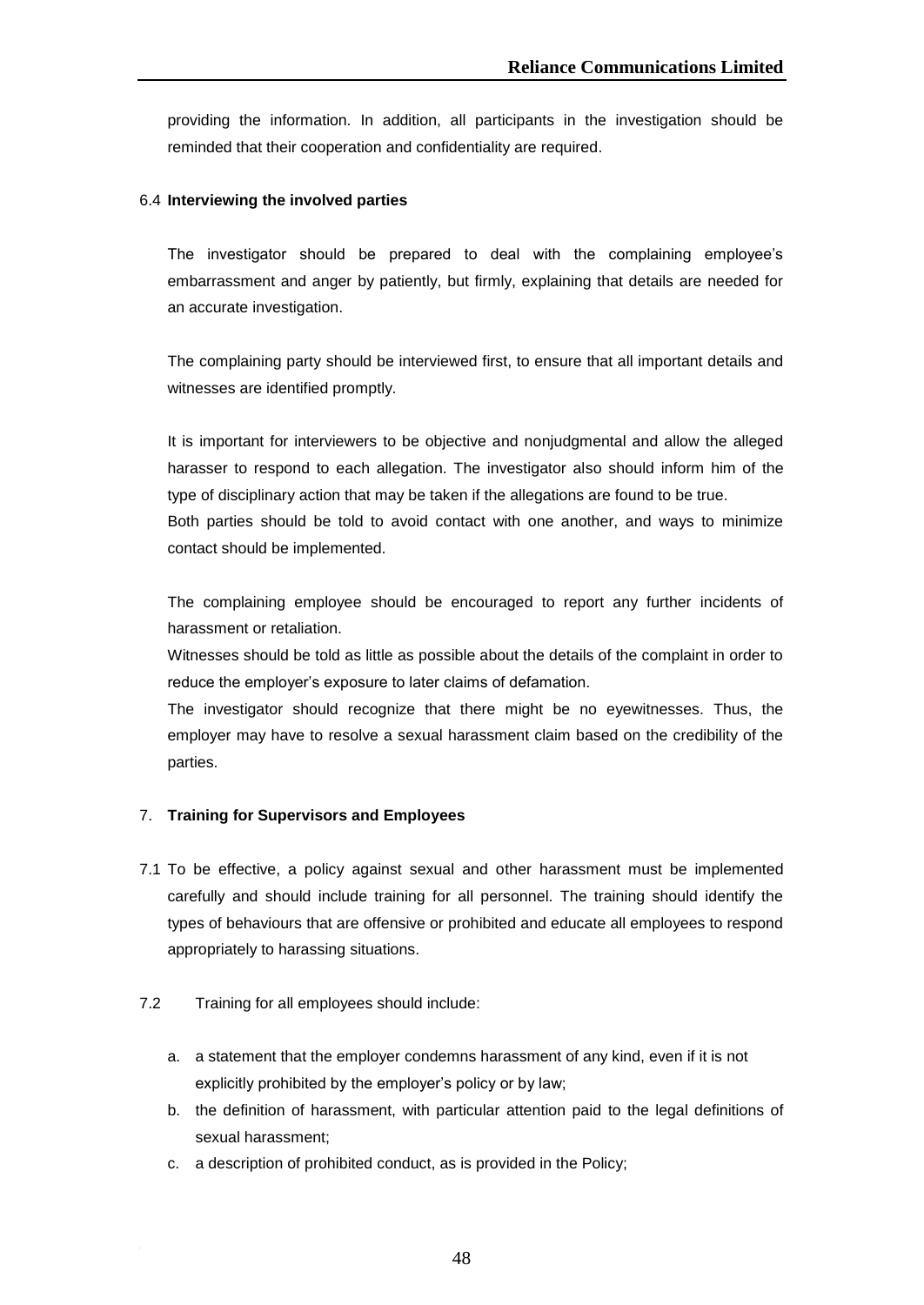- d. the consequences of violating the policy against harassment, and the types of behaviour that may lead to immediate termination;
- e. the grievance procedure for handling complaints; and
- f. encouragement to report harassment and reassurance that there will not be any retaliation for complaints or reports of harassment.
- 7.3 In addition to training, all employees should receive a copy of the written policy and any further revisions. Employers also should provide training for all new hires and for those employees who are new to management positions.

# **8. Training for supervisory personnel**

- 8.1 Supervisors and managers play a key role in preventing and eliminating harassment since they are in a position to identify potentially harassing behaviour.
- 8.2 Training for supervisory personnel should include:
	- a. an awareness of harassment;
	- b. methods of prevention of harassing behaviour and
	- c. appropriate responses when an employee complains of harassment.
- 8.3 However, supervisors and managers can cause severe problems if they engage in any form of harassment themselves. If proved guilty, they will be subject to strict disciplinary action, up to and including termination.

# 9. **Consequences of Violation of the Policy**

Any employee, supervisor, or manager who is found to have violated the harassment policy will be subject to appropriate disciplinary action, up to and including termination. The Company prohibits any form of retaliation against employees for bringing bona fide complaints or providing information about harassment. However, if an investigation of a complaint shows that the complaint or information was false, the individual who provided the false information will be subject to disciplinary action, up to and including termination.

 $XXXXX$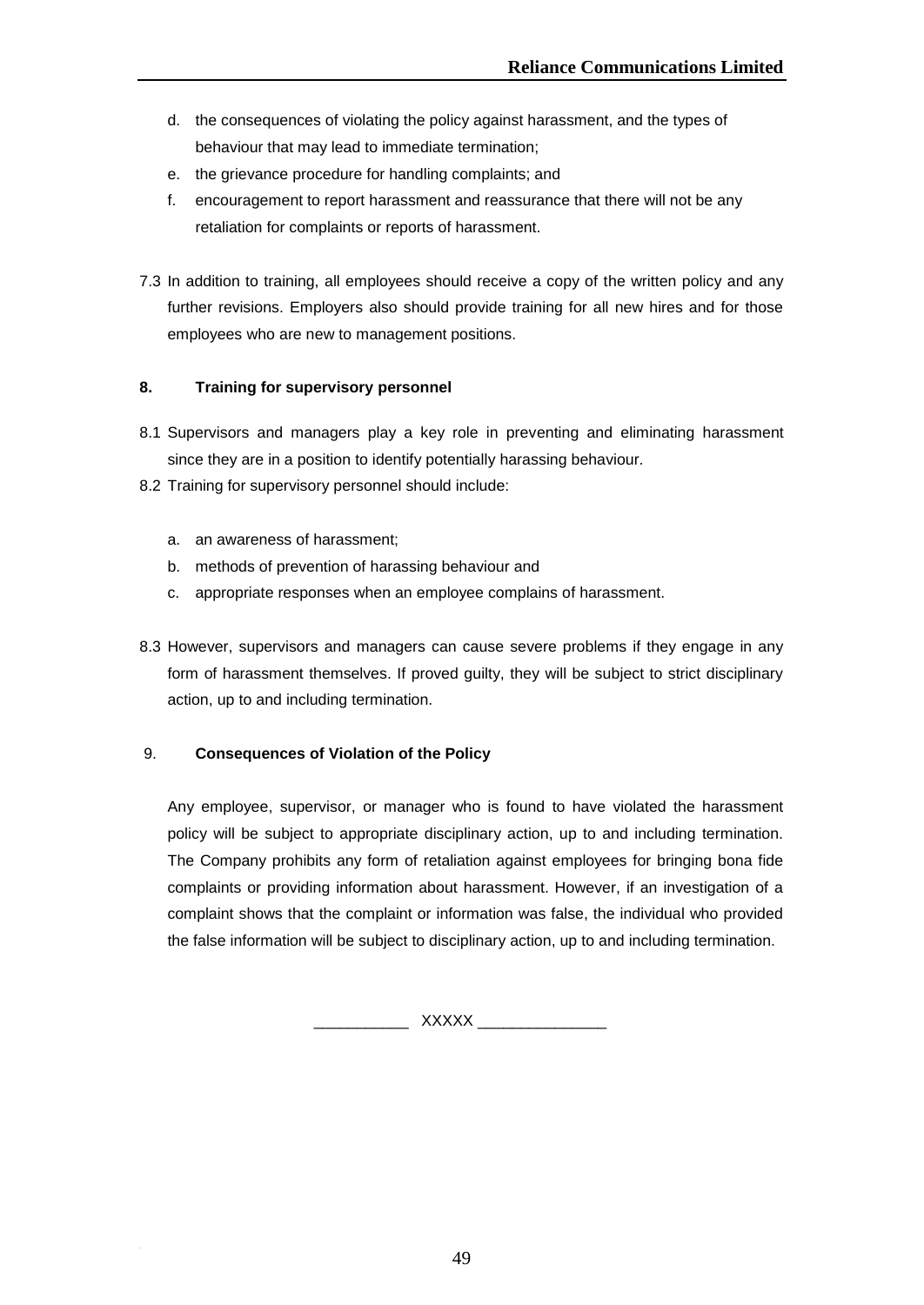# RELIANCE COMMUNICATIONS LIMITED

# CODE OF CONDUCT PURSUANT TO THE REQUIREMENTS OF SECTION 149(8) OF THE COMPANIES ACT, 2013, (HEREINAFTER REFERRED TO AS "THE ACT") READ WITH SCHEDULE IV TO THE ACT AND CLAUSE 49 IN THE LISTING AGREEMENT ENTERED INTO BY THE COMPANY WITH THE STOCK EXCHANGES (Board meeting 02.05.2014)

# Applicable to

# DIRECTORS AND MEMBERS OF THE SENIOR MANAGEMENT

# PREAMBLE

The Board of Directors (the "Board") and the senior management of Reliance Communications Limited ("Reliance Communications") have, pursuant to the non mandatory requirements of the then Clause 49 in the listing agreement relating to Corporate Governance subscribed to a Code of Conduct which has been approved by the Board on February 8, 2006.

The Board of Directors has also approved "The Charter of the Board of Directors" (Board Charter) at its meeting held on February 8, 2006. The Board Charter contains inter alia, Board structure, various meetings, roles and responsibilities of Independent Directors etc.

The Companies Act, 2013, (hereinafter referred to as "the Act") which has become effective from April 1, 2014, *inter alia*, mandates that the Company and its Independent Directors shall abide by the provisions specified in Schedule IV thereto. Schedule IV to the Act, *inter alia*, lays down a code for Independent Directors. It also lays down the role and functions of the Independent Directors apart from incorporating their duties.

Clause 49 of the listing agreement also specifies that the Board shall lay down a Code of Conduct which shall apply to all its Board members and the Senior Management. It is also necessary that the Code of Conduct should be posted on the website of the Company.

All Board Members and Senior Management Personnel shall affirm compliance with the Code on an annual basis and the Annual Report of the Company should contain a declaration to this effect duly signed by the Chief Executive Officer (CEO) of the Company.

Pursuant to the above requirements, the Board of Directors of the Company have, at their Meeting held on 02.05.2014 decided to revise the existing Code of Conduct to incorporate the requirements of the Act and the listing agreement.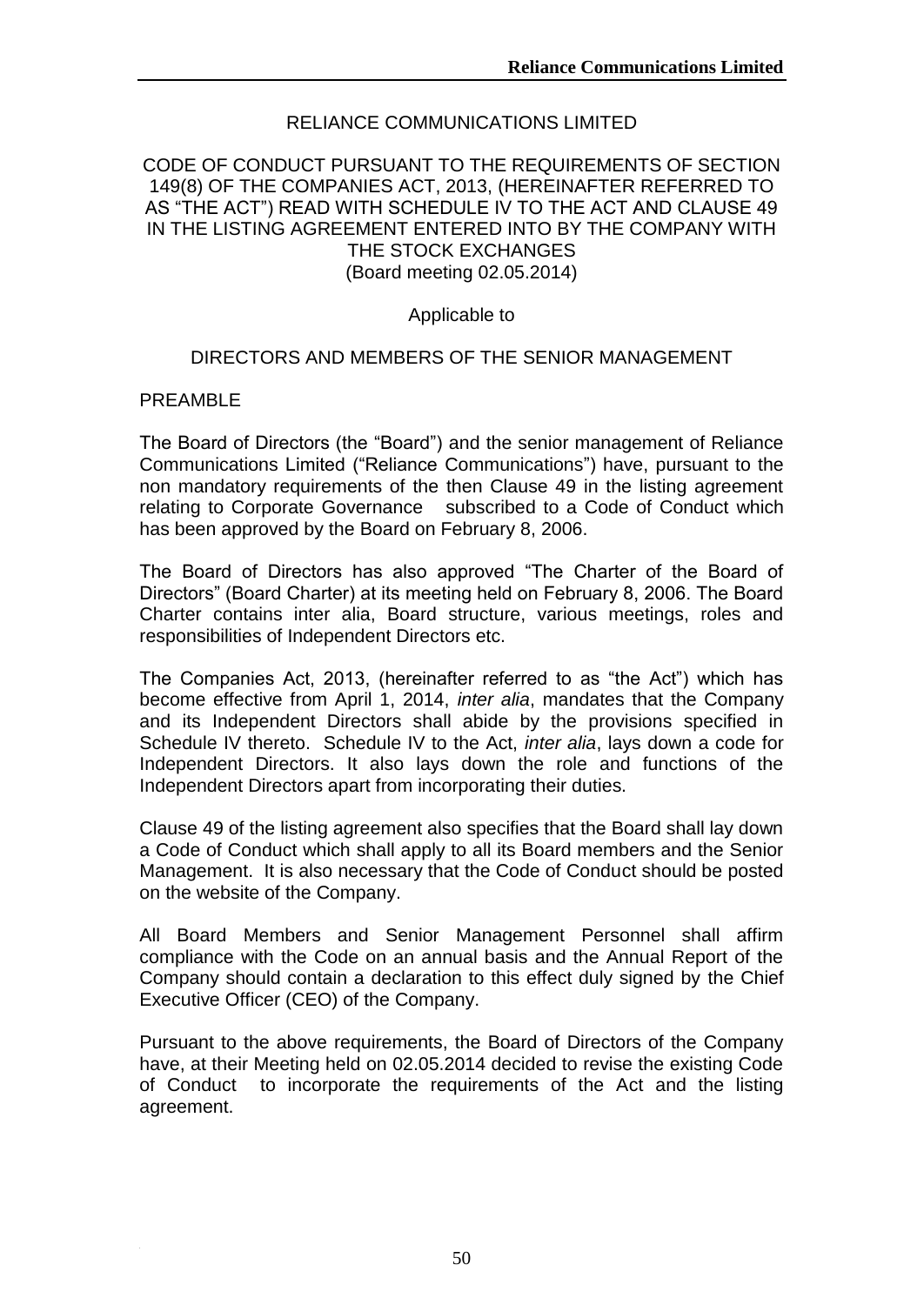This Code of Conduct will supersede the provisions of the earlier Board Charter approved by the Board on February 8, 2006 and shall apply to all the Directors and Members of the Senior Management.

For the purposes of this Code, the term "Senior Management" shall mean personnel of the Company who are members of its core management team excluding the Board of Directors. This comprises of all members of the Management one level below the Executive Directors, if any, including all Functional Heads.

This Code will become effective from 02.05.2014, being the date on which it has been approved by the Board of Directors and shall be subject to such modifications / alterations as considered appropriate by the Board from time to time.

- 1. This Code is, *inter alia*, a guide for professional conduct by Independent Directors. Adherence to the standards laid down in the Code by Independent Directors and fulfillment of their responsibilities in a professional and faithful manner will promote, confidence of the investment community, particularly minority share holders, regulators and companies in the institution of Independent Directors.
- 2. The guidelines of professional conduct for Independent Directors shall be as under:

An Independent Director shall:

- **i.** uphold ethical standards of integrity and probity;
- **ii.** act objectively and constructively while exercising his duties;
- **iii.** exercise his responsibilities in a *bona fide* manner in the interest of the company;
- **iv.** devote sufficient time and attention to his professional obligations for informed and balanced decision making;
- **v.** not allow any extraneous considerations that will vitiate his exercise of objective independent judgment in the paramount interest of the company as a whole, while concurring in or dissenting from the collective judgment of the Board in its decision making;
- **vi.** not abuse his position to the detriment of the company or its shareholders or for the purpose of gaining direct or indirect personal advantage or advantage for any associated person;
- **vii.** refrain from any action that would lead to loss of his independence;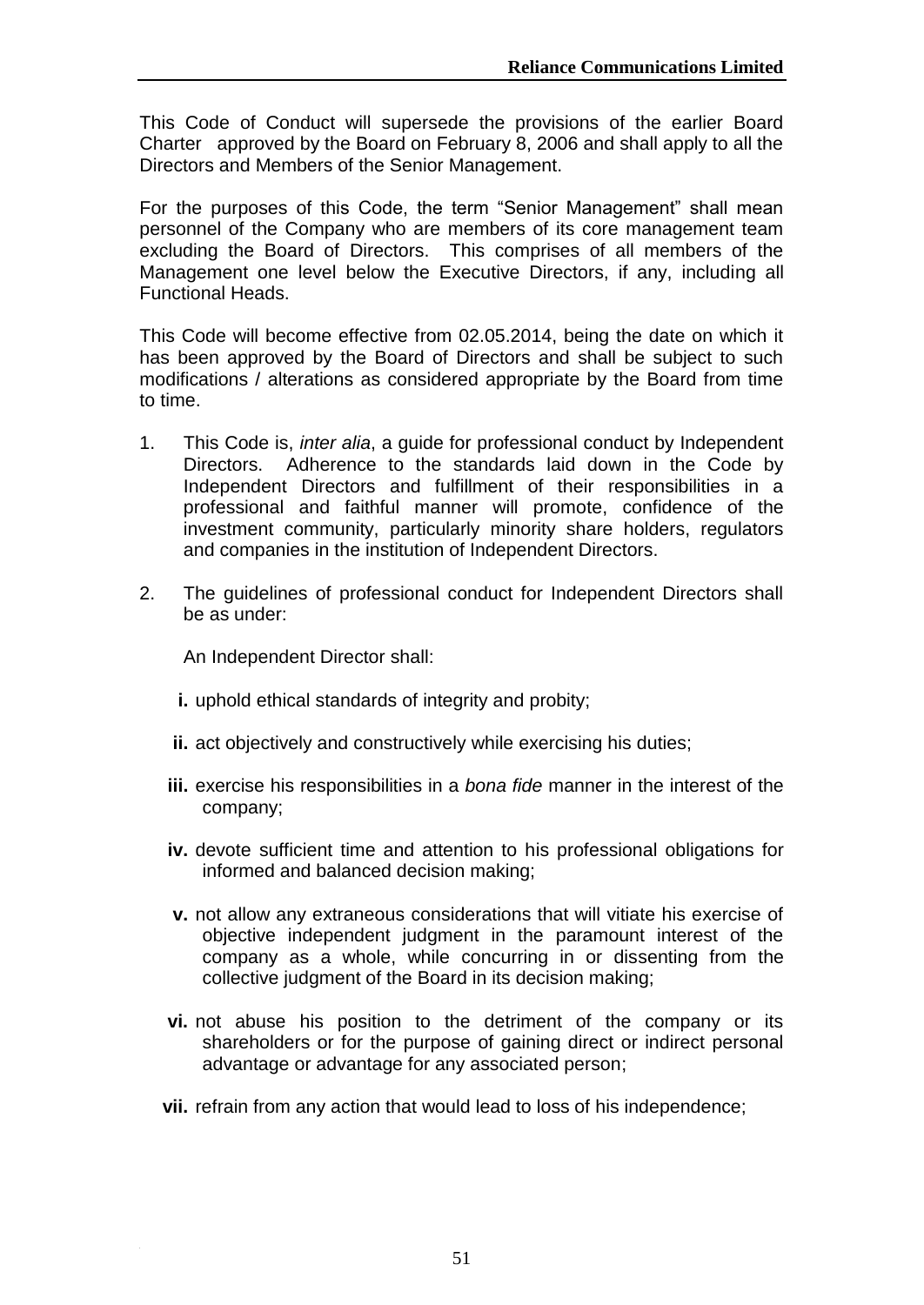- **viii.** where circumstances arise which make an Independent Director lose his independence, the Independent Director must immediately inform the Board immediately;
- ix. assist the company in implementing the best corporate governance practices.
- 3. Duties of Independent Directors

An Independent Director shall:

- i. undertake appropriate induction and regularly update and refresh their skills, knowledge and familiarity with the company;
- ii. seek appropriate clarification or amplification of information and, where necessary, take and follow appropriate professional advice and opinion of outside experts at the expense of the company;
- iii. strive to attend all meetings of the Board of Directors and of the Board committees of which he is a member;
- iv. participate constructively and actively in the committees of the Board in which they are chairpersons or members;
- v. strive to attend the general meetings of the company;
- vi. where they have concerns about the running of the company or a proposed action, ensure that these are addressed by the Board and, to the extent that they are not resolved, insist that their concerns are recorded in the minutes of the Board meeting;
- vii. keep them well informed about the company and the external environment in which it operates;
- viii.not to unfairly obstruct the functioning of an otherwise proper Board or committee of the Board;
- ix. pay sufficient attention and ensure that adequate deliberations are held before approving related party transactions and assure themselves that the same are in the interest of the company;
- x. ascertain and ensure that the company has an adequate and functional vigil mechanism and to ensure that the interests of a person who uses such mechanism are not prejudicially affected on account of such use;
- xi. report concerns about unethical behavior, actual or suspected fraud or violation of the company"s code of conduct or ethics policy;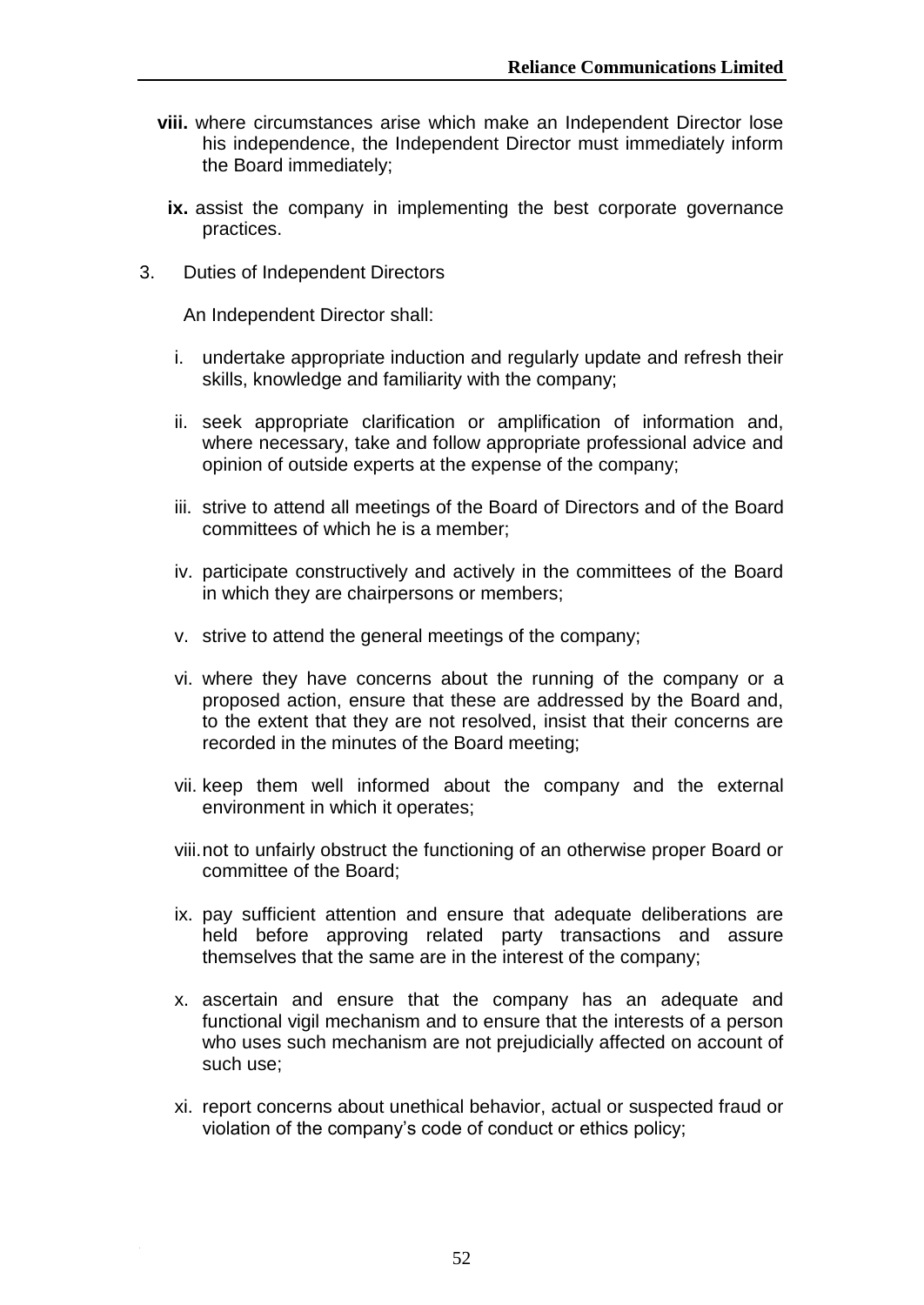- xii. acting within his authority, assist in protecting the legitimate interests of the company, shareholders and its employees;
- xiii.not disclose confidential information, including commercial secrets, technologies, advertising and sales promotion plans, unpublished price sensitive information, unless such disclosure is expressly approved by the Board or required by law.
- 4. Role and functions of Independent Directors

The independent directors shall:

- (1) help in bringing an independent judgment to bear on the Board"s deliberations especially on issues of strategy, performance, risk management, resources, key appointments and standards of conduct;
- (2) bring an objective view in the evaluation of the performance of board and management;
- (3) scrutinise the performance of management in meeting agreed goals and objectives and monitor the reporting of performance;
- (4) satisfy themselves on the integrity of financial information and that financial controls and the systems of risk management are robust and defensible;
- (5) safeguard the interests of all stakeholders, particularly the minority shareholders;
- (6) balance the conflicting interest of the stakeholders;
- (7) determine appropriate levels of remuneration of executive directors, key managerial personnel and senior management and have a prime role in appointing and where necessary recommend removal of executive directors, key managerial personnel and senior management;
- (8) moderate and arbitrate in the interest of the company as a whole, in situations of conflict between management and shareholder"s interest.
- 5. Duties of Directors

The duties of all Directors including Independent Directors as laid down in Section 166 of the Act shall be as under:

- **a)** To act in accordance with the Articles of Association of the Company;
- **b)** To act in good faith in order to promote the objects of the Company for the benefit of its members as a whole, and in the best interests of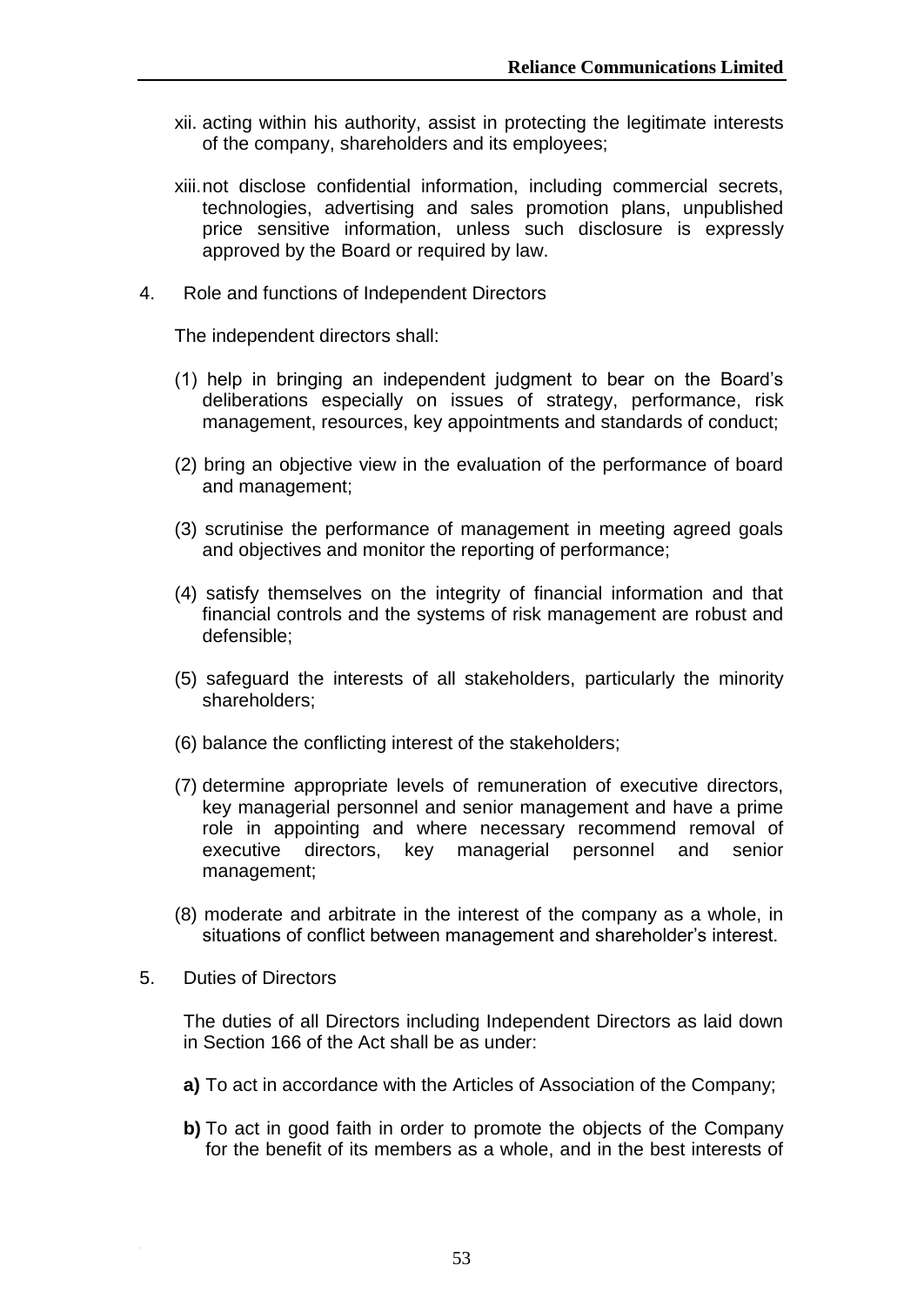the Company, its employees, the shareholders, the community and for the protection of the environment;

- **c)** He shall exercise his duties with due and reasonable care, skill and diligence and shall exercise independent judgment;
- **d)** He shall not involve in a situation in which he may have a direct or indirect interest that conflicts, or possibly may conflict, with the interest of the Company;
- **e)** He shall not achieve or attempt to achieve any undue gain or advantage either to himself or to his relatives, partners, or associates and if such Director is found guilty of making any undue gain, he shall be liable to pay an amount equal to that gain to the Company;
- **f)** He shall not assign his office and any assignment so made shall be void.
- 6. Practices for the Directors and Members of the Senior Management

The Board of Directors and the Senior Management shall follow the following practices.

They shall:

- a. use due care and diligence in performing their duties of office and in exercising their powers attached to that office;
- b. act honestly and use their powers of office, in good faith and in the best interests of Reliance Communications as a whole;
- c. not make improper use of information nor take improper advantage of their position;
- d. not allow personal interests to conflict with the interests of the Company.
- e. recognize that their primary responsibility is to shareholders of the Company as a whole but they should (where appropriate) have regard for the interests of all the stakeholders of the Company;
- f. not engage in conduct likely to bring discredit upon the Company; and
- g. be independent in judgment and actions, and to take all reasonable steps to be satisfied as to the soundness of all decisions taken by the Board of Directors;